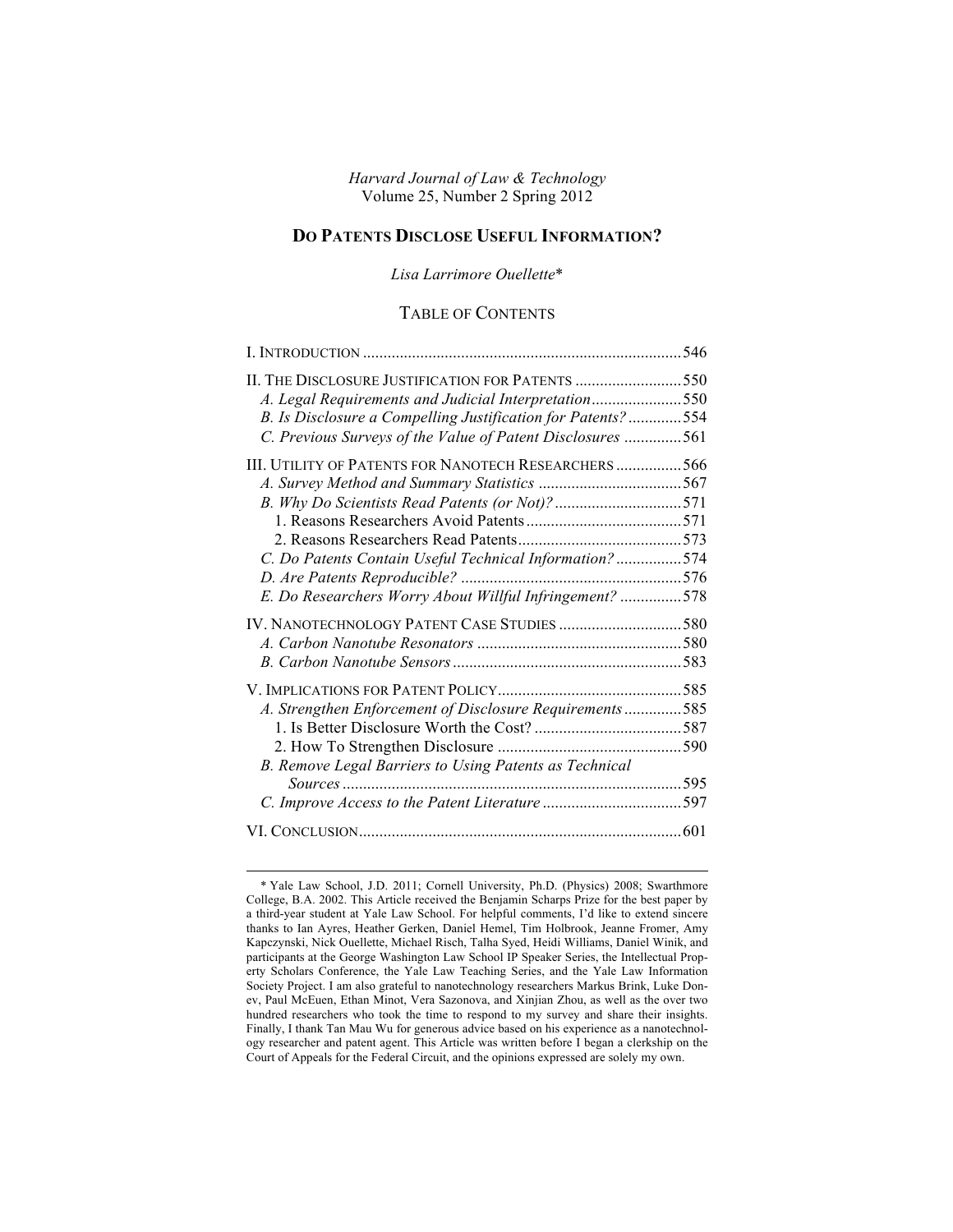APPENDIX .........................................................................................602

#### I. INTRODUCTION

Many have lamented the negative impact of patents on the norm of open science and the "commercialization" of basic research as more universities seek patents.<sup>1</sup> Whether these scientific norms are descriptive or aspirational, empirical evidence indicates that patents have decreased openness and sharing among scientists.<sup>2</sup> In theory, however, the standards for obtaining a patent mirror those for publishing in a prestigious peer-reviewed scientific journal: researchers identify discoveries that are useful, novel, and nonobvious, and disclose those discoveries so other researchers can build on them.<sup>3</sup>

The Supreme Court has said that patent disclosures "will stimulate ideas and the eventual development of further significant advances in the art," and that these "additions to the general store of knowledge are of such importance" that they are worth the "high price of . . . exclusive use." <sup>4</sup> Under this disclosure theory, patents are awarded as a quid pro quo for disclosing the invention (rather than keeping the information secret, such as with trade secrets). Although disclosure theory remains popular with courts, scholars have criticized its prominence as a justification for the patent system.<sup>5</sup> Their most

 <sup>1.</sup> *See, e.g.*, Robert P. Merges, *Property Rights Theory and the Commons: The Case of Scientific Research*, *in* SCIENTIFIC INNOVATION, PHILOSOPHY, AND PUBLIC POLICY 145, 145–47 (Ellen Frankel Paul et al. eds., 1996); Rebecca S. Eisenberg, *Proprietary Rights and the Norms of Science in Biotechnology Research*, 97 YALE L.J. 177, 180 (1987); Arti Kaur Rai, *Regulating Scientific Research: Intellectual Property Rights and the Norms of Science*, 94 NW. U. L. REV. 77, 78 (1999).

<sup>2.</sup> *See* Jeremy M. Grushcow, *Measuring Secrecy: A Cost of the Patent System Revealed*, 33 J. LEGAL STUD. 59 (2004); Wei Hong & John P. Walsh, *For Money or Glory? Commercialization, Competition, and Secrecy in the Entrepreneurial University*, 50 SOC. Q. 145 (2009); Fiona Murray & Scott Stern, *Do Formal Intellectual Property Rights Hinder the Free Flow of Scientific Knowledge? An Empirical Test of the Anti-Commons Hypothesis*, 63 J. ECON. BEHAV. & ORG. 648 (2007).

<sup>3.</sup> *Cf.* 35 U.S.C. §§ 101–103, 112 (2006), *amended by* Leahy-Smith America Invents Act, Pub. L. No. 112-29, §§ 3(b)–(c), 4(c), 125 Stat. 284, 285, 296 (2011).

<sup>4.</sup> Kewanee Oil Co. v. Bicron Corp., 416 U.S. 470, 481 (1974); *see also infra* note 63 (quoting Supreme Court cases that have cited disclosure as a main goal of the patent system).

<sup>5.</sup> *See* Alan Devlin, *The Misunderstood Function of Disclosure in Patent Law*, 23 HARV. J.L. & TECH. 401, 403 (2010) ("As a primary function of [the patent] system, disclosure is both ineffective and potentially poisonous to larger social goals."); Timothy R. Holbrook, *Possession in Patent Law*, 59 SMU L. REV. 123, 146 (2006) (arguing that "disclosure obligations [are] inconsistent with the theoretical justifications of patent law"); Mark A. Lemley, *The Myth of the Sole Inventor*, 110 MICH. L. REV. 709, 745 (2012) ("Disclosure theory cannot . . . support the modern patent system."); Note, *The Disclosure Function of the Patent System (or Lack Thereof)*, 118 HARV. L. REV. 2007, 2028 (2005) [hereinafter *Disclosure Function*] (arguing that "the primary justification for the patent system is . . . not to encourage . . . disclosure to the public"). Criticisms of the disclosure function of patents are not of recent origin. *See* SUBCOMM. ON PATENTS, TRADEMARKS, AND COPYRIGHTS OF THE S. COMM. ON THE JUDICIARY, 85TH CONG., AN ECONOMIC REVIEW OF THE PATENT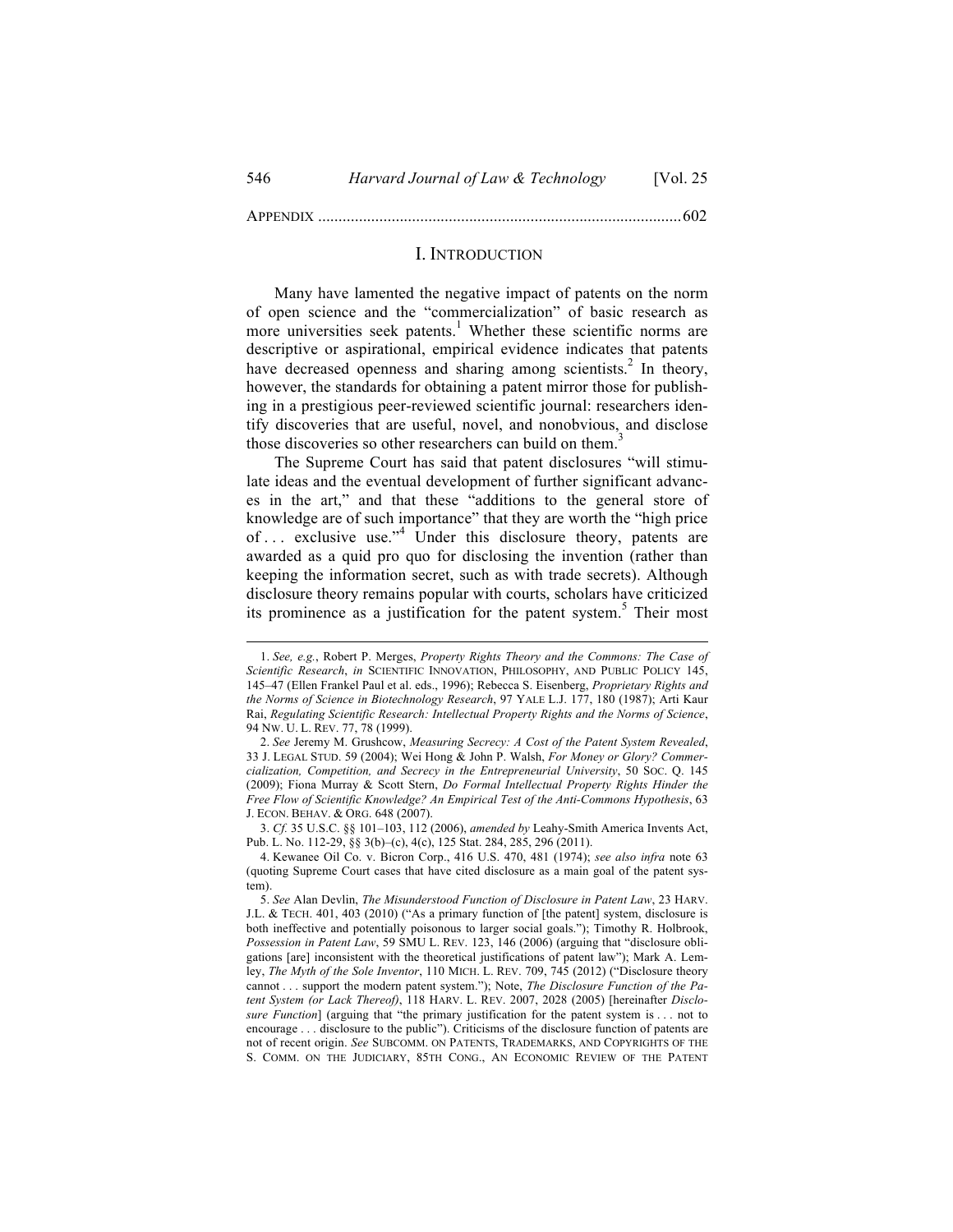compelling argument is that inventors will only seek patents on inventions that would have been disclosed anyway.<sup> $6$ </sup> Recently, several other legal scholars have defended disclosure theory against these criticisms and called for invigorated disclosure.<sup>7</sup> I argue that this debate should be reoriented: we do not grant patents because of disclosure — we require disclosure because we grant patents.

Although disclosure theory commentators disagree as to whether disclosure should be a central concern of the patent system, they agree that the answer to the question posed in this Article's title is "no": patents do not currently disclose much useful technical information to researchers. <sup>8</sup> Close examination of existing evidence, however, suggests that many researchers do use patents as a source of technical information.<sup>9</sup> This Article adds to the empirical evidence with a new survey of nanotechnology researchers and with more detailed analysis of specific patents. The nanotechnology patent literature is extensive, but most nanotechnology researchers are academics or basic researchers who publish in traditional scientific journals. I find that even for these researchers, patents contain useful, nonduplicative technical information, but my survey data suggest that patents could be even more informative. Because respondents' subfields ranged from nanoe-

8. *See, e.g.*, Devlin, *supra* note 5, at 403 ("[T]he extent to which patent documents successfully teach the inner workings of cutting-edge technologies is quite limited."); Fromer, *supra* note 7, at 560 ("[A] good deal of evidence suggests that technologists do not find that [the patent document] contains pertinent information for their research."); Lemley, *supra* note 5, at 745 ("[I]nventors don't learn their science from patents."); Seymore, *supra* note 7, at 626 (arguing that patents are often not easily reproducible or have "little technical value" because they are "unreadable"); *Disclosure Function*, *supra* note 5, at 2023 (stating that "patent disclosures and the patent database as a whole are poor media for communicating technical information to engineers"); *cf.* Mark Lemley, *Ignoring Patents*, 2008 MICH. ST. L. REV. 19, 21 (arguing that "researchers . . . simply ignore patents"). *But see* Merges, *supra* note 7, at 808 n.9 ("There is a significant amount of evidence showing that inventors in many fields rely on published patents for technical information.").

9. *See infra* Part II.C.

SYSTEM, STUDY NO. 15, at 33 (Comm. Print 1958) (prepared by Professor Fritz Machlup) [hereinafter MACHLUP REVIEW], *available at* http://www.mises.org/etexts/patentsystem.pdf (summarizing disclosure theory's "poor reception in [the] economic literature"); Rebecca S. Eisenberg, *Patents and the Progress of Science: Exclusive Rights and Experimental Use*, 56 U. CHI. L. REV. 1017, 1028–30 (1989) (describing why disclosure theory has not been particularly popular with commentators).

<sup>6.</sup> *See infra* notes 80–83 and accompanying text.

<sup>7.</sup> *See* Jeanne C. Fromer, *Patent Disclosure*, 94 IOWA L. REV. 539, 542 (2009) ("I disagree with this scholarship [that criticizes patent disclosure] and . . . argu[e] in favor of its centrality in the patent system."); Sean B. Seymore, *The Teaching Function of Patents*, 85 NOTRE DAME L. REV. 621, 627 (2010) (arguing in favor of strong disclosure and stating that "[i]t is now time to transform the patent into a readable teaching document"); *cf.* Dan L. Burk, *The Role of Patent Law in Knowledge Codification*, 23 BERKELEY TECH. L.J. 1009, 1012 (2008) (arguing that "many familiar provisions of the patent statute may be viewed as incentives for codification of otherwise tacit knowledge"). Although some earlier scholars had argued that the disclosure function is successful — see, for example, Robert P. Merges, *Commercial Success and Patent Standards: Economic Perspectives on Innovation*, 76 CALIF. L. REV. 803, 808–09 (1988) — Fromer and Seymore were the first scholars to offer a strong theoretical defense against disclosure critics.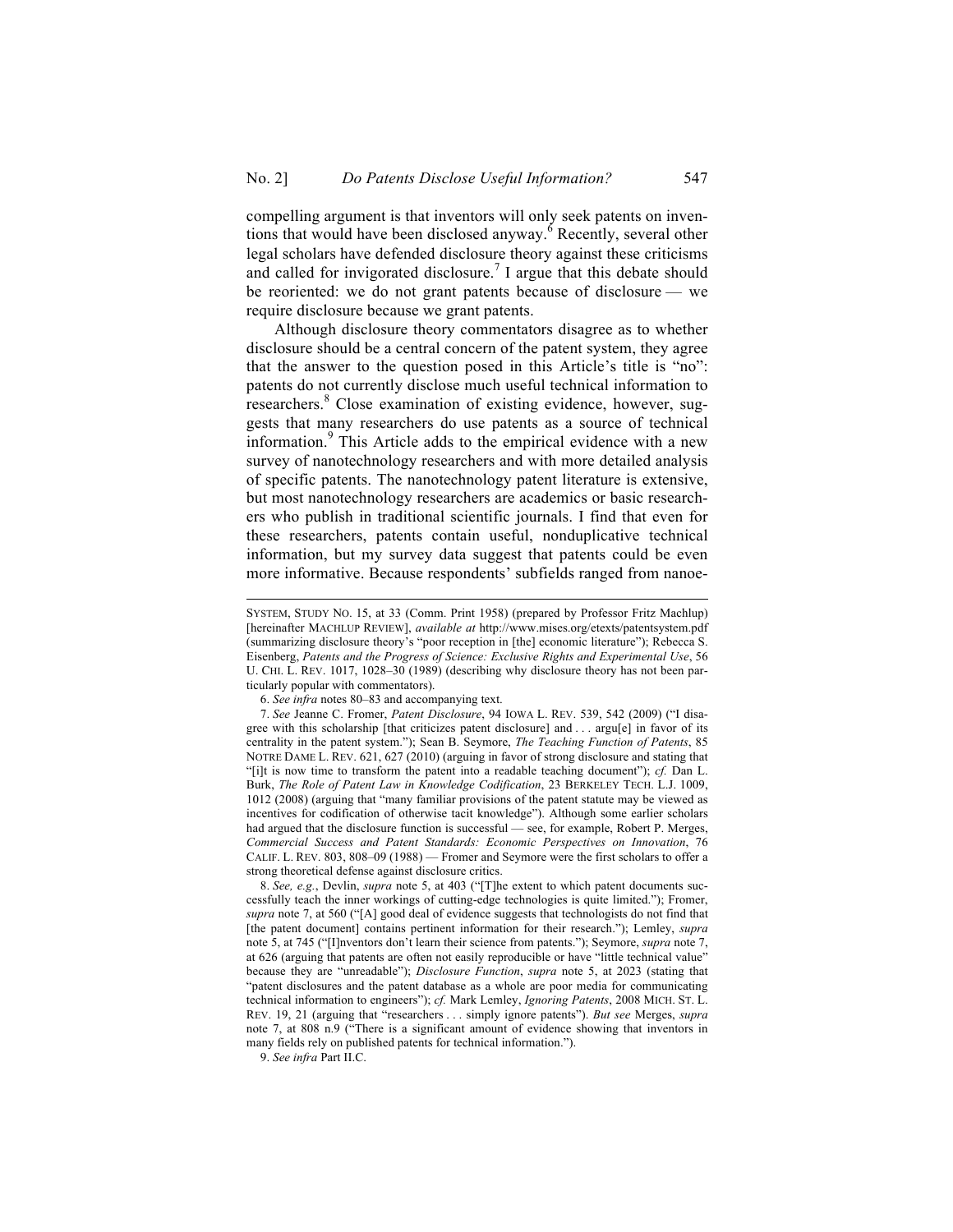lectronics to drug delivery to energy, the results suggest that patent disclosures have informational benefits across a broad range of technologies. $10$ 

The legal debate has focused on whether disclosure is a *justification* for the patent system, but this leads to the conclusion that because disclosure is a weak justification, patent disclosures are unimportant except as necessary to claim the invention. Given that we have a patent system, however, the relevant question is whether the benefits of strong disclosure outweigh its costs — and this Article demonstrates that disclosure has stronger benefits than previously appreciated. These benefits probably outweigh any incremental loss in innovation incentives caused by further strengthening disclosure. I suggest that enforcing and expanding upon the current disclosure requirements, and making patenting more like publishing in a premier scientific journal like *Nature* or *Science*, will help resolve the tensions between science and patent law.

This Article makes a number of distinct contributions to the growing literature on patent disclosure. First, after summarizing existing disclosure requirements and examining the current debate over disclosure theory, Part II presents the first comprehensive review of existing surveys of the technical value of patent disclosures and concludes that, contrary to the claims of previous commentators, many researchers do use patents as a source of technical information. But these surveys did not include non-patenting researchers, and most of them predate the availability of patents online, so there is a need for new empirical work in this area.

Second, Part III presents the results from my nanotechnology patent survey: in October 2010, 211 nanotechnology researchers provided their thoughts on patents as a source of technical information. Nanotechnology — the interdisciplinary study of systems on the nanometer (one billionth of a meter) scale — is still an early-stage technology, and most of the respondents were academics who focus more on publications than on patents, so one would expect patents to be less useful to the respondents than to more applied industrial researchers. Surprisingly, 64% of respondents have read patents, and of these respondents, 70% looked to patents for technical information. Of those reading patents for scientific (rather than legal) reasons, 60% found useful technical information, indicating that patents are serving a useful disclosure function for these early-stage researchers.<sup>11</sup> The value of patent disclosures, however, could be improved: only 38% of the

 <sup>10.</sup> For a discussion of the extent to which these results can be generalized to other fields, *see infra* notes 112–113 and accompanying text.

<sup>11.</sup> Only 30% of *all* respondents (64 out of 211) have found useful technical information in a patent; the difference is that many respondents have never even tried to use patents in this way. For a discussion of ways to increase the number of researchers who look to the patent literature, *see infra* Part V.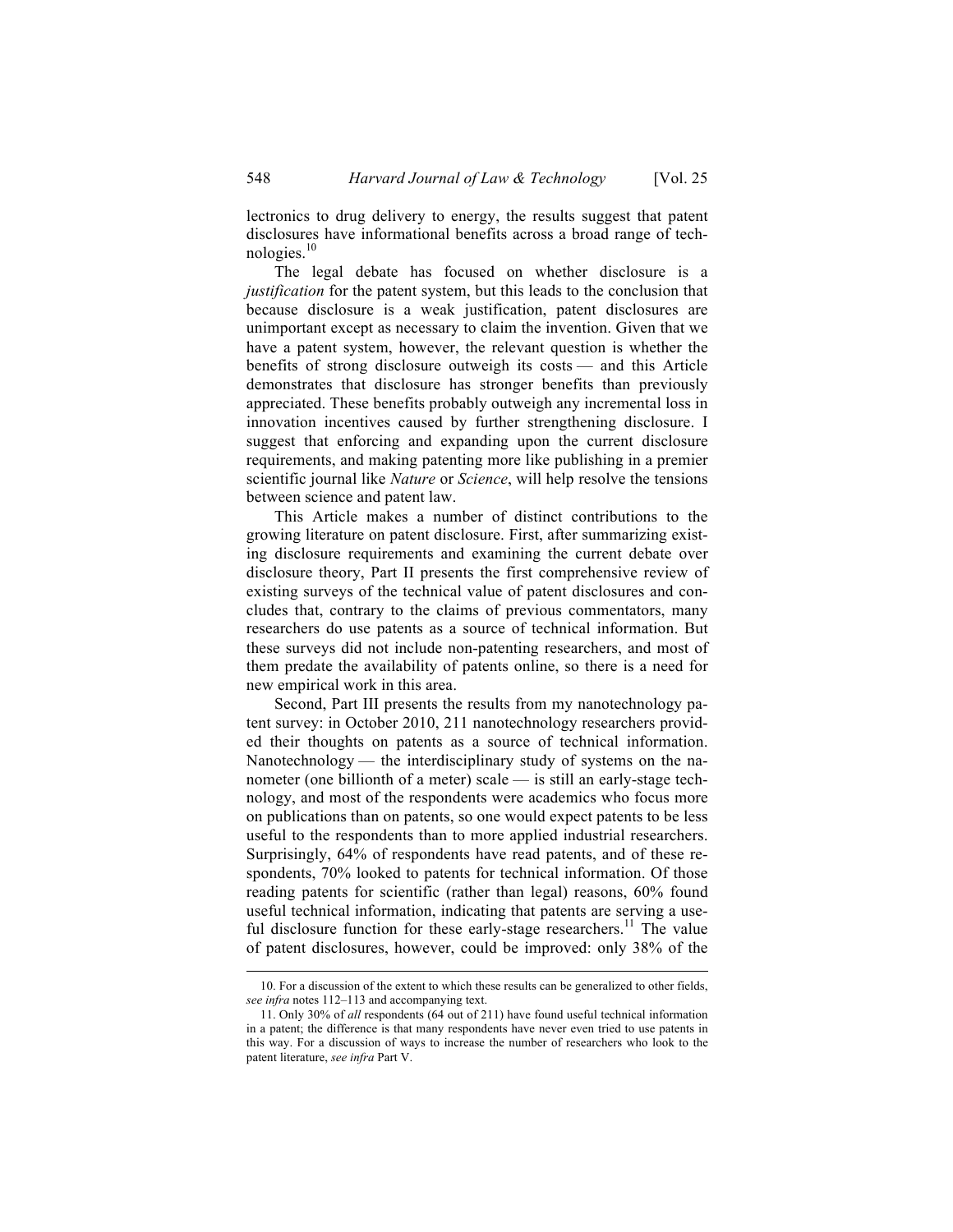patent-reading respondents believed that the patents they were reading were reproducible, which raises serious questions about whether the current enablement standard is generally being met.

Third, this Article examines specific patents in detail — a surprising novelty in the patent literature. The case studies in Part IV support the findings from Part III by showing that while patents contain useful technical details that are not found in the scientific literature, they also omit some experimental details that would be necessary to replicate the inventions without significant effort.

Finally, Part V discusses the implications of this Article's results for patent policy and offers several novel reforms to help bridge the growing tension between patents and the open scientific culture. Disclosure's weakness as a *justification* of the patent system suggests that disclosure only needs to be sufficiently adequate to claim the invention. But this Article reframes the debate to look at disclosure's independent costs and benefits and suggests that disclosure should be even stronger. Access to existing disclosures should be improved, which could occur in at least three ways.

First, the U.S. Patent and Trademark Office ("USPTO") and the courts should more stringently enforce current disclosure requirements, and they should require patentees to respond to good-faith questions about enablement. Second, the courts or Congress should eliminate legal barriers to using patents as technical sources by clarifying willful infringement rules, broadening the experimental use exemption, and requiring at least some patent applications to be published more rapidly. Third, the benefits of patent disclosures can be promoted through peer production and increased mixing of the technical and patent literature.

Each of the changes discussed in Part V would help bridge the divide between patents and science, further increasing the importance of patents as a source of technical information. Patents should be something that academic scientists are proud to list on their websites, next to their *Science* and *Nature* publications.<sup>12</sup> And just as scientists will benefit from this increased access to information, patent law will benefit from the increased attention from the research community.

 <sup>12.</sup> Most academic nanotechnology researchers do not list their patents on their websites along with their publications. In a survey of fifty such websites, I found only one exception. *See* Vivek Subramanian, *Publications*, UNIV. OF CALIF., BERKELEY, DEP'T OF ELEC. ENG'G & COMPUTER SCIS., http://www.eecs.berkeley.edu/~viveks/pubs.htm (last visited May 3, 2012).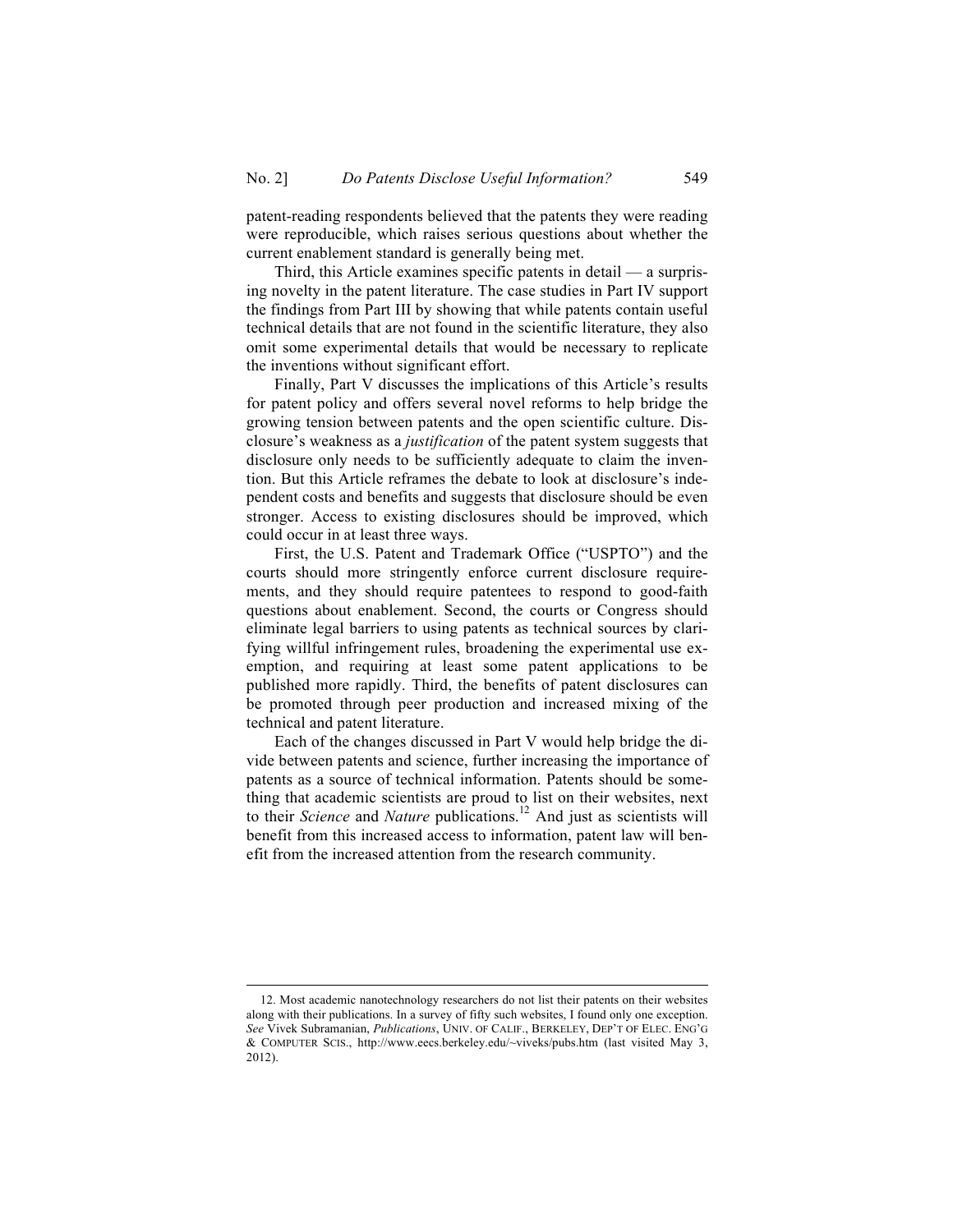#### II. THE DISCLOSURE JUSTIFICATION FOR PATENTS

#### *A. Legal Requirements and Judicial Interpretation*

To orient the debate over the disclosure justification for patents, this Part briefly reviews the current legal standard for disclosure in the United States as interpreted by the Court of Appeals for the Federal Circuit.13 Patentees in the United States must satisfy the disclosure requirements of 35 U.S.C. § 112, which sets forth three independent conditions known as (1) written description, (2) enablement, and  $(3)$  best mode.<sup>14</sup> The recent America Invents Act makes only technical changes to this section, $\frac{15}{2}$  which, as amended, reads:

> The specification shall contain a *written description* of the invention, and of the manner and process of making and using it, in such full, clear, concise, and exact terms as to *enable* any person skilled in the art to which it pertains, or with which it is most nearly connected, to make and use the same, and shall set forth the *best mode* contemplated by the inventor or joint inventor of carrying out the invention.<sup>16</sup>

The patent specification must also include drawings "where necessary for the understanding of the subject matter, $n^{17}$  and it must "conclude with one or more claims particularly pointing out and distinctly claiming the subject matter which the inventor or a joint inventor regards as the invention." <sup>18</sup> No substantive changes may be made to the disclosure without changing the filing date.<sup>19</sup> A typical patent application will be published eighteen months after filing.<sup>20</sup>

 <sup>13.</sup> The Court of Appeals for the Federal Circuit is the quasi-specialized court that has jurisdiction over patent appeals. Although the Supreme Court has made general statements about the value of disclosure theory, *see infra* note 63, it has not addressed the specific disclosure requirements under the Patent Act.

<sup>14.</sup> 35 U.S.C. § 112 (2006), *amended by* Leahy-Smith America Invents Act, Pub. L. No. 112-29, sec. 4(c), § 112, 125 Stat. 284, 296 (2011).

<sup>15.</sup> America Invents Act, sec. 4(c), § 112, 125 Stat. at 296.

<sup>16.</sup> 35 U.S.C. § 112 (emphasis added); America Invents Act sec. 4(c) (striking "of carrying out his invention" and inserting "or joint inventor of carrying out the invention").

<sup>17.</sup> 35 U.S.C. § 113.

<sup>18.</sup> *Id.* § 112; America Invents Act sec. 4(c) (striking "applicant regards as his invention" and inserting "inventor or a joint inventor regards as the invention").

<sup>19.</sup> 35 U.S.C. § 132(a) ("No amendment shall introduce new matter into the disclosure of the invention."). But changes to make the disclosure more enlightening could be made if the USPTO and Federal Circuit "adopt a more flexible view of what constitutes 'new matter.'" Seymore, *supra* note 7, at 643 n.105.

<sup>20.</sup> 35 U.S.C. § 122(b) (allowing certain exceptions, including patents that are only filed in the United States or that have been withdrawn).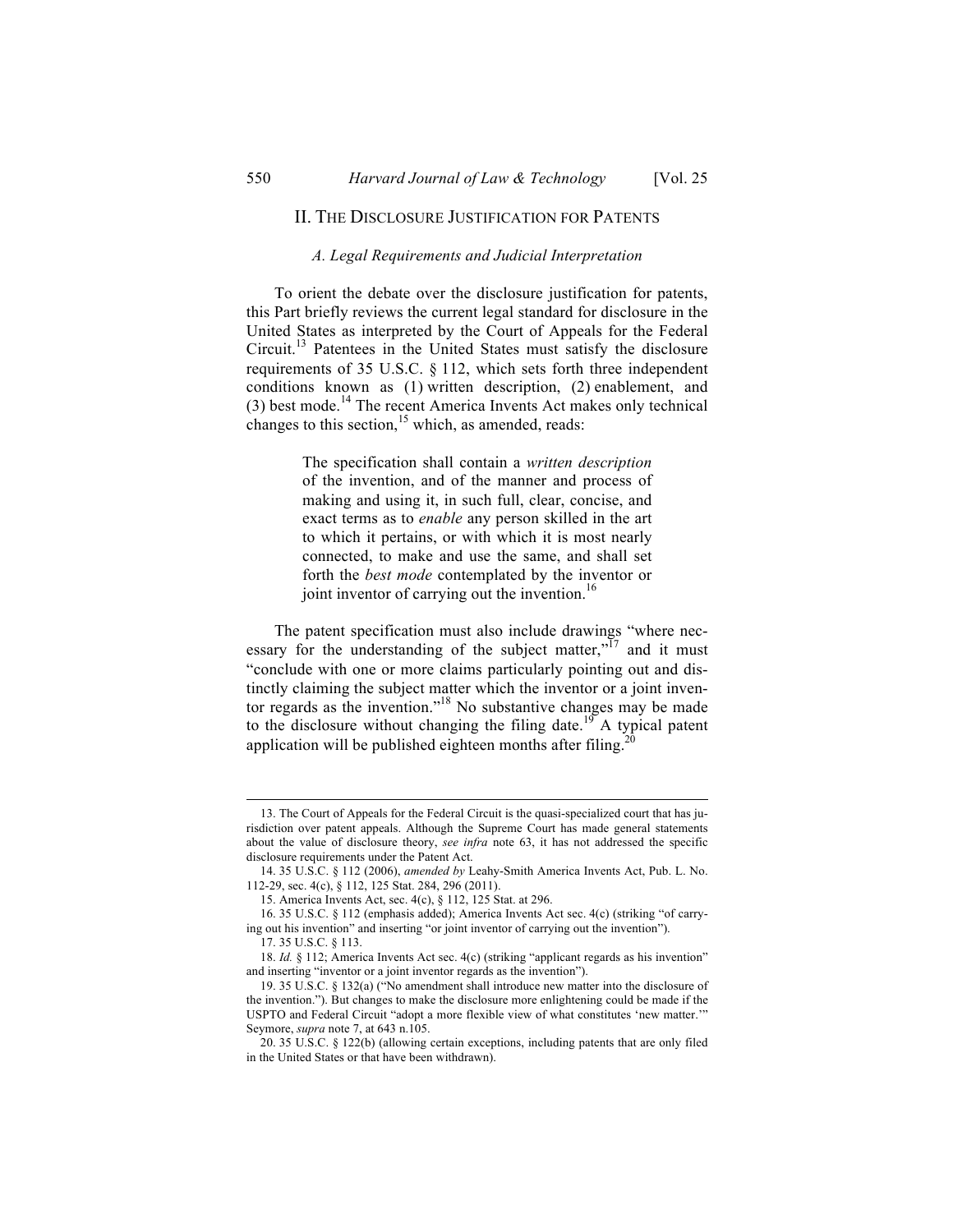Enablement is the only disclosure requirement mandated by the international Agreement on Trade-Related Aspects of Intellectual Property Rights ("TRIPS").<sup>21</sup> The skilled person of  $\S$  112 is known in the patent literature as the "person having ordinary skill in the art"  $("PHOSTTA")$ , $^{22}$  and the disclosure must enable the PHOSITA to practice the invention without "undue experimentation."<sup>23</sup> Typically, if an invention depends on biological materials that cannot be made without undue experimentation, the inventor must place samples of these materials in a public depository.<sup>24</sup>

The Federal Circuit recently reaffirmed that the written description requirement is separate from enablement, and that "the test for sufficiency is whether the disclosure of the application relied upon reasonably conveys to those skilled in the art that the inventor had possession of the claimed subject matter as of the filing date."<sup>25</sup> This "possession" test is analytically distinct from enablement. The disclosure need not provide "examples or an actual reduction to practice; a constructive reduction to practice that in a definite way identifies the claimed invention" is sufficient.<sup>26</sup> The court gave chemical and biological examples of disclosures that would enable one skilled in the art to make an invention, but that do not describe the invention sufficiently to show that it was possessed by the inventor. $27$ 

 <sup>21.</sup> *See* Agreement on Trade-Related Aspects of Intellectual Property Rights art. 29, Apr. 15, 1994, Marrakesh Agreement Establishing the World Trade Organization, Annex 1C, 1869 U.N.T.S. 299, 33 I.L.M. 1197 [hereinafter TRIPS] ("Members *shall* require that an applicant for a patent shall disclose the invention in a manner sufficiently clear and complete for the invention to be carried out by a person skilled in the art . . . ." (emphasis added)).

<sup>22.</sup> *See, e.g.*, Sean B. Seymore, *Heightened Enablement in the Unpredictable Arts*, 56 UCLA L. REV. 127, 132–34 (2008) (describing the PHOSITA standard and explaining why "the PHOSITA's precise identity is crucial to enablement").

<sup>23.</sup> *In re* Wands, 858 F.2d 731, 737 (Fed. Cir. 1988). Factors to determine whether "undue experimentation" is necessary include:

<sup>(1)</sup> [T]he quantity of experimentation necessary, (2) the amount of direction or guidance presented, (3) the presence or absence of working examples, (4) the nature of the invention, (5) the state of the prior art, (6) the relative skill of those in the art, (7) the predictability or unpredictability of the art, and (8) the breadth of the claims.

*Id.* Jeffrey Lefstin has argued that most patent claims have effectively infinite scope, making it impossible to satisfy the requirement that "disclosure must enable the 'full scope' of the patent claims." Jeffrey A. Lefstin, *The Formal Structure of Patent Law and the Limits of Enablement*, 23 BERKELEY TECH. L.J. 1141, 1175 (2008).

<sup>24.</sup> *Cf.* 858 F.2d at 735; Lisa Larrimore Ouellette, Note, *Access to Bio-Knowledge: From Gene Patents to Biological Materials*, 2010 STAN. TECH. L. REV. N1, ¶¶ 102–103, http://stlr.stanford.edu/pdf/ouellette-access-to-bio-knowledge.pdf (describing the development of international material depositories).

<sup>25.</sup> Ariad Pharm., Inc. v. Eli Lilly & Co., 598 F.3d 1336, 1351 (Fed. Cir. 2010) (en banc).

<sup>26.</sup> *Id.* at 1352.

<sup>27.</sup> *Id.* at 1352–53.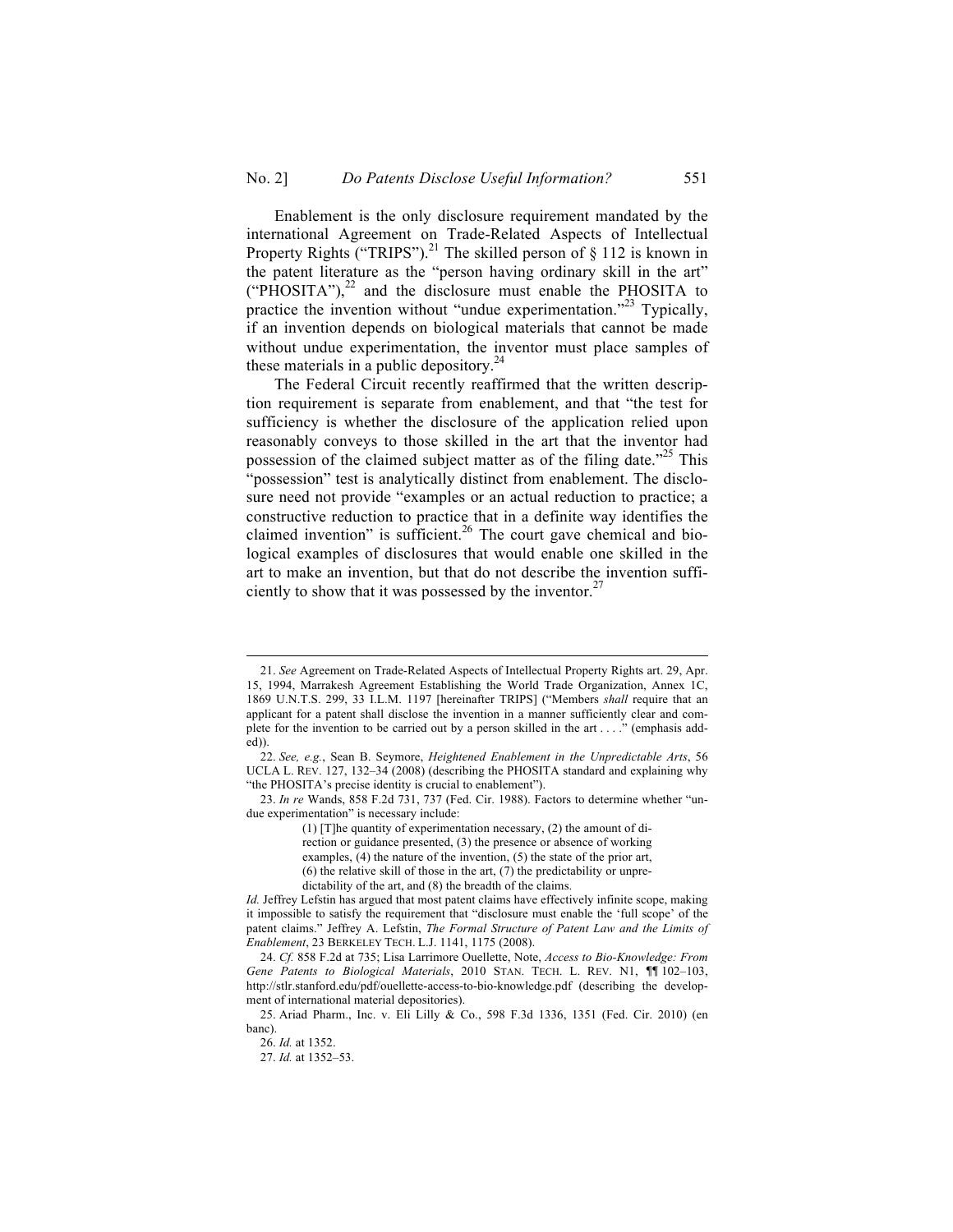The third disclosure requirement in the United States, best mode, is an optional requirement under  $TRIPS^{28}$  and is not imposed in Europe.<sup>29</sup> Under the America Invents Act, best mode is still a requirement for receiving a patent, but granted patents may no longer be invalidated for failure to disclose the best mode, $30$  which substantially weakens this requirement.<sup>31</sup> The Federal Circuit has used a two-step test to determine whether the best mode requirement is satisfied: Step one is "a subjective inquiry, focusing on the inventor's state of mind" to determine "whether, at the time of filing the application, the inventor possessed a best mode for practicing the invention." <sup>32</sup> Step two is "an objective inquiry" into "whether the written description disclosed the best mode such that one reasonably skilled in the art could practice it."<sup>33</sup> The Federal Circuit has also stated that the best mode requirement does not "demand disclosure of every preference an inventor possesses,"<sup>34</sup> nor does it require "production details."<sup>35</sup> As applied to the facts of a specific case, the Federal Circuit agreed that "[t]here is no requirement in [35 U.S.C. § 112] that an applicant point out which of his embodiments he considers his best mode,"<sup>36</sup> but in his dissent, Judge Mayer called this "the antithesis of the good-faith full disclosure that is mandated by section 112's best mode requirement."<sup>37</sup> This requirement could be strengthened by mandating that patentees identify which example is the best mode, or by creating a duty to supplement the specification if a new best mode is discovered.

 <sup>28.</sup> *See* TRIPS, *supra* note 21, at art. 29 ("Members . . . *may* require the applicant to indicate the best mode for carrying out the invention known to the inventor at the filing date or, where priority is claimed, at the priority date of the application." (emphasis added)). TRIPS Article 29 does not similarly specify that members may impose a written description requirement, which raises "the issue of whether the U.S. is meeting its TRIPs obligations" by imposing a separate obligation, but the USPTO has stated that the "clear and complete" requirement of Article 29 "may support both written description and enablement standards." Guidelines for Examination of Patent Applications Under the 35 U.S.C. 1211, ¶ 1, "Written Description" Requirement, 66 Fed. Reg. 1099, 1104 (Jan. 5, 2001).

<sup>29.</sup> *See* Dale L. Carlson, Katarzyna Przychodzen & Petra Scamborova, *Patent Linchpin for the 21st Century? — Best Mode Revisited*, 45 IDEA 267, 285–86 (2005) (reviewing international application of the best mode requirement).

<sup>30.</sup> Leahy-Smith America Invents Act, Pub. L. No. 112-29, sec. 15, § 282, 125 Stat. 284, 328 (2011) (to be codified at 35 U.S.C. § 282).

<sup>31.</sup> *See* Tun-Jen Chiang, *Guest Post on Best Mode*, PATENTLY-O (Sept. 29, 2011, 4:12 PM), http://www.patentlyo.com/patent/2011/09/guest-post-was-congress-dumb-or-was-itlying-a-reply-to-professor-sheppard.html.

<sup>32.</sup> Eli Lilly & Co. v. Barr Labs., Inc., 251 F.3d 955, 963 (Fed. Cir. 2001).

<sup>33.</sup> *Id.* (citations omitted).

<sup>34.</sup> Bayer AG v. Schein Pharm., Inc., 301 F.3d 1306, 1314 (Fed. Cir. 2002).

<sup>35.</sup> Teleflex, Inc. v. Ficosa N. Am. Corp., 299 F.3d 1313, 1331 (Fed. Cir. 2002) (citing Young Dental Mfg. Co. v. Q3 Special Prods., Inc., 112 F.3d 1137, 1144 (Fed. Cir. 1997)).

<sup>36.</sup> Randomex, Inc. v. Scopus Corp., 849 F.2d 585, 589 (Fed. Cir. 1988) (first alteration in original) (quoting Ernsthausen v. Nakayama, 1 U.S.P.Q.2d 1539, 1549 (B.P.A.I. 1985).

<sup>37.</sup> *Id.* at 591 (Mayer, J., dissenting). Donald Chisum notes that this decision may have been driven by the specific facts of the case and says that "[t]ypically, drafters of patent specifications explicitly state that particular parameters are the preferred implementations." 3 DONALD S. CHISUM, CHISUM ON PATENTS § 7.05(f) (2010).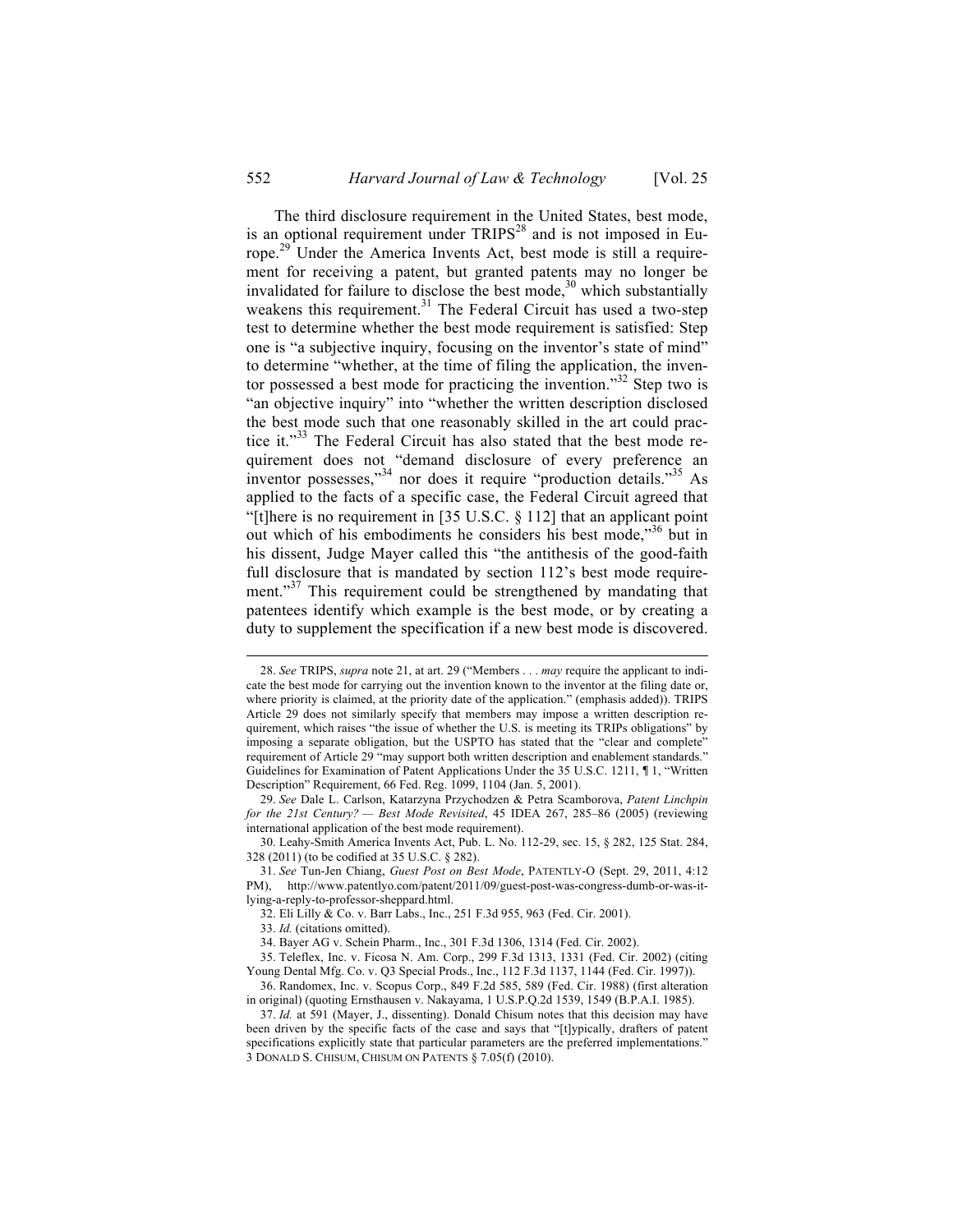But the weakening of the best mode requirement under the America Invents Act makes these changes unlikely.<sup>38</sup>

It is striking (and surprising to many scientists) that an inventor can receive a patent without doing an experiment or building a model to see if her invention works the way she thinks it should. Satisfying the disclosure requirements of  $\S$  112 is treated as "constructive reduction to practice," a doctrine that is described by the leading patent law treatise as "a curious balance in terms of policy" because it "dispenses altogether with actual reduction to practice," which "has long been viewed as of primary importance in establishing the date of invention." <sup>39</sup> The Supreme Court has effectively accepted this doctrine: writing for a unanimous Court in *Pfaff v. Wells Electronics*, Justice Stevens noted that "[i]t is well settled that an invention may be patented before it is reduced to practice."<sup>40</sup> Sean Seymore has summarized the problems with constructive reduction to practice (and the resulting "prophetic examples"<sup>41</sup>) and argued that "at least for complex inventions, an actual reduction to practice must become the standard of disclosure."<sup>42</sup>

The § 112 requirement that patented inventions be reproducible by a PHOSITA without undue experimentation are similar to the standards of scientific publication.<sup>43</sup> An editorial in *Nature Cell Biology* noted that "[a]n essential part of the process [of research] is that scientific papers are sufficiently detailed to allow for assessment of

 <sup>38.</sup> *Cf.* Chiang, *supra* note 31 and accompanying text. Also, allowing supplementation of best mode information would require a flexible interpretation of "new matter" in 35 U.S.C. § 132(a). *See supra* note 19 and accompanying text.

<sup>39.</sup> 3A CHISUM, *supra* note 37, § 10.05.

<sup>40.</sup> Pfaff v. Wells Elecs., Inc., 525 U.S. 55, 61 (1998). The Court held that an inventor who marketed his invention (a computer chip socket) over a year before submitting a patent application was barred from patenting his invention on novelty grounds, even though he had not reduced the invention to practice. *Id.* at 57–58, 68–69. For a thorough discussion of *Pfaff*, including the observation that the *Pfaff* Court never referenced 35 U.S.C. § 112, see Timothy R. Holbrook, *The More Things Change, the More They Stay the Same: Implications of* Pfaff v. Wells Electronics, Inc. *and the Quest for Predictability in the On-Sale Bar*, 15 BERKELEY TECH. L.J. 933, 969–71 (2000).

<sup>41.</sup> *See* 3A CHISUM, *supra* note 37, § 10.05 (Supp. 2010) ("Consistent with the doctrine of constructive reduction to practice, an applicant for a patent may include one or more 'prophetic' examples, that is, specific illustrations of the invention that have not, in fact, been carried out.").

<sup>42.</sup> Seymore, *supra* note 7, at 628–32, 641; *see also* Christopher A. Cotropia, *The Folly of Early Filing in Patent Law*, 61 HASTINGS L.J. 65, 119–28 (2009) (arguing that actual reduction to practice should be required to prevent problems with early patent filing); Michael Risch, *A Surprisingly Useful Requirement*, 19 GEO. MASON L. REV. 57, 95–97 (2011) (arguing that constructive reductions to practice that lack evidence of operability should be considered under utility, not disclosure).

<sup>43.</sup> *Cf.* Joshua R. Nightingale, *The Researcher Rat's Culture and Ease of Access to the Publication Lever: Implications for the Patentability of University Scientific Research*, 113 W. VA. L. REV. 521, 541 (2011) ("Patent law's enablement requirement finds a close analogue in the peer review system's goal of determining the validity of data and conclusions presented.").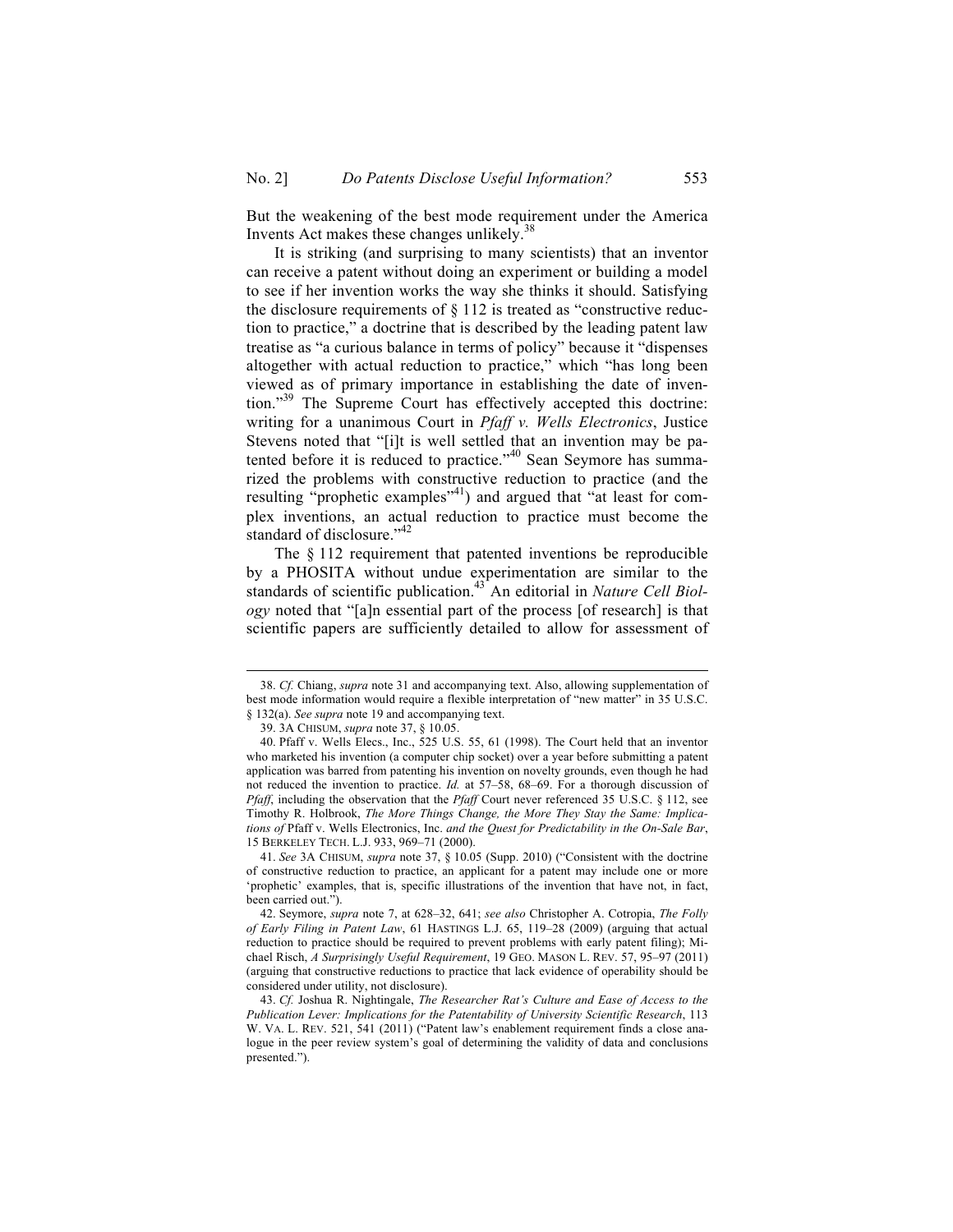the data and for independent reproduction of experiments,"<sup>44</sup> and the *Nature* journals require authors to share data and materials so that others can "replicate and build upon the authors' published claims."<sup>45</sup> *Science* has a similar policy,<sup>46</sup> as do many other journals that publish data-driven results.<sup>47</sup> Federal grant agencies also impose disclosure requirements: the National Science Foundation ("NSF") expects grant recipients to "promptly" publish their findings and to share "data, samples, physical collections and other supporting materials created or gathered in the course of work," <sup>48</sup> and the National Institutes of Health ("NIH") requires sharing to aid "the advancement of further research."<sup>49</sup>

#### *B. Is Disclosure a Compelling Justification for Patents?*

The patent system exists "[t]o promote the Progress of Science and useful Arts,<sup>550</sup> and courts and commentators have almost uniformly embraced this utilitarian theory.<sup>51</sup> Utilitarian justifications for patents have been divided broadly into arguments that patents provide incentives for (1) innovation and (2) disclosure.<sup>52</sup>

Under innovation incentive theories, patents encourage new inventions by preventing appropriation by competitors, and we accept

 <sup>44.</sup> Editorial, *Reproducibile Methods*, 11 NATURE CELL BIOLOGY 667, 667 (2009).

<sup>45.</sup> *Availability of Data and Materials*, NATURE, http://www.nature.com/authors/ editorial\_policies/availability.html (last visited May 3, 2012) (explaining *Nature* journals' editorial policy regarding authors and referees).

<sup>46.</sup> *See General Information for Authors*, SCIENCE, http://www.sciencemag.org/site/ feature/contribinfo/prep/gen\_info.xhtml (last visited May 3, 2012) (requiring authors to share "data necessary to . . . extend the conclusions of the manuscript" and to fulfill "all reasonable requests for data and materials").

<sup>47.</sup> *See, e.g.*, *The* American Economic Review*: Data Availability Policy*, AM. ECON. ASS'N, http://www.aeaweb.org/aer/data.php (last visited May 3, 2012); Victoria Stodden et al., *Reproducible Research*, COMPUTING SCI. & ENG'G, Sept.–Oct. 2010, at 10–11 (giving other examples of journals that require authors to make their data and code publicly accessible).

<sup>48.</sup> NAT'L SCI. FOUND., GENERAL GRANT CONDITIONS (GC-1) 34 (2010), *available at* http://www.nsf.gov/pubs/gc1/oct10.pdf.

<sup>49.</sup> NAT'L INSTS. OF HEALTH, U.S. DEP'T OF HEALTH AND HUMAN SERVS., NIH GRANTS POLICY STATEMENT, at IIA-87 (2010), *available at* http://grants.nih.gov/grants/policy/ nihgps\_2010/nihgps\_2010.pdf.

<sup>50.</sup> U.S. CONST. art. I, § 8, cl. 8.

<sup>51.</sup> *See, e.g.*, Aronson v. Quick Point Pencil Co., 440 U.S. 257, 262 (1979) (stating that the purposes of the patent system are (1) "to foster and reward invention," (2) to "promote[] disclosure of inventions," and (3) "to assure that ideas in the public domain remain there" (citing Kewanee Oil Co. v. Bicron Corp., 416 U.S. 470, 480–81 (1974))); Graham v. John Deere Co., 383 U.S. 1, 9 (1966) ("The patent monopoly was not designed to secure to the inventor his natural right in his discoveries. Rather, it was a reward, an inducement, to bring forth new knowledge."); Dan L. Burk & Mark A. Lemley, *Policy Levers in Patent Law*, 89 VA. L. REV. 1575, 1597 (2003) ("To a greater extent than any other area of intellectual property, courts and commentators widely agree that the basic purpose of patent law is utilitarian . . . .").

<sup>52.</sup> *See* Eisenberg, *supra* note 5, at 1024; Katherine J. Strandburg, *What Does the Public Get? Experimental Use and the Patent Bargain*, 2004 WIS. L. REV. 81, 104.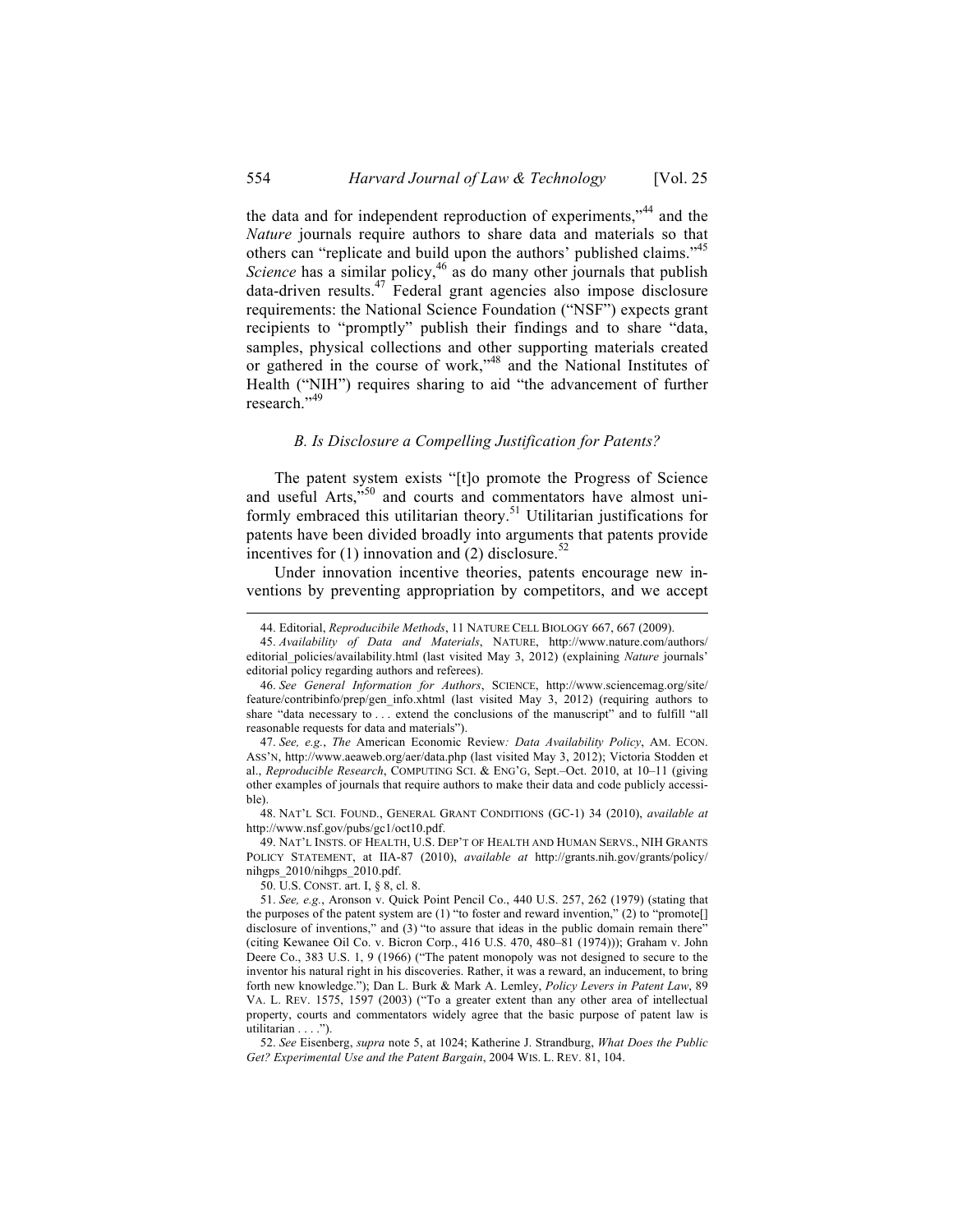the deadweight loss caused by the exclusive patent grant (which can be substantial, depending on the elasticity of demand and the availability of substitutes) in exchange for an increase in innovation.<sup>53</sup> There is much theoretical confusion, however, about exactly how patents promote innovation. For example, the traditional reward theory states that patents reward ex ante investments in innovation,  $54$  while commercialization or prospect theory states that exclusive property rights are needed to encourage development *after* the patent is granted.<sup>55</sup> Others have theorized that anticommons problems and patent thickets actually *hinder* innovation.<sup>56</sup>

Empirical support for any of these innovation theories is mixed, with a number of surveys indicating that outside the drug industry, patents are a less effective means of appropriating market exclusivity than secrecy or lead time.<sup>57</sup> James Bessen and Michael Meurer state

56. *See* Burk & Lemley, *supra* note 51, at 1624–30; Michael A. Heller & Rebecca S. Eisenberg, *Can Patents Deter Innovation? The Anticommons in Biomedical Research*, 280 SCIENCE 698 (1998).

 <sup>53.</sup> *See* F. SCOTT KIEFF ET AL., PRINCIPLES OF PATENT LAW 57–65 (4th ed. 2008) (providing an overview of deadweight loss caused by patents).

<sup>54.</sup> *See* MACHLUP REVIEW, *supra* note 5, at 33 (summarizing the reward theory and noting that it is "widely accepted"). A variation on reward theory is racing theory, under which the reward "is not the promise of a payoff, but the threat of being taxed or even excluded from the market entirely if they lose the race." Lemley, *supra* note 5, at 756. *See generally*  Michael Abramowicz, *The Uneasy Case for Patent Races over Auctions*, 60 STAN. L. REV. 803 (2007) (analyzing the patent system from a racing theory perspective).

<sup>55.</sup> *See generally* Edmund Kitch, *The Nature and Function of the Patent System*, 20 J.L. & ECON. 265 (1977) (introducing the new prospect theory of patents); Michael Abramowicz, *The Danger of Underdeveloped Patent Prospects*, 92 CORNELL L. REV. 1065 (2007) (arguing that early prospect patenting leads to undeveloped inventions); John F. Duffy, *Rethinking the Prospect Theory of Patents*, 71 U. CHI. L. REV. 439, 445 (2004) (arguing that patent prospects maximize social benefits not by eliminating rivalry but by "approximat[ing] auctions for patent rights, with the winner being the competitor willing to provide the innovation to the public for the least rents").

<sup>57.</sup> *See* Richard C. Levin et al., *Appropriating the Returns from Industrial Research and Development*, 1987 BROOKINGS PAPERS ON ECON. ACTIVITY 783, 796 (surveying industrial research managers and finding "limited effectiveness of patents as a means of appropriation"); Edwin Mansfield, *Patents and Innovation: An Empirical Study*, 32 MGMT. SCI. 173, 174 (1986) (surveying one hundred U.S. firms — excluding very small firms — and reporting that "patent protection was judged to be essential for the development or introduction of 30 percent or more of the inventions in only two industries — pharmaceuticals and chemicals"); Wesley M. Cohen, Richard R. Nelson & John P. Walsh, *Protecting Their Intellectual Assets: Appropriability Conditions and Why U.S. Manufacturing Firms Patent (or Not)* 9 (Nat'l Bureau of Econ. Research, Working Paper No. 7552, 2000), *available at* http://www.nber.org/papers/w7552.pdf (surveying research and development managers and finding that "patents are unambiguously the least central of the major appropriability mechanisms overall" and that "in no industry are patents identified as the most effective appropriability mechanism"). Patenting may be more important for smaller firms. *See* Stuart J.H. Graham et al., *High Technology Entrepreneurs and the Patent System: Results of the 2008 Berkeley Patent Survey*, 24 BERKELEY TECH. L.J. 1255, 1292, 1294 (2010) (surveying early-stage technology companies and finding that patenting is "the most important appropriability strategy" among biotechnology firms and that "venture-backed IT hardware firms rank patenting at least as important as secrecy"). In 1958, after arguing that reward theory was the most compelling justification for the patent system and reviewing its function in practice, Fritz Machlup famously concluded: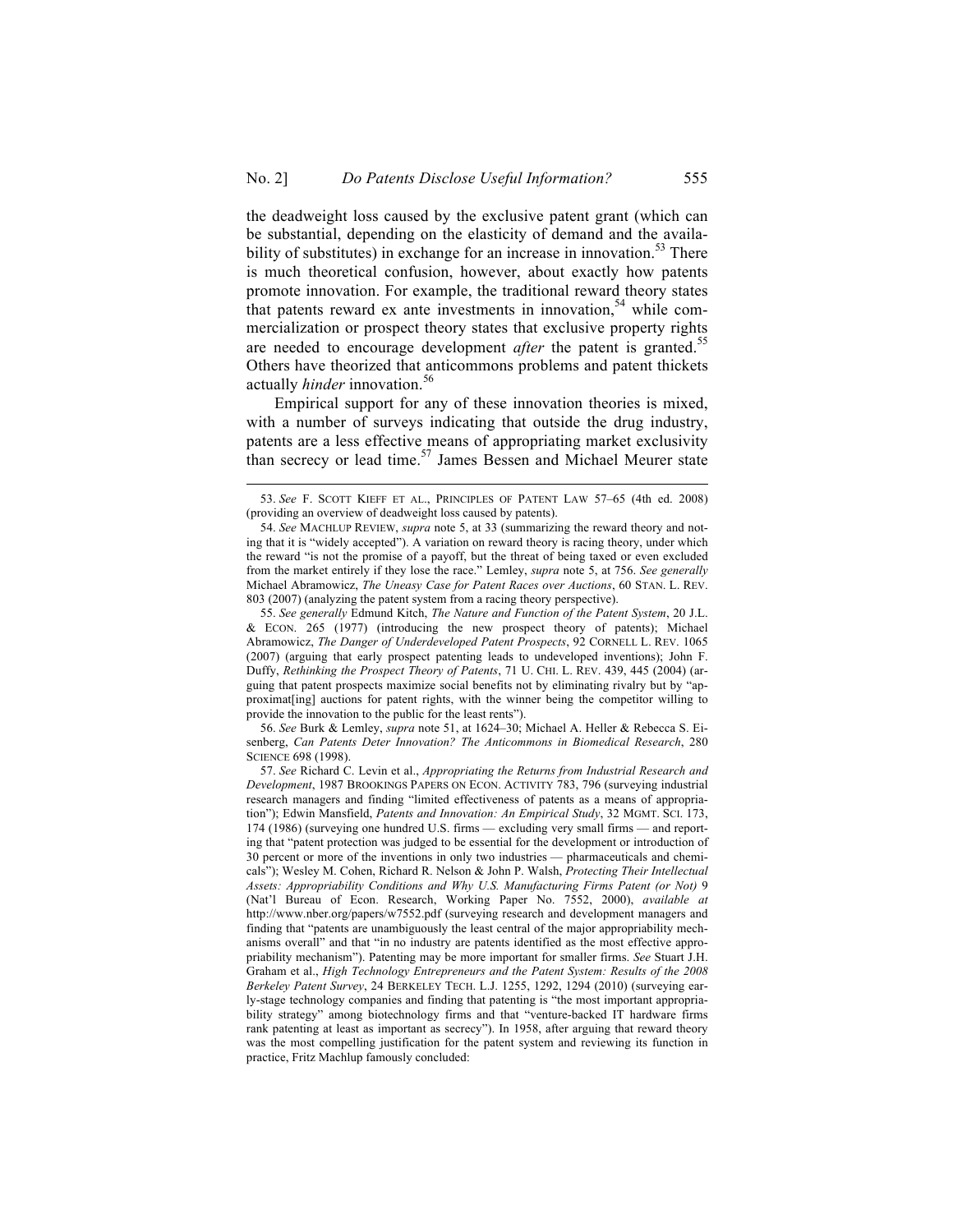that "we can safely conclude that during the late 1990s, the aggregate cost of patents exceeded the aggregate private benefits of patents for United States public firms outside the chemical and pharmaceutical industries," implying that "patents very likely provided a net *dis*incentive for innovation." <sup>58</sup> Reports from the Federal Trade Commission and the National Academy of Sciences have expressed concern about patents hindering innovation and have recommended significant reform.<sup>59</sup> As noted by Nancy Gallini:

> Recent research has called into question . . . the effectiveness of patents as a tool for stimulating innovation ... Even if patents do not stimulate innovation, policies that promote strong patents may be justified. A second purpose of patents is to promote disclosure, a benefit that remains intact under the modern dynamic theory of patents.<sup>60</sup>

As discussed in the remainder of this Part, if patents provided no innovation incentive, I do not believe that the disclosure incentive alone would be sufficient to justify the patent system. But given that we do have an entrenched international patent system $61$  — whether it promotes innovation or not — this Article will probe whether strong disclosure should be a central goal of that system.

Disclosure theory focuses on the quid pro quo of the patent system: the inventor receives the exclusive patent right in exchange for fully disclosing the invention to society, rather than keeping the in-

59. *See* FED. TRADE COMM'N, TO PROMOTE INNOVATION: THE PROPER BALANCE OF COMPETITION AND PATENT LAW AND POLICY (2003), *available at* http://www.ftc.gov/os/2003/10/innovationrpt.pdf; NAT'L ACAD. OF SCIS., A PATENT SYSTEM FOR THE 21ST CENTURY (Stephen A. Merrill et al. eds., 2004), *available at* http://www.nap.edu/catalog.php?record\_id=10976.

60. Nancy T. Gallini, *The Economics of Patents: Lessons from Recent U.S. Patent Reform*, 16 J. ECON. PERSP. 131, 132 (2002).

If we did not have a patent system, it would be irresponsible, on the basis of our present knowledge of its economic consequences, to recommend instituting one. But since we have had a patent system for a long time, it would be irresponsible, on the basis of our present knowledge, to recommend abolishing it.

MACHLUP REVIEW, *supra* note 5, at 80. Our understanding of the economic effects of the patent system has not significantly improved in the past fifty years.

<sup>58.</sup> JAMES BESSEN & MICHAEL J. MEURER, PATENT FAILURE: HOW JUDGES, BUREAUCRATS, AND LAWYERS PUT INNOVATORS AT RISK 141 (2008). *But see* Glynn S. Lunney, Jr., *On the Continuing Misuse of Event Studies: The Example of Bessen and Meurer*, 16 J. INTELL. PROP. L. 35, 54 (2008) (arguing that event studies, such as the one conducted by Besson and Meurer, "consistently overreact to certain kinds of unexpected bad news" in a way that "fatally undermine[s] Bessen and Meurer's ultimate conclusion that patents have become a net disincentive for most industries").

<sup>61.</sup> The U.S. patent system is required to meet minimum standards set by both TRIPS, *supra* note 21, and the Paris Convention for the Protection of Industrial Property, Mar. 20, 1883, 21 U.S.T. 1583 (last amended Sept. 28, 1979).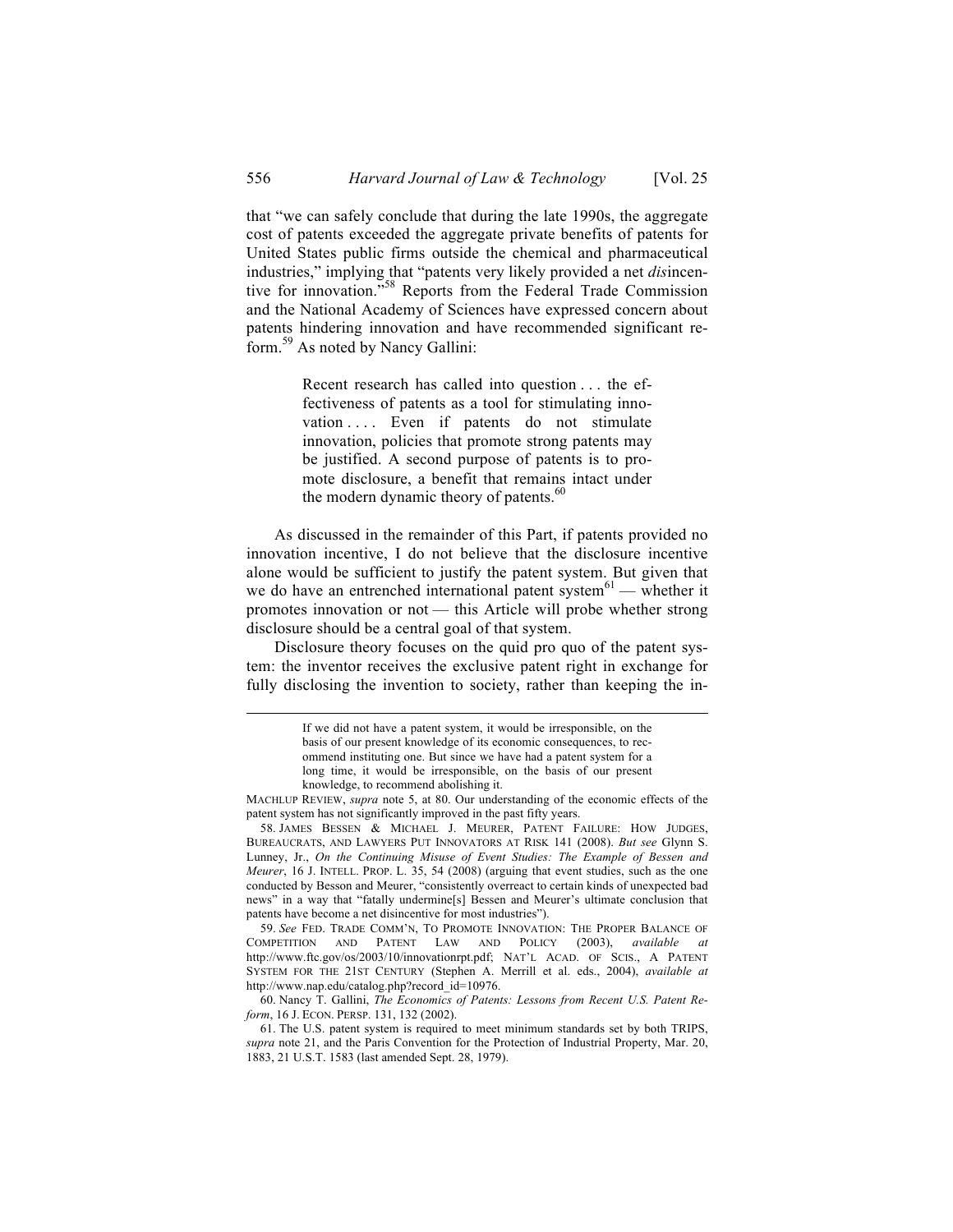vention secret (such as with trade secret protection).<sup>62</sup> The Supreme Court has often cited disclosure as one of the main purposes of the patent system.<sup>63</sup> Many patent law theorists, however, are more skeptical; as noted by Rebecca Eisenberg, "[t]he incentive to disclose argument ... has been more popular with the courts than with commentators,<sup>564</sup> although there have been some recent defenders in the latter group.<sup>65</sup> Critics of disclosure theory argue that society receives little benefit in the quid pro quo exchange because (1) actual patents contain little valuable technical information, (2) willful infringement rules cause innovators to avoid reading patents, and (3) only inventions that would be disclosed anyway are patented.<sup>66</sup> I examine these arguments and their counterarguments in turn.

64. Eisenberg, *supra* note 5, at 1028.

65. *See supra* note 7 and accompanying text.

66. See *supra* note 5. These critiques that patents do not (or should not) disclose information to future inventors are different from arguments that patents themselves block future innovation. For some of the challenges in designing a patent system to foster cumulative innovation, see, for example, Suzanne Scotchmer, *Standing on the Shoulders of Giants: Cumulative Research and the Patent Law*, J. ECON. PERSP., Winter 1991, at 29.

 <sup>62.</sup> *See, e.g.*, Gallini, *supra* note 60, at 132. An alternative line of scholarship, which might be considered a branch of disclosure theory, argues that patents are valuable not because they *require* disclosure in the patent, but because they *allow* disclosure outside the patent. Patents allow inventors to license their ideas to the most efficient manufacturers, see WILLIAM M. LANDES & RICHARD A. POSNER, THE ECONOMIC STRUCTURE OF INTELLECTUAL PROPERTY LAW 329–30 (2003), and they allow academically oriented scientists to satisfy their desire to publish while protecting the rights of their commercially oriented funders, see Joshua S. Gans, Fiona E. Murray & Scott Stern, Contracting over the Disclosure of Scientific Knowledge: Intellectual Property and Academic Publication 2–3 (Apr. 8, 2011) (unpublished manuscript), *available at* http://ssrn.com/abstract=1559871. But these theories have little to say about the benefit of disclosure in the patent itself, and will thus not be explored in this Article.

<sup>63.</sup> *See, e.g.*, Bilski v. Kappos, 130 S. Ct. 3218, 3252 (2010) ("[W]e interpret ambiguous patent laws as a set of rules that 'wee[d] out those inventions which would not be *disclosed* . . . but for the inducement of a patent' . . . ." (quoting Graham v. John Deere Co., 383 U.S. 1, 11 (1966)) (second alteration in original) (emphasis added)); Festo Corp. v. Shoketsu Kinzoku Kogyo Kabushiki Co., 535 U.S. 722, 736 (2002) ("[E]xclusive patent rights are given in exchange for disclosing the invention to the public."); J.E.M. Ag Supply, Inc. v. Pioneer Hi-Bred Int'l, Inc., 534 U.S. 124, 142 (2001) ("The disclosure required by the Patent Act is 'the *quid pro quo* of the right to exclude.'" (quoting Kewanee Oil Co. v. Bicron Corp., 416 U.S. 470, 484 (1974))); Pfaff v. Wells Elecs., Inc., 525 U.S. 55, 63 (1998) ("[T]he patent system represents a carefully crafted bargain that encourages both the creation and the public disclosure of new and useful advances in technology, in return for an exclusive monopoly for a limited period of time.");Bonito Boats, Inc. v. Thunder Craft Boats, Inc., 489 U.S. 141, 151 (1989) ("'In consideration of [the invention's] disclosure and the consequent benefit to the community, the patent is granted.'") (quoting United States v. Dubilier Condenser Corp., 289 U.S. 178, 186 (1933))); *Kewanee Oil*, 416 U.S. at 481 (stating that additions from patent disclosures "to the general store of knowledge are of such importance to the public weal that the Federal Government is willing to pay the high price of 17 years of exclusive use for its disclosure"); Sinclair & Carroll Co., Inc. v. Interchemical Corp., 325 U.S. 327, 331 (1945) ("[The patent system's] inducement is directed to disclosure of advances in knowledge which will be beneficial to society; it is not a certificate of merit, but an incentive to disclosure."); Grant v. Raymond, 31 U.S. (6 Pet.) 218, 247 (1832) ("[A] correct specification . . . is necessary in order to give the public . . . the advantage for which the privilege is allowed, and is the foundation of the power to issue a patent.").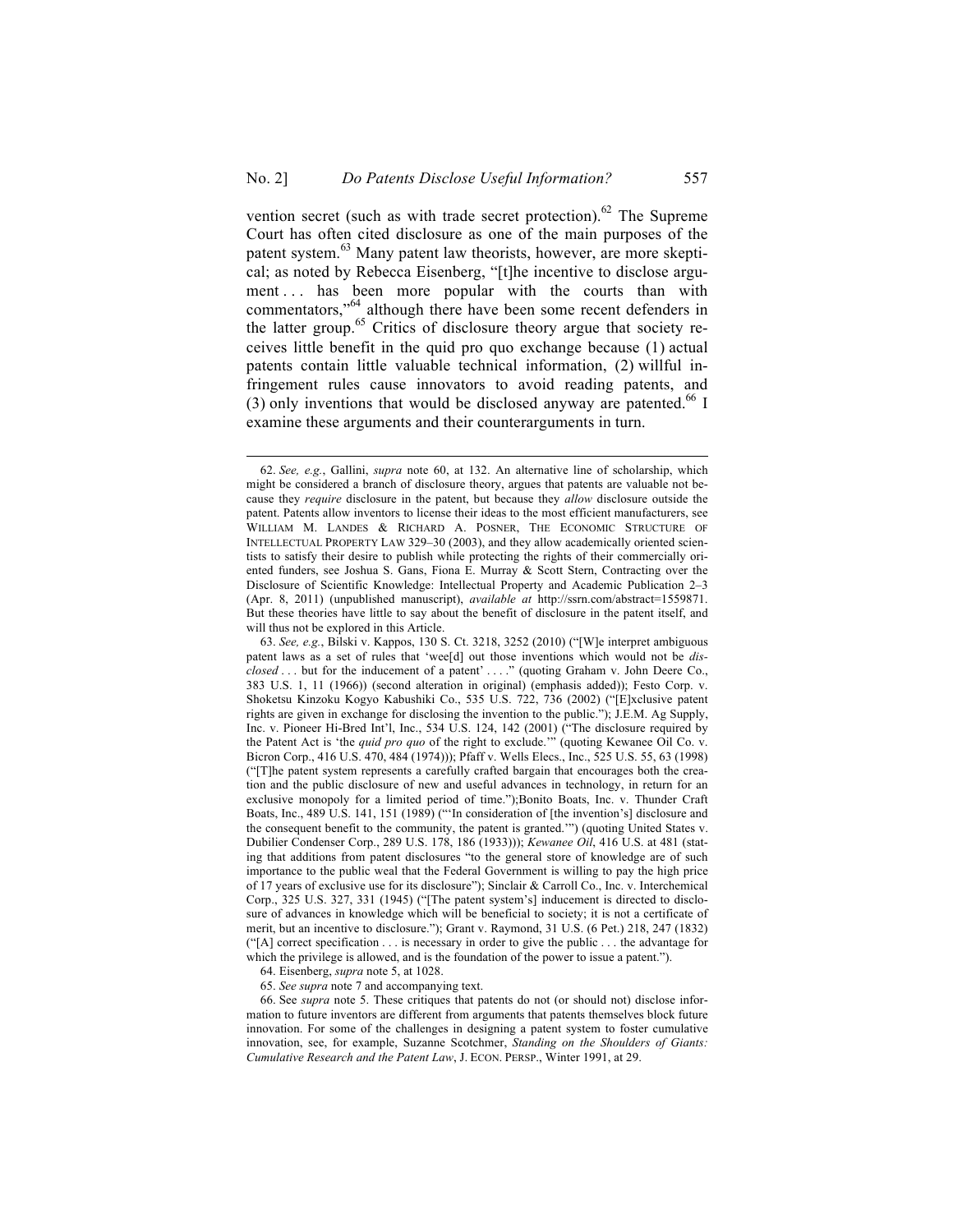The first critique of disclosure theory is that patents do not disclose useful information; rather, patent disclosures are often inadequate or opaque, or are more clearly described in other technical literature.<sup>67</sup> Even the Supreme Court, in a rare expression of skepticism about disclosure theory, has noted that "in light of the highly developed art of drafting patent claims so that they disclose as little useful information as possible — while broadening the scope of the claim as widely as possible — the argument based upon the virtue of disclosure must be warily evaluated."<sup>68</sup>

This Article evaluates the empirical validity of this critique. Part II.C examines previous surveys of the value of patent disclosures, which show that patents do provide useful information to at least some inventors, and Parts III and IV present new survey evidence from nanotechnology researchers and case studies of specific nanotechnology patents. Even the defenders of disclosure theory have not grappled with the existing empirical evidence. Some commentators have simply assumed that patents adequately disclose inventions,<sup>69</sup> while others agree that disclosure is currently poor but argue that the solution is to improve disclosure, not to abandon the theory.<sup>70</sup>

The second critique of disclosure theory is that even if patent disclosures are enlightening, inventors do not read them because of concerns about willful infringement.<sup>71</sup> The Patent Act allows courts to

 <sup>67.</sup> *See* Devlin, *supra* note 5, at 403 ("The information conveyed by many specifications is inadequate and, in practice, fails to reflect the legislative requirements of  $\S$  112."); Lemley, *supra* note 5, at 746 ("[T]he fact that many of those patents obfuscate the technology at issue, deliberately or because we lack a clear language for communicating some types of inventions, means that the payoff from reading those applications is often dubious."); *Disclosure Function*, *supra* note 5, at 2025–26 (arguing that "[m]any patented inventions cannot be recreated or put into use based on the information in the patent itself" and that legal rules "create incentives for patent applicants to draft their disclosures opaquely").

<sup>68.</sup> Brenner v. Manson, 383 U.S. 519, 534 (1966). The Supreme Court adopted a narrowed definition of utility — "specific benefit [that] exists in currently available form" without concern that this definition would limit the dissemination of new information. *Id.* at 534–35. The Federal Circuit generally ignored this "high water mark" for utility and "lower[ed] the bar back toward the more lenient standards of utility espoused pre-*Manson*." JANICE M. MUELLER, AN INTRODUCTION TO PATENT LAW 159, 161 (2003).

<sup>69.</sup> *See, e.g.*, Vincenzo Denicolò & Luigi Alberto Franzoni, *The Contract Theory of Patents*, 23 INT'L REV. L. & ECON. 365, 368 (2004); Ronald E. Myrick, William P. Skladony & Ram Nath, *The Technological Innovation Process: Patent Documentation as a Source of Technological Information*, 9 SANTA CLARA COMPUTER & HIGH TECH. L.J. 355, 357–59 (1993); Suzanne Scotchmer & Jerry Green, *Novelty and Disclosure in Patent Law*, 21 RAND J. ECON. 131, 134 (1990).

<sup>70.</sup> *See* Fromer, *supra* note 7, at 563 (arguing that patents do not "do nearly enough to convey information useful to stimulate inventive activity" and explaining "how the patent document can be restructured to vitalize its relevance"); Seymore, *supra* note 7, at 626–27 (arguing that patents are often "indecipherable" or do not fully disclose inventions and that "[i]t is now time to transform the patent into a readable teaching document").

<sup>71.</sup> *See* Devlin, *supra* note 5, at 404; Holbrook, *supra* note 5, at 142–43; Mark A. Lemley & Ragesh K. Tangri, *Ending Patent Law's Willfulness Game*, 18 BERKELEY TECH. L.J. 1085, 1100–01 (2003); Lemley, *supra* note 5, at 746 (explaining that "lawyers often advise engineers not to read competitor patents for fear of becoming a willful infringer"); Doug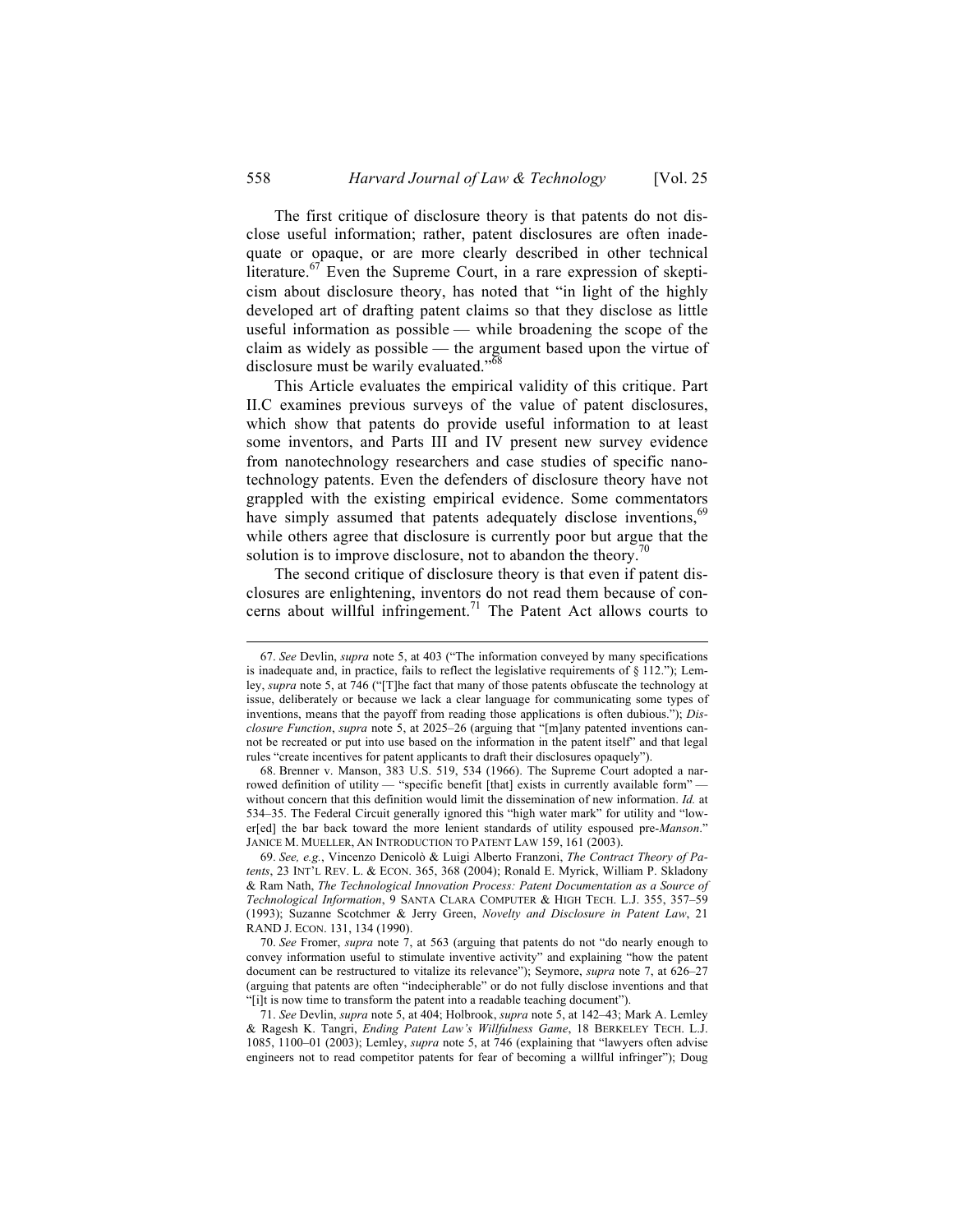award treble damages and attorney fees, $^{72}$  and the Federal Circuit has held that enhanced damages may only be awarded in cases of willful infringement.<sup>73</sup> Under earlier interpretations of the willfulness doctrine, to avoid liability for enhanced damages, any company that learned of a potentially relevant patent had to spend \$20,000 to \$100,000 per patent for an attorney opinion stating that the patent is invalid or not infringed — leading many companies to advise researchers to avoid reading patents and to look elsewhere for technical information. $74$ 

Jeanne Fromer argues that "it is vital to remove — if not reverse — the penalty of willful infringement as applied to reviewing patents to inform follow-up innovation."<sup>75</sup> The Federal Circuit recently took a step in this direction by raising the standard for willful infringement from negligence to "at least . . . objective recklessness" and "reemphasiz[ing] that there is no affirmative obligation to obtain opinion of counsel."<sup>76</sup> Sean Seymore claims that this "suggests that simply reading a patent will not trigger the doctrine,"<sup>77</sup> although others believe the doctrine is unclear.<sup>78</sup> Research organizations can at least take some assurance from then-Federal Circuit Chief Judge Paul Michel: "People sometimes extrapolate wildly from what [a Federal Circuit] case actually held or even what the court said, other than perhaps in blatant dicta. The people who say, 'Don't read your rival company's patents because you'll get hung for willful infringement' — I think that's ridiculous."<sup>79</sup>

Lichtman, *Substitutes for the Doctrine of Equivalents: A Response to Meurer and Nard*, 93 GEO. L.J. 2013, 2023  $\&$  n.42 (2005) (claiming that "very few people read patents outside of the litigation and licensing contexts" because "[t]he risks [of willful or contributory infringement] are just too high," and concluding that the "common misconception . . . that the patent system promotes disclosure and dissemination through the written patent document" is therefore "clearly not right"); *Disclosure Function*, *supra* note 5, at 2019–20 ("Faced with this calculation [of the risk of enhanced damages], many innovators have ceased using patents as a research tool . . . .").

<sup>72.</sup> 35 U.S.C. § 284 (2006) ("[T]he court may increase the damages up to three times the amount found or assessed."); *id.* § 285 (2006) ("The court in exceptional cases may award reasonable attorney fees to the prevailing party.").

<sup>73.</sup> *See In re* Seagate Tech., LLC, 497 F.3d 1360, 1368 (Fed. Cir. 2007) (en banc). A finding of willful infringement is also sufficient to award attorney fees. *See* Knorr-Bremse Systeme Fuer Nutzfahrzeuge GmbH v. Dana Corp., 383 F.3d 1337, 1347 (Fed. Cir. 2004) (en banc).

<sup>74.</sup> *See* Lemley & Tangri, *supra* note 71, at 1092, 1100–01.

<sup>75.</sup> Fromer, *supra* note 7, at 588. *See also* Lemley & Tangri, *supra* note 71, at 1125 (arguing that a "narrower willfulness doctrine" would "more faithfully serve the purposes of patent law").

<sup>76.</sup> *Seagate*, 497 F.3d at 1371.

<sup>77.</sup> Seymore, *supra* note 7, at 625.

<sup>78.</sup> *See, e.g.*, Pan C. Lee, Note, *A Matter of Opinion: Opinions of Counsel Remain Necessary After* In re Seagate, 25 BERKELEY TECH. L.J. 33, 36 (2010) (referring to the "unsure post-*Seagate* landscape").

<sup>79.</sup> Paul Michel, Chief Judge, U.S. Court of Appeals for the Federal Circuit, Address at Fordham University School of Law (Nov. 2009), *in Innovation, Incentives, Competition,*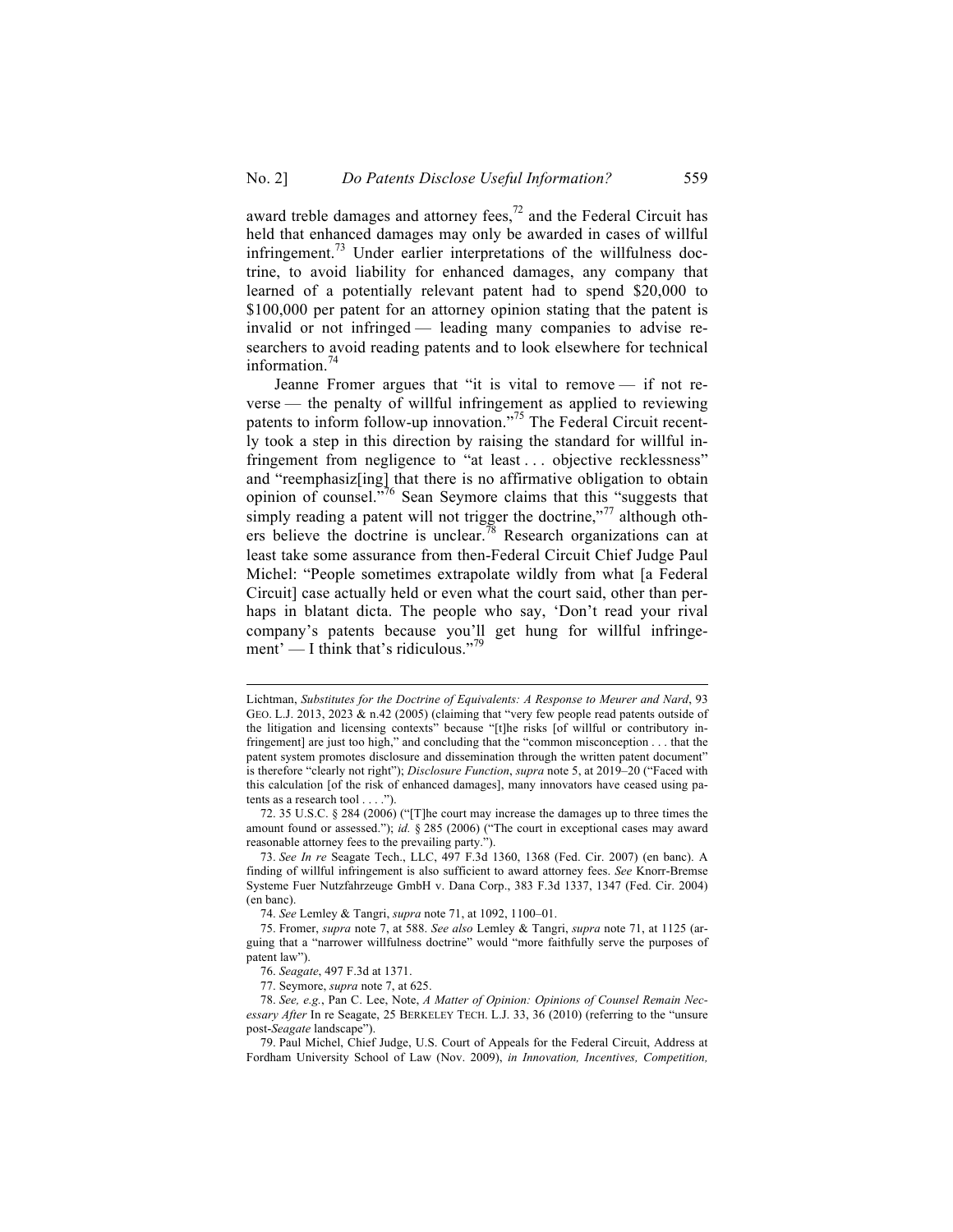The survey evidence in Part III of this Article shows that my respondents — both academic and industrial researchers — are not avoiding patents because of legal concerns like willful infringement. In Part V.B, however, I argue that rather than keeping legal rules that are widely ignored, we should change the rules to match the norms and expectations of the scientific culture. Basic researchers should thus have a broader experimental use exemption and should not be threatened with enhanced damages for turning to the patent literature as a source of technical information.

Finally, the third, and most compelling, critique of disclosure theory is that patents are only sought on inventions that are relatively cheap to reverse engineer (generally but imprecisely referred to as "self-disclosing" inventions) or that would soon be invented by others.<sup>80</sup> Under this theory, an inventor will only patent a "non-selfdisclosing" (i.e., expensive to reverse engineer) invention — rather than protecting it as a trade secret<sup>81</sup> — if it seems likely that others will recreate the invention before the patent expires.<sup>82</sup> In such a case, "the invention was inevitably coming to the public regardless of the patent disclosure."<sup>83</sup>

A problem with this critique is that few inventions are "selfdisclosing" at zero cost. Jeanne Fromer notes that "[e]ven when the information is sometimes available elsewhere, it is normally not available widely."<sup>84</sup> She argues that "[m]uch of the information contained in — or that ought to be in — patents is not published elsewhere," and that "it typically takes a long time after patent publication before the invention becomes available for theoretical reverseengineering," if the invention is commercialized at all. $85$  Similarly, Alan Devlin notes that reverse engineering involves wasted expense

 $\overline{a}$ 

*and Patent Law Reform: Should Congress Fix the Patent Office and Leave Litigation Management to the Courts?*, 20 FORDHAM INTELL. PROP. MEDIA & ENT. L.J. 1135, 1168 (2010).

<sup>80.</sup> *See* MACHLUP REVIEW, *supra* note 5, at 32 (stating that "economists have shown considerable skepticism" of disclosure theory because of both "the unwillingness of firms to patent what they think they may be able to keep secret" and "the inability of manufacturers to keep secret most of the technology they use and, consequently, society's munificence in granting monopolies for the disclosure of what would become known in any case"); Devlin, *supra* note 5, at 418; Eisenberg, *supra* note 5, at 1028–29; Holbrook, *supra* note 5, at 133– 34; *Disclosure Function*, *supra* note 5, at 2014–16.

<sup>81.</sup> *See generally* Michael Risch, *Trade Secret Law and Information Development Incentives*, *in* THE LAW AND THEORY OF TRADE SECRECY: A HANDBOOK OF CONTEMPORARY RESEARCH 152, 167–74 (Rochelle C. Dreyfuss & Katherine J. Strandburg eds., 2011) (discussing the tradeoffs between patents and trade secrets); Mark A. Lemley, *The Surprising Virtues of Treating Trade Secrets as IP Rights*, 61 STAN. L. REV. 311, 332–37 (2008) (same).

<sup>82.</sup> Holbrook, *supra* note 5, at 134–35.

<sup>83.</sup> *Id.*

<sup>84.</sup> Fromer, *supra* note 7, at 554.

<sup>85.</sup> *Id.* at 554, 558. "As an empirical matter, it appears that less, probably much less, than half of all patented product inventions are commercialized." Ted Sichelman, *Commercializing Patents*, 62 STAN. L. REV. 341, 362 (2010).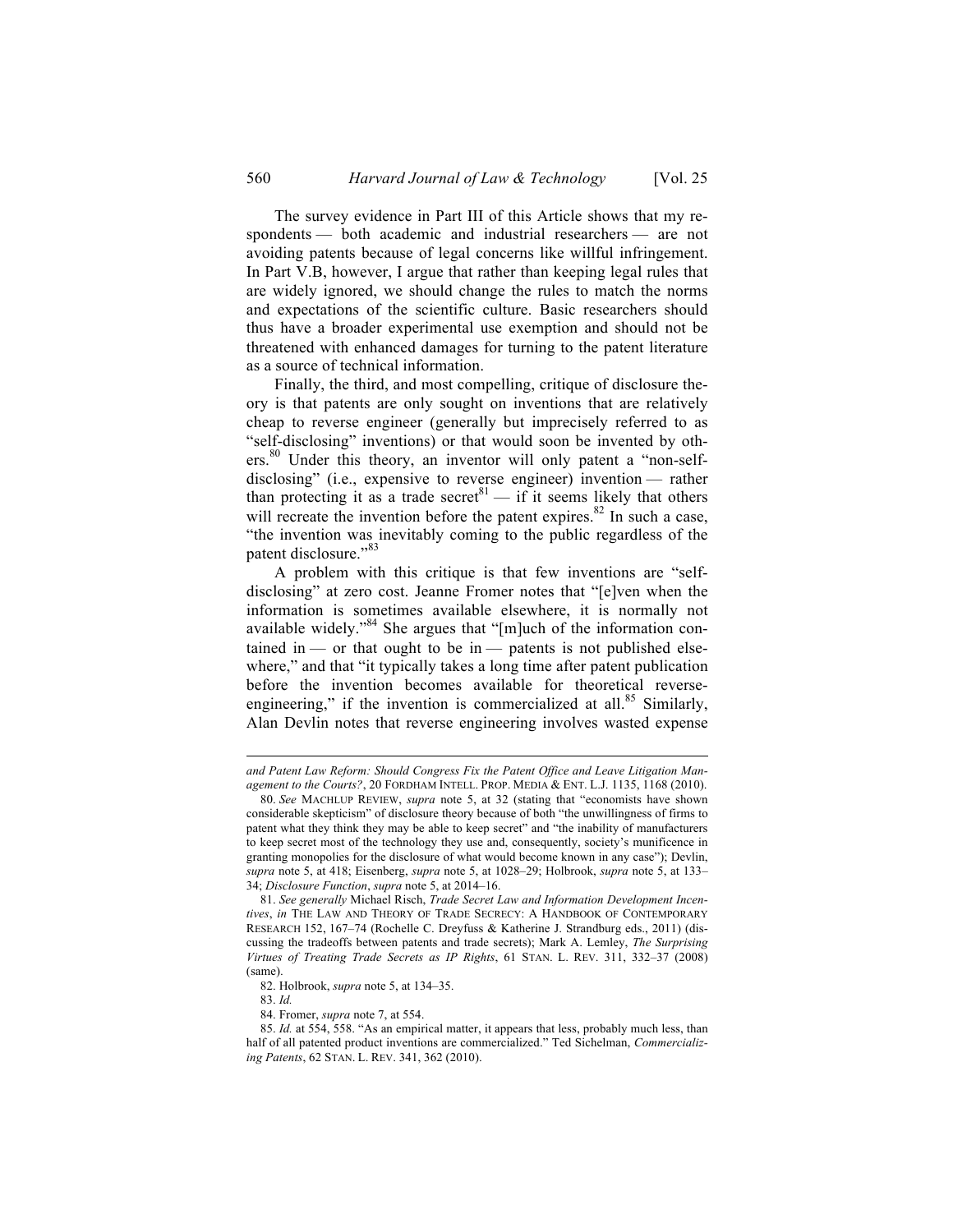and even "if fruitful, may give rise to proprietary information that will only be shared indirectly with the public."<sup>86</sup> Vincenzo Denicolò and Luigi Franzoni also refute this critique through an economic model although their model assumes that patents adequately disclose inventions to other innovators.<sup>8</sup>

This Article will show that patents do actually improve access to information, but I agree with the critics that disclosure is not a compelling *justification* for the patent system. Under a pure disclosure theory, one should consider an invention that *already exists* and ask whether we want to offer a patent (and its associated inefficiencies) in exchange for information about that invention. This bargain would only benefit the public if the public could not independently obtain the same information (such as through easy reverse engineering) for less than the cost of granting a patent (including deadweight loss and administrative costs) — in which case the inventor might rationally prefer trade secrecy over patents.

But whether or not disclosure justifies the patent system is moot because disclosure theory need not support the patent system on its own — the international patent system is not going away,  $88$  and it probably does promote innovation, at least in some cases. The more relevant question about disclosure is whether, given our existing system, we want to enforce robust disclosure requirements. Are the benefits of full disclosure underappreciated? Are current disclosure requirements being enforced? Are any legal changes necessary to make disclosures more useful to follow-on innovators? Would stronger disclosure requirements hurt innovation? These questions are addressed in Part V, but first I examine the existing evidence about the utility of patent disclosures as a source of technical information.

### *C. Previous Surveys of the Value of Patent Disclosures*

Both advocates of a strong disclosure function and those who believe disclosure should not be central to our patent system agree that patents currently do not disclose much useful information.<sup>89</sup> The empirical evidence cited by these sources, however, does not support this

 <sup>86.</sup> Devlin, *supra* note 5, at 405. Devlin argues, however, that these benefits of disclosure are subsidiary to the innovation incentive. *Id.* at 406.

<sup>87.</sup> Denicolò & Franzoni, *supra* note 69, at 367–68.

<sup>88.</sup> *See supra* note 61 and accompanying text.

<sup>89.</sup> *Compare Disclosure Function*, *supra* note 5, at 2007, 2028 (claiming to present "a variety of evidence showing that the patent system largely fails at its disclosure function" and arguing that disclosure is not "the primary justification for the patent system"), *with* Fromer, *supra* note 7, at 560, 563 (agreeing that "there is evidence that most inventors spend little to no time reading others' patents to inform their research" but arguing that "patent disclosure is so important to the patent system's key purpose" that we should "invigorate disclosure"). For additional references, see *supra* note 8.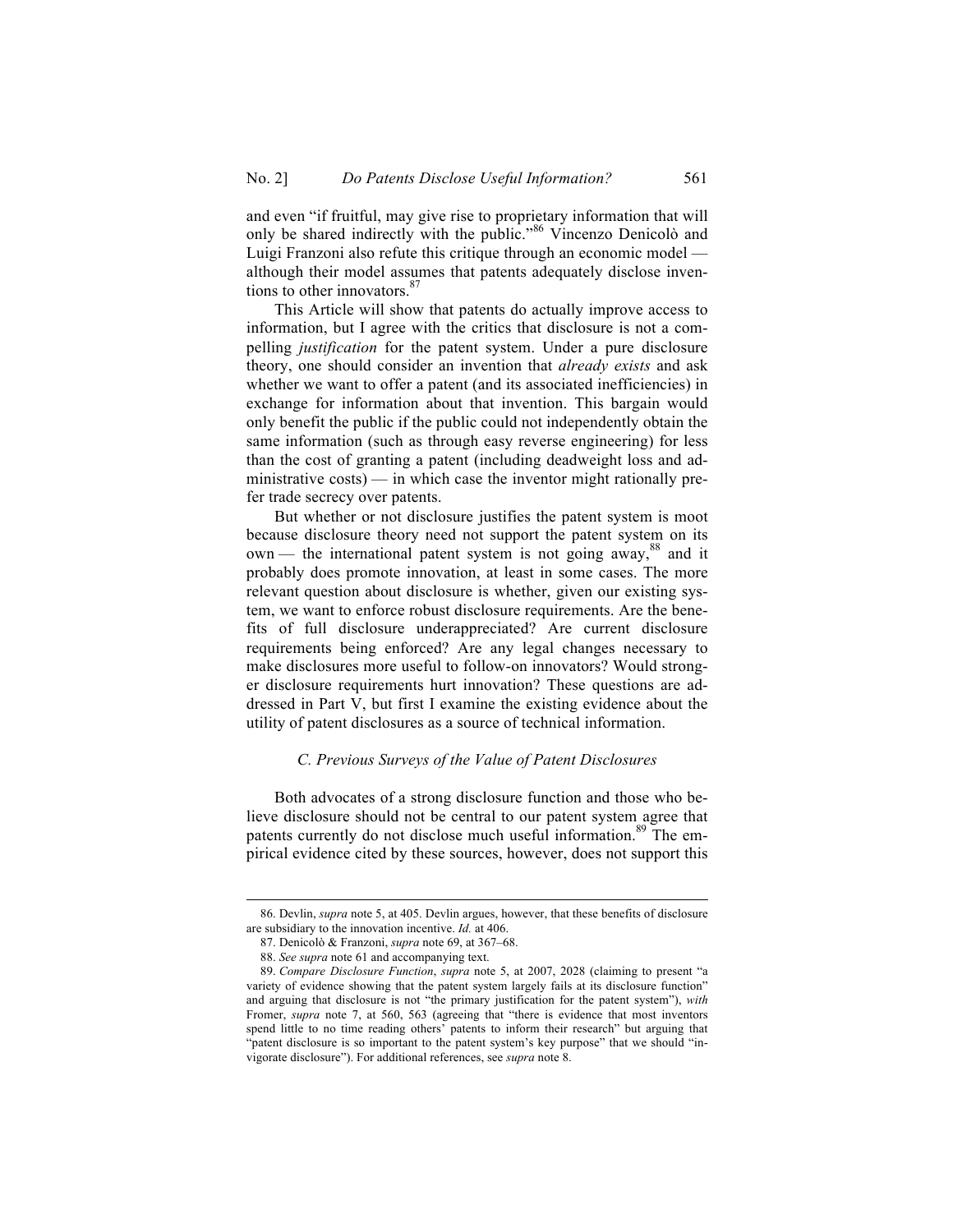strong conclusion. Some of the cited evidence is anecdotal, $90$  and a few sources cite a model based on gross patenting data,  $91$  but most of the evidence comes from surveying people involved in research (though often not the innovators themselves) about the technical value of patent disclosures. This Part reviews these surveys and concludes that, counter to the claims of legal commentators, many innovators are currently using patents as a source of useful technical information.

One of the most cited studies concerning the utility of patents as sources of technical information is a survey — conducted by Wesley Cohen and colleagues — of managers of research and development units of U.S. manufacturing firms in 1994. $92$  Mark Lemley cites it to support the claim that "[e]mpirical research suggests that scientists don't in fact gain much of their knowledge from patents, turning instead to other sources,"<sup>93</sup> and other scholars cite the study to support similar claims.<sup>94</sup> But what the study actually found is that  $49.1\%$  of

92. Wesley M. Cohen et al., *R&D Spillovers, Patents and the Incentives to Innovate in Japan and the United States*, 31 RES. POL'Y 1349 (2002).

93. Lemley, *supra* note 8, at 22 n.16.

94. *See* Fromer, *supra* note 7, at 560 & n.101 (citing it to support the statement that "there is evidence that most inventors spend little to no time reading others' patents to inform their research"); Seymore, *supra* note 7, at 624 (citing it for the proposition that patents "are not often viewed as an important channel for information flow"); *Disclosure Function*, *supra* note 5, at 2014 (citing it for the proposition that "U.S. firms most often use

 <sup>90.</sup> For example, a *Harvard Law Review* Note on disclosure theory cites individual testimony from the 2002 Federal Trade Commission ("FTC") hearings on intellectual property. *See Disclosure Function*, *supra* note 5, at 2025 n.106 (describing conflicting evidence on whether engineers read patents). For transcripts from the FTC hearings, see *Competition and Intellectual Property Law and Policy in the Knowledge-Based Economy*, FED. TRADE COMM'N, http://www.ftc.gov/opp/intellect (last modified Sept. 28, 2007).

<sup>91.</sup> *See* Ashish Arora, Marco Ceccagnoli & Wesley M. Cohen, *R&D and the Patent Premium* (Nat'l Bureau of Econ. Research, Working Paper No. 9431, 2003), *available at*  http://www.nber.org/papers/w9431. This working paper has been cited as showing that patent disclosures do not impact information flows between U.S. firms. *See* Fromer, *supra* note 7, at 562 n.110; *Disclosure Function*, *supra* note 5, at 2014 n.41. However, the paper notes that it is "unclear whether patent disclosures truly have little effect on the information flows from others that affect firms' R&D productivity, or whether the lack of an observable effect reflects that our measures are too imprecise to discern it." Arora et al., *supra*, at 17. This result is also deleted from the peer-reviewed version of this study. *See* Ashish Arora, Marco Ceccagnoli & Wesley M. Cohen, *R&D and the Patent Premium*, 26 INT'L J. INDUS. ORG. 1153 (2008). Other researchers have claimed that their models show that patents do not increase knowledge spillovers between firms. *See, e.g.*, James Bessen, *Patents and the Diffusion of Technical Information*, 86 ECON. LETTERS 121 (2005) (showing that in a simple theoretical model with complete information and no transaction costs, information diffusion is not necessarily greater under a patent system); Tobias Schmidt, *An Empirical Analysis of the Effects of Patents and Secrecy on Knowledge Spillovers* 16 tbl.1 (Zentrum für Europäische Wirtschaftsforschung GmbH, Discussion Paper No. 06-048, 2006), *available at* http://ssrn.com/abstract=920403 (modeling survey results to show a correlation between (1) reported "lack of information on technology" as a barrier to innovation and (2) reported "[i]mportance of patent protection" for a firm's industry). If these models are accurate, they provide support for my conclusion that disclosure theory alone is insufficient to justify the patent system. As noted earlier, however, rather than focusing on this broader question, I am taking the current patent system as a given and questioning whether strong disclosure should be a goal of that system. *See supra* Part II.B.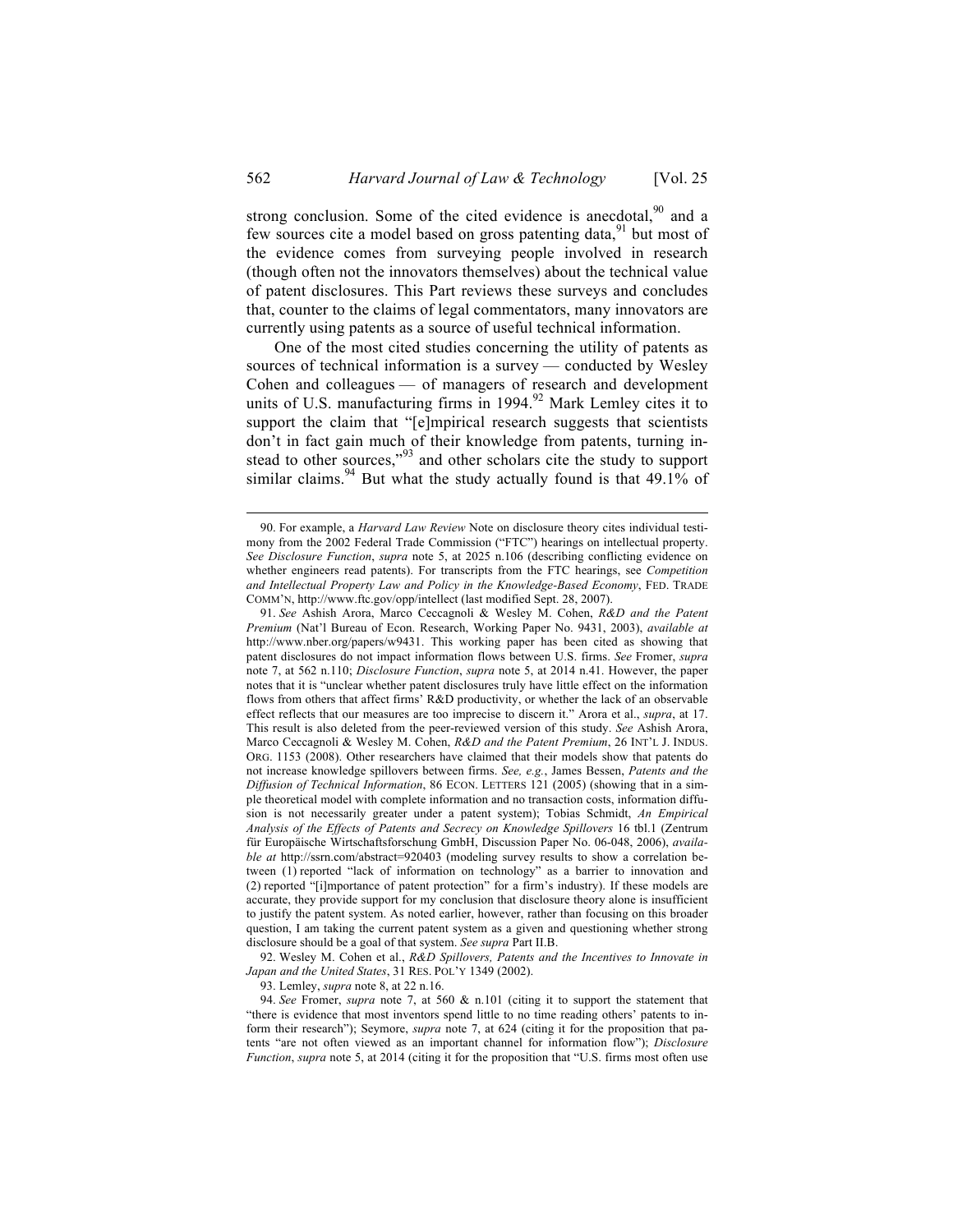U.S. respondents indicated patents were "moderately" or "very" important as a source of information for a recent R&D project — less than the 61.8% who said the same of publications or the 51.3% for informal exchange, but still almost half the sample.<sup>95</sup> Patents were the third most important information source, ahead of public meetings or conferences, competitors' products (via reverse engineering), joint ventures, trade associations, recent hires, licenses, and contracts with other firms.<sup>96</sup>

Furthermore, Cohen and colleagues found that in Japan, patents were by far the most important information source for recently completed projects, with 85.4% of respondents ranking them as "moderately" or "very" important — significantly more than the 64.7% of respondents who said the same of publications, the next most important information source.<sup>97</sup> One of the Cohen study's authors, John Walsh, collaborated with Sadao Nagaoka to survey patentees in the United States and Japan in 2007.<sup>98</sup> They again found that Japanese firms "rely more heavily on the patent literature than do American firms," but they also found "some evidence that inventors in both countries are looking at the same scientific literature" — U.S. patents and U.S. or international publications — so that the difference was not caused by Japanese patents being more useful than U.S. patents.<sup>99</sup> (They do not discuss the language barrier, but most Japanese researchers are used to publishing and reading technical information in English. $100$ ) The results of these two surveys indicate that patents do currently serve a useful disclosure function for many innovators, including in the United States, and that Japanese researchers are finding even more useful information in U.S. patents than U.S. researchers are — suggesting that U.S. researchers might underexploit the technical content of patents.

The 2003 survey of the Intellectual Property Owners Association ("IPO") has been cited as "evidence that most inventors spend little to no time reading others' patents to inform their research" because it found that "65% of [respondents] do not always read patents before

sources other than patent disclosures to learn about the most recent technological advances in their industry").

<sup>95.</sup> Cohen et al., *supra* note 92, at 1363 fig.6.

<sup>96.</sup> *Id.*

<sup>97.</sup> *Id.*

<sup>98.</sup> John P. Walsh & Sadao Nagaoka, *How "Open" Is Innovation in the US and Japan?: Evidence from the RIETI-Georgia Tech Inventor Survey* (Research Inst. of Econ., Trade & Indus., Discussion Paper No. 09-E-022, 2009), *available at* http://www.rieti.go.jp/jp/ publications/dp/09e022.pdf.

<sup>99.</sup> *Id.* at  $12-13$ .

<sup>100.</sup> *See* Robert S. Cutler, *A Comparison of Japanese and U.S. High-Technology Transfer Practices*, 36 IEEE TRANSACTIONS ON ENGINEERING MGMT. 17, 19 (1989) (surveying Japanese researchers in three high-technology fields and finding that 94% could read and write in English and 85% published in and read English language journals).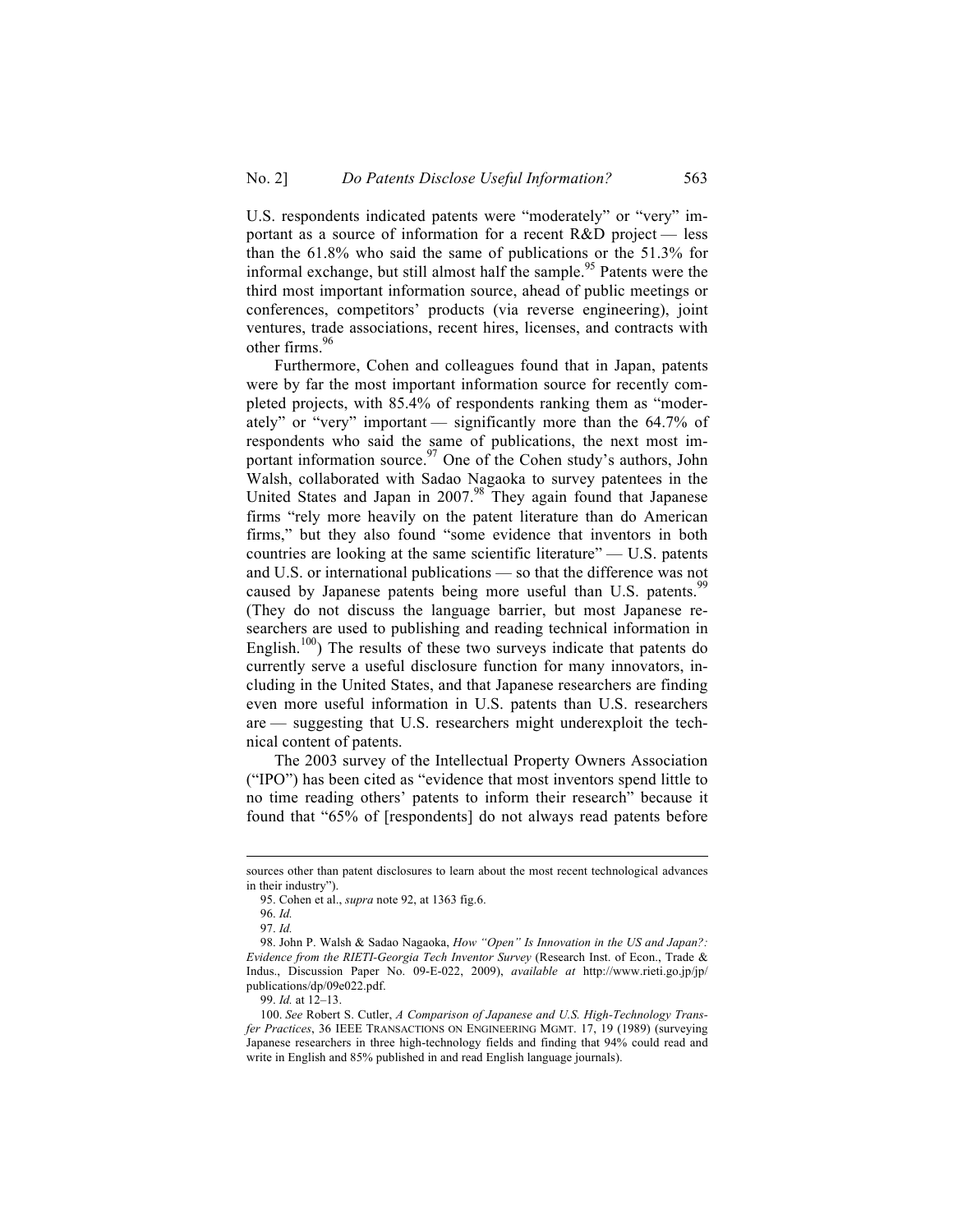embarking on research, development, or product development."<sup>101</sup> But the 35% of respondents (primarily "senior legal staff"<sup>102</sup>) whose companies *always* read patents before beginning new research projects is still a substantial minority, and the number who *sometimes* read patents must be larger. Furthermore, the survey also found that patents are more important than publications as a source of technical ideas, <sup>103</sup> and that 66% of respondents routinely monitor their competitors' intellectual property activity for technology ideas.<sup>104</sup>

Adam Jaffe and colleagues found that U.S. inventors who received patents in 1993 were not very familiar with patents cited in their patents.<sup>105</sup> But this does not reveal much about whether those cited patents contain useful technical information. More telling is their finding that patent citations do provide a statistically significant signal of knowledge "spillover" — i.e., that patentees are learning from roughly half the patents they cite.<sup>106</sup> The patentees were also asked what sources had a "significant influence" on the development of their invention: only about 5% of respondents indicated the patent literature and only about 15% indicated the technical literature.<sup>107</sup> It is unclear why these responses differ so markedly from the earlier surveys discussed in this Part, but it may be because patentees view their work as novel (and thus may view prior work as informative but not a "significant influence") or because these respondents had less access to the patent and technical literature (both because the inventions were made in the pre-web 1980s and because the respondents were less likely to be professional scientists at large organizations). Still, despite their reported lack of interest in the patent literature, these 1993 patentees did obtain knowledge spillovers from other patents.

 <sup>101.</sup> Fromer, *supra* note 7, at 560, 61 & n.104 (citing IAIN M. COCKBURN & REBECCA HENDERSON, SURVEY RESULTS FROM THE 2003 INTELLECTUAL PROPERTY OWNERS ASSOCIATION SURVEY ON STRATEGIC MANAGEMENT OF INTELLECTUAL PROPERTY (2003), http://www.ipo.org/AM/Template.cfm?Section=Home&Template=/CM/

ContentDisplay.cfm&ContentID=8564).

<sup>102.</sup> COCKBURN & HENDERSON, *supra* note 101, at A.1.

<sup>103.</sup> *Id.* at D.1 ("Patent documents are rated more important than competitors, inlicensing, professional publications or government and university partnerships, and roughly equivalent to partnerships and joint ventures.").

<sup>104.</sup> *Id.* at D.5. Other relevant statistics are that only 5% of respondents reported a negative impact from the earlier publication of applications at the application stage, 26% said that product lifecycles are typically shorter than the time for a patent to issue, and 75% thought that patents do not disclose too much valuable information to competitors. *Id.* at B.1, C.8, C.10.

<sup>105.</sup> Adam B. Jaffe, Manuel Trajtenberg & Michael S. Fogarty, *The Meaning of Patent Citations*, *in* ADAM B. JAFFE & MANUEL TRAJTENBERG, PATENTS, CITATIONS, AND INNOVATIONS: A WINDOW ON THE KNOWLEDGE ECONOMY 379, 389  $\&$  fig.4, 390  $\&$  fig.5 (2002); *see also* Fromer, *supra* note 7, at 561 & nn.105–06 (citing the study for these points).

<sup>106.</sup> Jaffe et al., *supra* note 105, at 394 & tbl.1, 400.

<sup>107.</sup> *Id.* at 388 fig.3.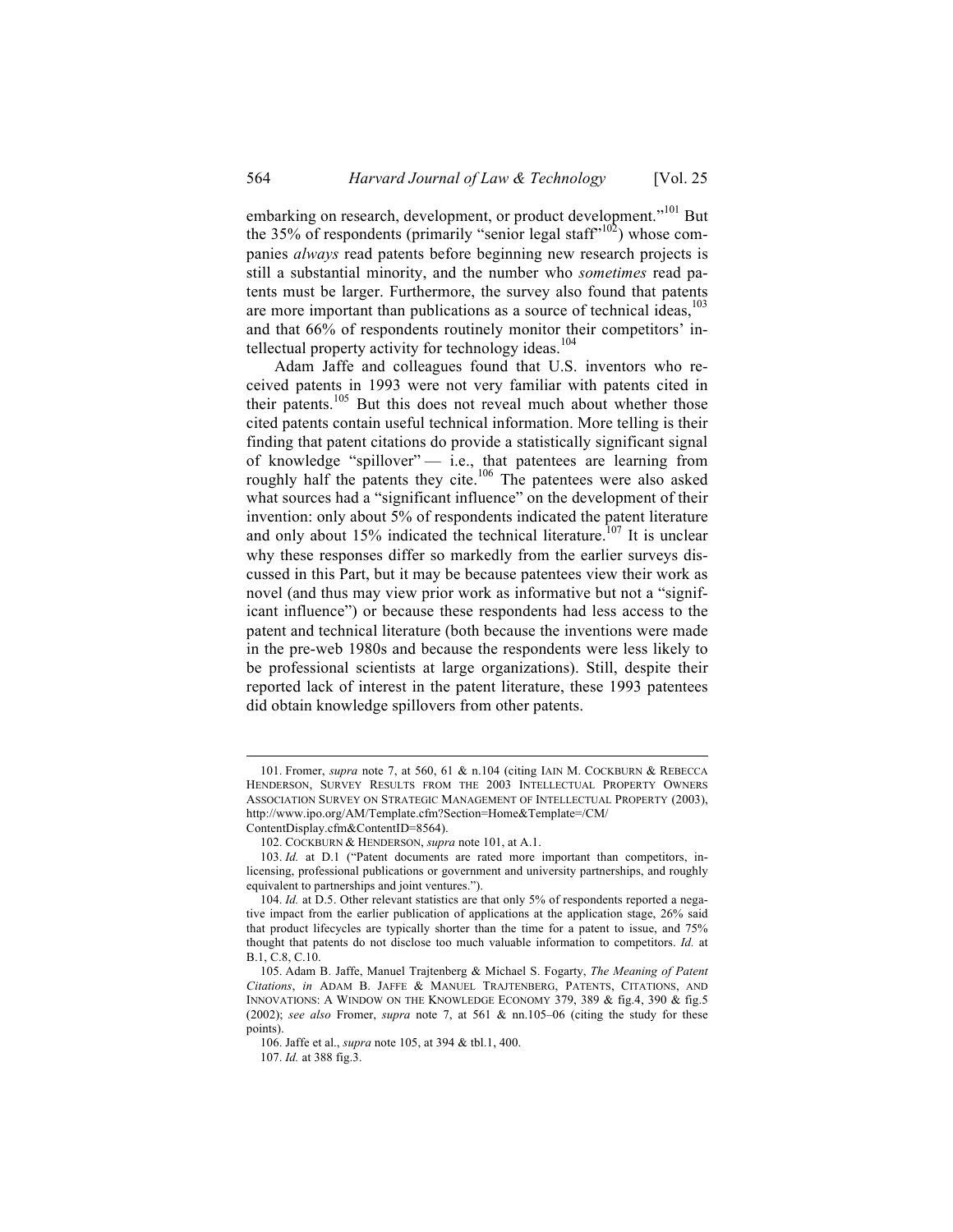Other surveys have been conducted outside the United States. A 1997 survey of small and medium-sized companies in the United Kingdom found that 25.2% of companies searched the patent literature for technical reasons.<sup>108</sup> Follow-up interviews revealed that not knowing where to find patents and the cost of patent searches were significant barriers to access, and that the possibility of searching patents online "was greeted with considerable enthusiasm." <sup>109</sup> A different survey of small firms in the United Kingdom in 1996 found similar results for the number of firms doing technical patent searches.<sup>110</sup> An even earlier survey in Australia, conducted from 1980 to 1981, found that many respondents indicated that their main reason for consulting patents was technical: the percentages ranged from 32% for small companies to 61% for respondents in higher educa $tion.<sup>111</sup>$ 

Overall, the survey results discussed in this Part show that even before patents became readily accessible through web searches, patents were a useful source of information for a significant minority of innovators. One would expect them to become more useful as they have become more accessible.

 <sup>108.</sup> *See* Matthew Hall, Charles Oppenheim & Margaret Sheen, *Barriers to the Use of Patent Information in UK Small and Medium-Sized Enterprises. Part I: Questionnaire Survey*, 25 J. INFO. SCI. 335, 339–40 (1999) (reporting that 56.4% of companies conduct patent searches, of which 40.7% do so for commercial and technical reasons, and 3.9% do so for technical reasons only).

<sup>109.</sup> Matthew Hall, Charles Oppenheim & Margaret Sheen, *Barriers to the Use of Patent Information in UK Small and Medium-Sized Enterprises. Part 2 (1): Results of In-Depth Interviews*, 26 J. INFO. SCI. 87, 94 (2000).

<sup>110.</sup> *See* Stuart Macdonald, *Bearing the Burden: Small Firms and the Patent System*, J. INFO. L. & TECH., July 4, 2003, http://www2.warwick.ac.uk/fac/soc/law/elj/jilt/2003 \_1/macdonald (finding that "[a]bout half of these small firms regularly conduct patent searches," of which over 40% of patenting firms and 20% of non-patenting firms do so to keep abreast of technological developments, and that firms also looked to patents to avoid duplicating research, to acquire information to solve problems, to uncover new products, and (in very small numbers) to stimulate creativity). Another survey in the United Kingdom found that 18% of users of the British Library Patent Information Centre in 2000 cited finding technical information as their main reason for reading patents, and that the percentage was higher among those using patents every one to six months (rather than multiple times a month). *See* David Newton, *A Survey of Users of the New British Library Patent Information Centre*, 22 WORLD PAT. INFO. 317, 321 & fig.3 (2000). But since many respondents were patent attorneys or professional patent searchers, *id.* at 320 tbl.1, it is unclear what this reveals about patent use by researchers.

<sup>111.</sup> *See* Thomas Mandeville, *Australian Use of Patent Information*, 5 WORLD PAT. INFO. 79, 80 tbl.1 (1983) (showing that 42% of large companies, 37% of medium companies, 32% of small companies, 53% of government respondents, 61% of higher education respondents, and 38% of individual engineers reported that their main reason for consulting patent information was to assess the state of the art, to consider new products, or to solve technical problems). Note that respondents could only check one option, so respondents whose secondary reason for consulting patents was technical were not included. *Id.*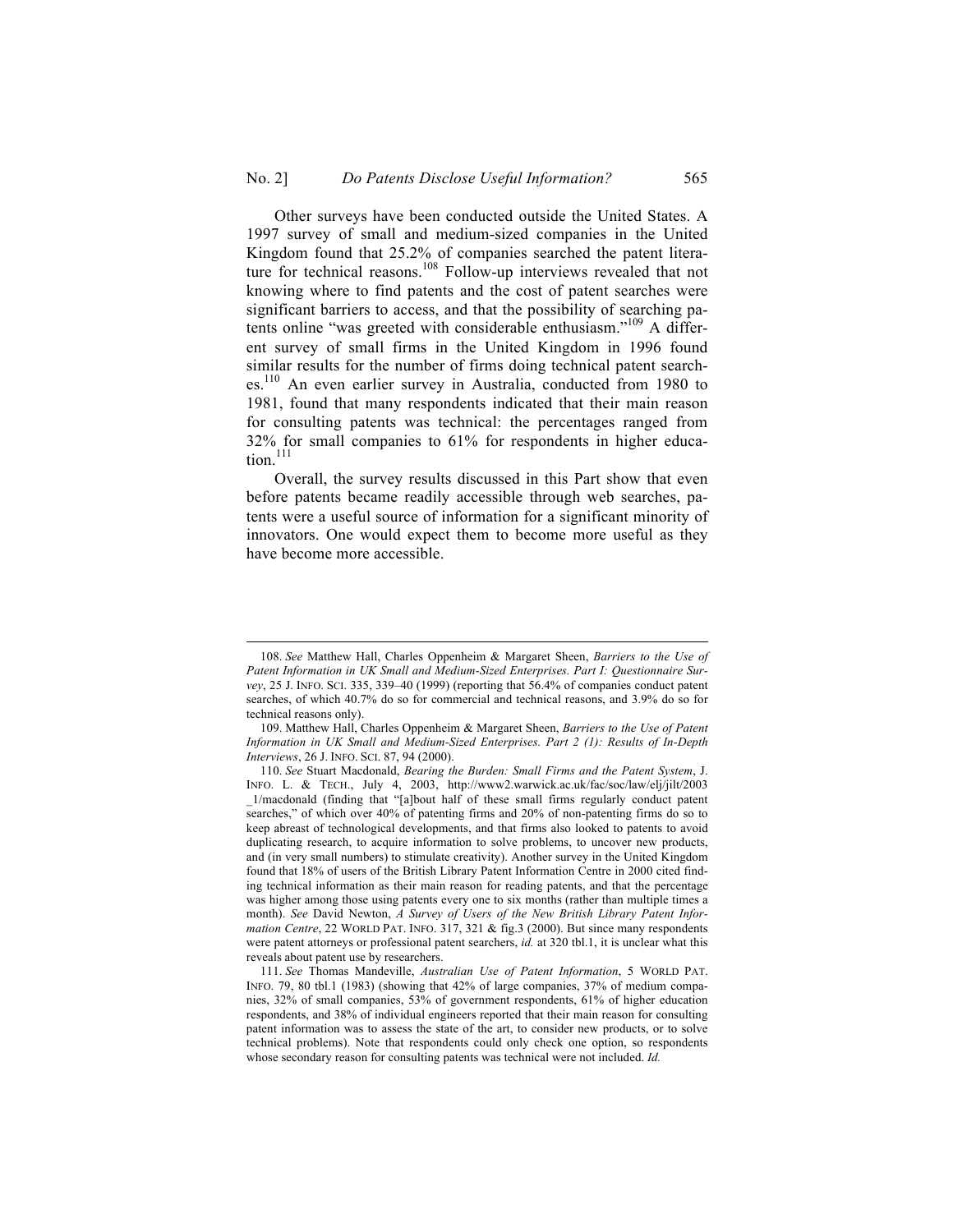#### III. UTILITY OF PATENTS FOR NANOTECH RESEARCHERS

As described in the previous Part, existing evidence suggests that many researchers do use patents as a source of technical information. Most of the earlier surveys are ten to twenty years old, predating the ready availability of patents online. The earlier surveys also focused either on patentees or on managers and legal officers at technology companies and thus might not reflect the view of typical research $ers.<sup>112</sup>$ 

This Part adds to this empirical evidence with a survey of nanotechnology researchers that focused specifically on patent disclosures. Nanotechnology is the interdisciplinary study of systems on the nanometer scale,<sup>113</sup> and it has many potential applications: "Science and technology research in nanotechnology promises breakthroughs in areas such as materials and manufacturing, nanoelectronics, medicine and healthcare, energy, biotechnology, information technology, and national security. It is widely felt that nanotechnology will be the next Industrial Revolution."<sup>114</sup>

Because of these potential applications, there is an extensive nanotechnology patent literature.<sup>115</sup> Still, most nanotechnology researchers are academics or basic researchers who generally do not have to rely on patents for technical information because most advances are published in scientific articles. Because nanotechnology is still an exciting new field, it is easy for nanotechnology researchers to find scientific journals that will publish their work, and there are highimpact nanotechnology specialist journals like *Nano Letters* and *Nature Nanotechnology* that help researchers keep abreast of the field. One would therefore expect patents to be less useful to nanotechnology researchers than to industrial researchers in more applied scientific fields.

To be sure, even though the survey respondents work on a broad range of technologies, one might be concerned about the extent to which these results can be generalized. Respondents' subfields ranged from nanoelectronics to drug delivery to energy, suggesting that patent disclosures have informational benefits across a broad range of technologies. But one might be concerned that because many nano-

 <sup>112.</sup> The only survey that interviewed researchers who were not patentees was Mandeville's study, which surveyed professional engineers in Australia in 1980–1981, though it did not indicate the response rate or many details about the survey. *Id.* at 79.

<sup>113.</sup> It is hard to fathom how small a nanometer (a billionth of a meter) is. If you zoomed in so that a nanometer was as big as the diameter of one of your hairs, then your head would be roughly 10 miles in diameter.

<sup>114.</sup> Bharat Bhushan, *Introduction to Nanotechnology*, *in* SPRINGER HANDBOOK OF NANOTECHNOLOGY 1, 1 (Bharat Bhushan ed., 3d ed. 2010).

<sup>115.</sup> *See* Mark A. Lemley, *Patenting Nanotechnology*, 58 STAN. L. REV. 601, 604–05 (2005).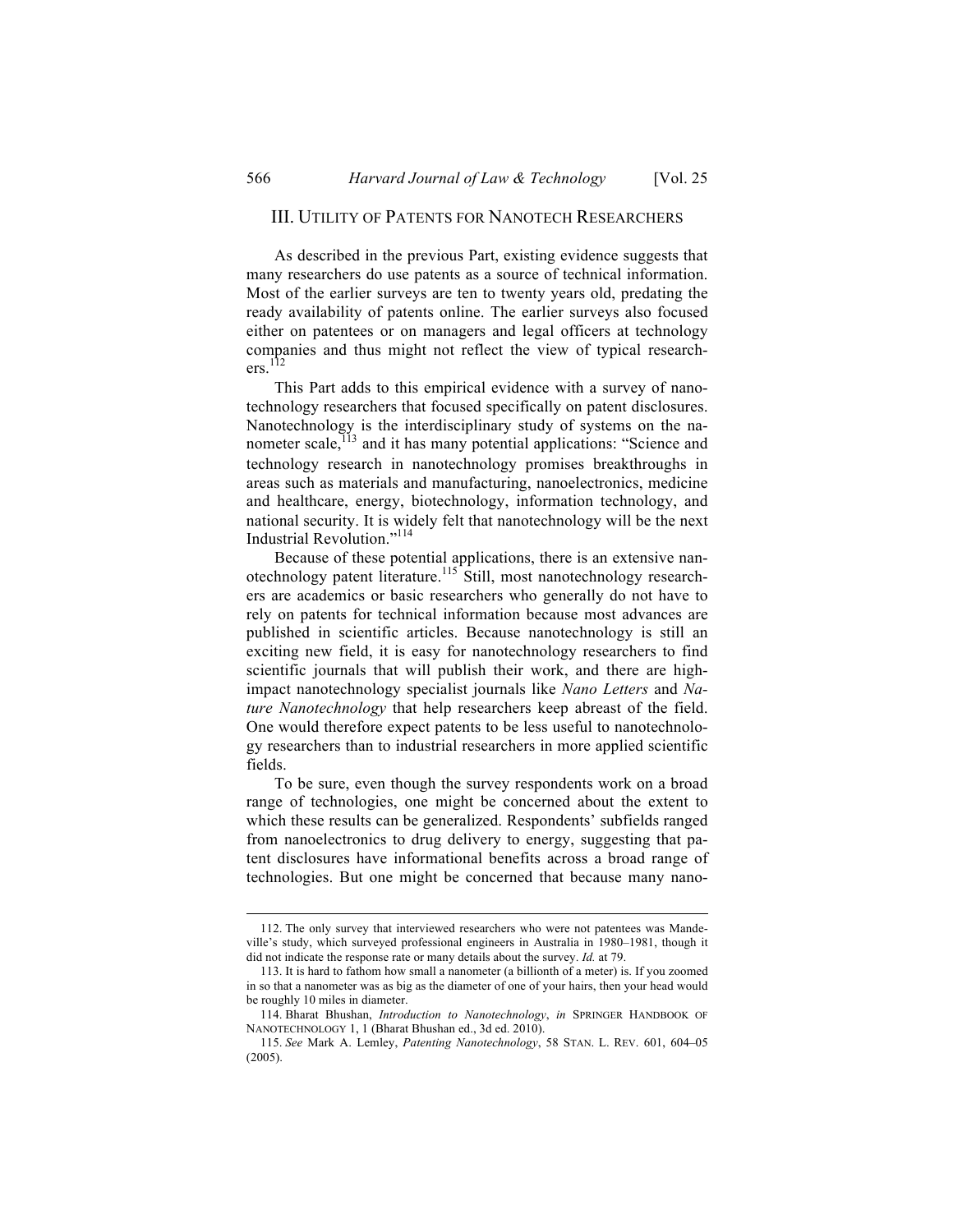technology researchers are academics who are less concerned about willful infringement, they might be more likely than industrial researchers to read patents. Yet my survey found that even industrial researchers did not avoid patents for fear of infringement.<sup>116</sup> Another concern is that nanotechnology patent disclosures might be better than in other fields, although there is no clear evidence to support this.<sup>117</sup> My hypothesis is that these results are more representative of other hard science fields, rather than fields like software patents — although there is anecdotal evidence that software patents can also contain useful information that is not available elsewhere in the prior  $art.^{118}$  In future work, I will survey a broader range of researchers to test these questions directly. But even if my nanotechnology survey cannot be generalized to fields like business methods, it is still important that patents disclose useful information in at least some fields.

This Part presents the results from my survey of nanotechnology researchers. Part III.A describes the survey method and some basic summary statistics. Part III.B explains why the respondents choose to read patents (or choose to avoid them). Part III.C presents results on whether the researchers find useful technical information in the patents they read. Part III.D describes whether respondents feel that most patents are reproducible by a skilled researcher. Finally, Part III.E presents results about whether researchers avoid reading patents because of concerns about willful infringement.

The quotations provided throughout this Part are representative,<sup>119</sup> and the data in this Part (and in the supplementary tables in the Appendix) are presented separately from the analysis (which is generally saved for Part V).

#### *A. Survey Method and Summary Statistics*

I developed and conducted the survey to determine how nanotechnology researchers use patents as a source of technical infor-

 <sup>116.</sup> *See infra* Part III.E.

<sup>117.</sup> A recent study by Ocean Tomo found nanotechnology to be the "number one technology class for patent quality" according to a "patented method of patent quality valuation . . . that is statistically based," OCEAN TOMO, OCEAN TOMO USPC PATENT QUALITY BENCHMARK STUDY (2011), but the patented method appears to define quality in terms of validity and enforceability, rather than quality of disclosure, see U.S. Patent No. 6,556,992 (filed Sept. 14, 2000). I am unaware of any non-anecdotal data that compares the quality of patent *disclosures* across technology classes.

<sup>118.</sup> *See* Andrew Schulman, *Open to Inspection: Using Reverse Engineering To Uncover Software Prior Art, Part 1*, NEW MATTER, Summer 2011, at 26, 27 (noting that "Microsoft described in a patent application from 2001 an otherwise-undocumented Windows interface known as DirectUI, and as early as a 1994 patent application provided an appendix disclosing an interface (well-known among programmers at the time both for its importance and lack of formal documentation) to create so-called 'namespace extensions,'" and arguing that developers should "more regularly consult the patent literature").

<sup>119.</sup> I have grouped the comments by topic and reported a few from each topic.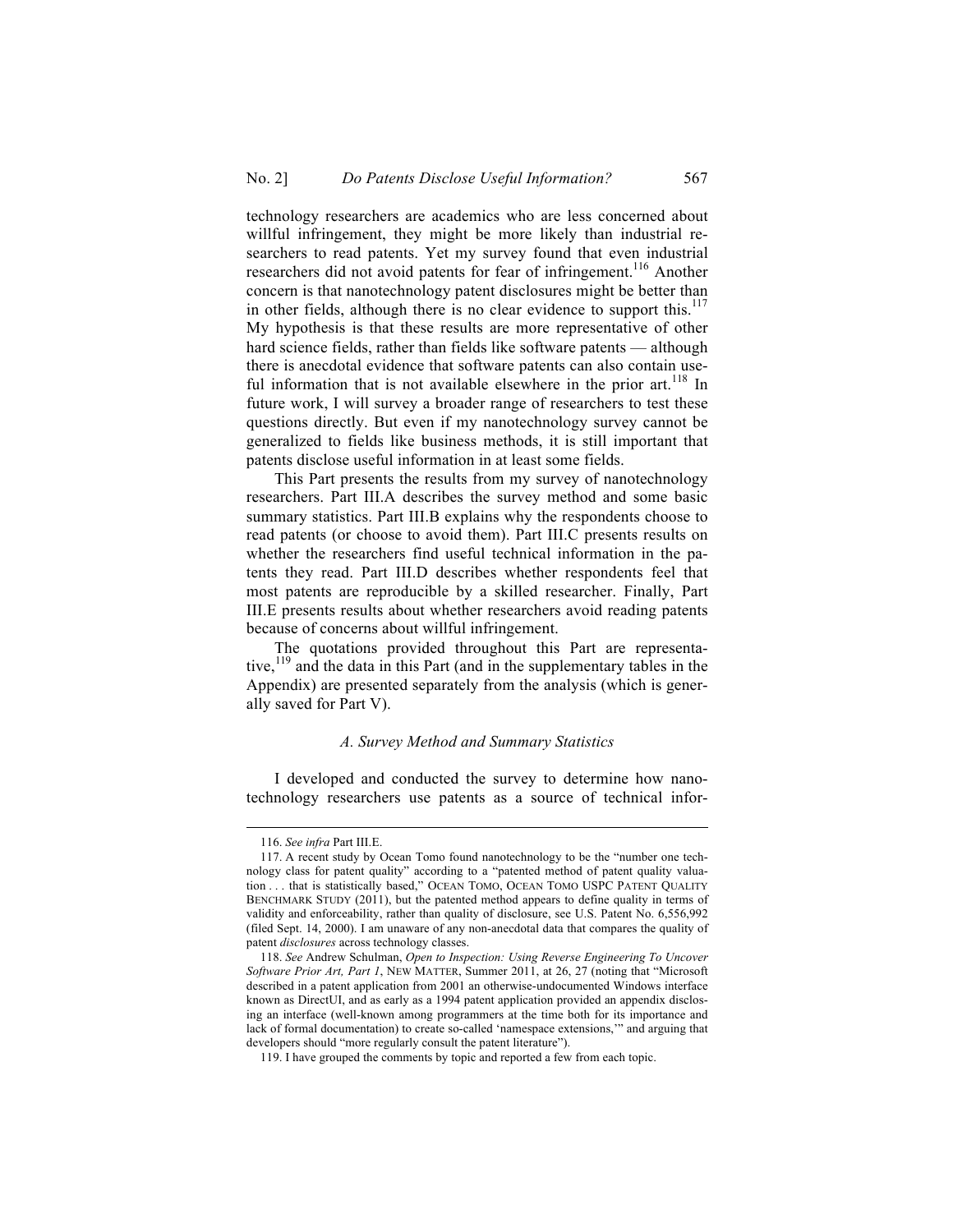mation.<sup>120</sup> I e-mailed the survey in October 2010 to 1078 researchers who were listed as the corresponding authors on high-impact nanotechnology publications or who were listed on corporate nanotechnology research websites.<sup>121</sup> I received responses from 214 researchers by December 2010, giving a response rate of 20%; the representativeness of the respondents is explored below. Three respondents were eliminated from the data presented here because they did not have degrees in the natural sciences, so the following percentages were calculated out of 211 respondents.<sup>122</sup>

All the tables of results are displayed in the Appendix.<sup>123</sup> Table 1 shows detailed statistics for the respondents, which are briefly summarized here. Most respondents work in academic laboratories (76%); a smaller number work in government labs (13%) or industry (8%). Most respondents are experimentalists (90%), not theorists (10%), and far more characterized their research as basic (49%) than applied (15%) (with the rest conducting an equal mix of basic and applied research). $^{124}$ 

The most common departments in which respondents received their PhDs were physics or applied physics (46%), followed by chemistry or biochemistry (22%); only 2% of respondents indicated that they did not have a doctoral degree. Most respondents received their highest degree in the 1990s (36%) or 2000s (40%); the oldest respondents received their degree in the 1960s (4%). Only 10% of respondents were female (4% did not indicate their gender). About a quarter (24%) of respondents worked outside the United States.

With a 20% response rate (which is on the low end but within the range of response rates to other patent-related surveys of individual

122. Two are academics with doctoral degrees in anthropology and political science, respectively. The third has a bachelor's degree in business, works in industry, and claimed to have read approximately 500 patents over the past year, mostly to gain "competitive intelligence" about other companies.

123. The data is available online. *See Legal Writing and Research*, LISA LARRIMORE OUELLETTE, http://pages.physics.cornell.edu/~larrimore/web/Law.html (last visited May 3, 2012).

124. Basic research focuses on fundamental principles, whereas applied research focuses on specific applications. Both experimental and theoretical research can be either basic or applied, although no respondents characterized their work as both theoretical and applied.

 <sup>120.</sup> The survey is online. NANOTECHNOLOGY PAT. SURV., https://spreadsheets. google.com/viewform?formkey=dFpZeHJrbERqaU5ObHJlQU5XT1pFYnc6MA (last visited May 3, 2012).

<sup>121.</sup> The e-mail addresses for corresponding authors in the ISI Web of Knowledge database were recorded for (1) articles in *Nature* or *Science* since 2006 with "nano\* OR graphene OR 'single molecule'" in the title (293 addresses, after ignoring articles that were not related to nanotechnology); (2) articles in *Nature Nanotechnology* since 2006 (496 addresses); (3) articles in *Nano Letters* since 2009 with U.S. authors (835 addresses). *See* ISI WEB OF KNOWLEDGE, http://apps.isiknowledge.com (last visited Oct. 29, 2010). Eliminating duplicate or defunct e-mail addresses resulted in 1057 addresses for corresponding authors. To increase the number of respondents from industry, an additional 21 nanotechnology researchers whose e-mail addresses were listed on corporate research websites were also contacted, for a total of 1078 surveys distributed. Respondents were not offered any reward.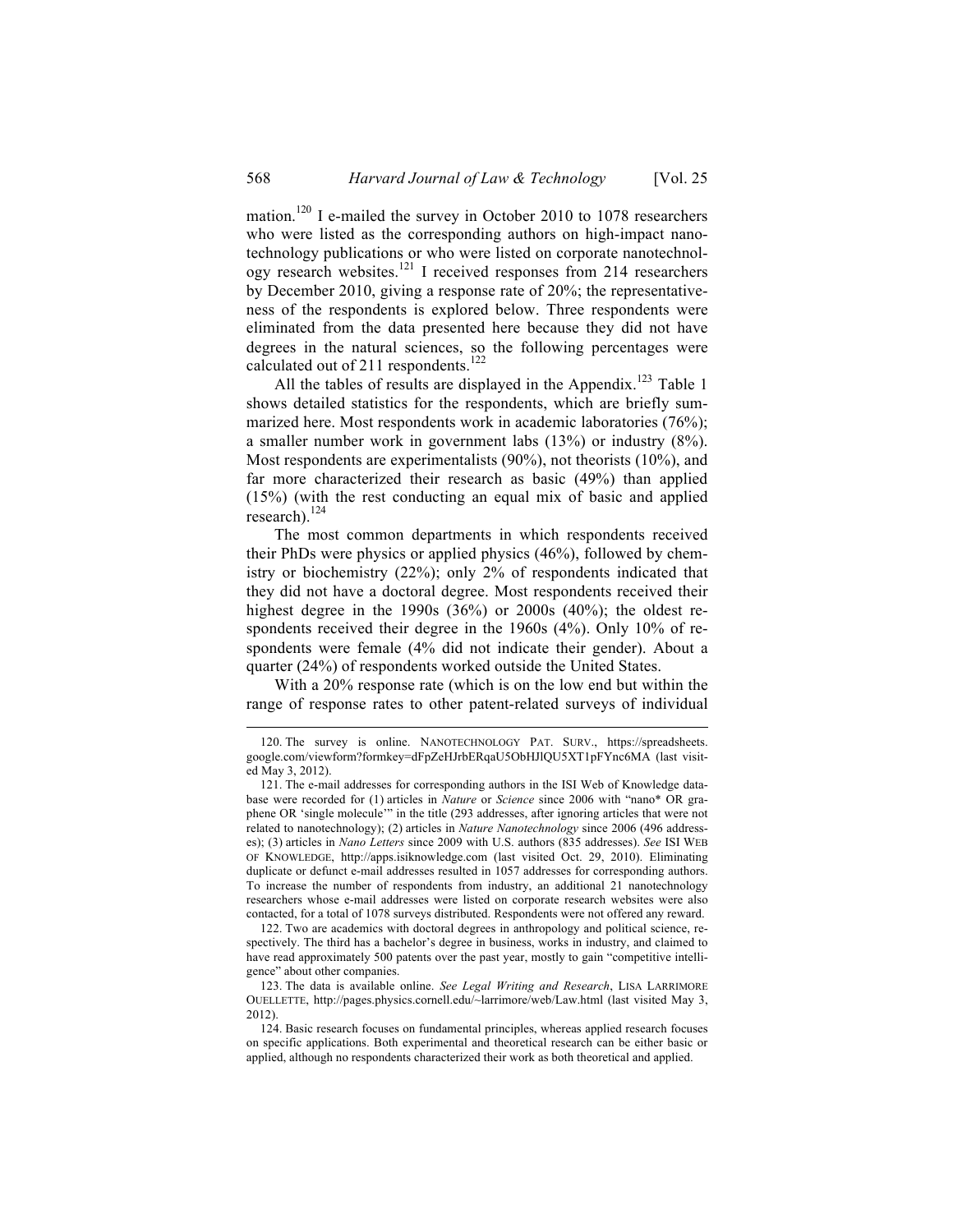researchers<sup>125</sup>), one always needs to be concerned that the respondent sample might not be representative of the larger population. To look for response bias, Table 2 compares the 211 respondents with a random sub-sample of one hundred researchers out of the 1078 researchers contacted.<sup>126</sup> The only statistically significant difference between the respondents and the random sample is in the number of peerreviewed papers published in the past two years: the survey respondents do not include the scientists who get their names on the highest number of papers. This discrepancy may be because those scientists are both very busy managing their large laboratories and are more likely to be writing in multiple fields (and thus less likely to be interested in a survey pitched to nanotechnology researchers).<sup>127</sup> There is no significant correlation between the number of published papers and whether a researcher reads patents, wants patents, thinks patents are useful, or thinks patents are enabled, so this bias should not affect the other results reported in this Part. But it is worth noting that the respondents are not perfectly representative in this aspect.

 <sup>125.</sup> *See* AM. ASS'N FOR THE ADVANCEMENT OF SCI., INTERNATIONAL INTELLECTUAL PROPERTY EXPERIENCES: A REPORT OF FOUR COUNTRIES 7–8 (2007), http://sippi.aaas.org/ Pubs/SIPPI\_Four\_Country\_Report.pdf (reporting response rates of 19% from Japanese scientists and approximately 16% from U.K. scientists for a web-based survey); STEPHEN A. HANSEN ET AL., AM. ASS'N FOR THE ADVANCEMENT OF SCI., INTELLECTUAL PROPERTY EXPERIENCES IN THE UNITED STATES SCIENTIFIC COMMUNITY 59 (2007), http://sippi.aaas.org/Pubs/SIPPI\_US\_IP\_Survey.pdf (reporting a response rate of 27% from U.S. scientists for the same web-based survey); Zhen Lei, Rakhi Juneja & Brian D. Wright, *Patents Versus Patenting: Implications of Intellectual Property Protection for Biological Research*, 27 NATURE BIOTECHNOLOGY 36, 36 (2009) (reporting a response of 25% to a postal mail survey of agricultural biology faculty); John P. Walsh, Wesley M. Cohen & Charlene Cho, *Where Excludability Matters: Material Versus Intellectual Property in Academic Biomedical Research*, 36 RES. POL'Y 1184, 1186 (2007) (reporting response rates of 40% and 34% for two samples of academic biomedical researchers who were sent a postal mail survey).

<sup>126.</sup> The current affiliation and gender of each researcher were determined through a web search. The number of papers that a researcher published during the previous two years was determined by searching for last name and first initial in ISI Web of Knowledge; affiliation was used to narrow the results for common names. *See* ISI WEB OF KNOWLEDGE, *supra* note 121. The number of patents that a researcher submitted in the past two years could not be directly compared because patents are not published until eighteen months after submission, so the number of patents that a researcher published in the past two years was used instead. This was determined by searching the USPTO patent application database for full names; state or country was used to narrow the results for common names. *See Patent Application Full Text and Image Database*, U.S. PAT. & TRADEMARK OFF., http://appft.uspto.gov/netahtml/PTO/search-adv.html (last visited May 3, 2012). For use of a similar method to measure response bias in a patent survey of biomedical researchers, see Walsh et al., *supra* note 125, at 1186 n.6, 1201 tbl.A1.

<sup>127.</sup> The most prolific scientist in my random sub-sample was Klaus Müllen, a director of the Max Planck Institute for Polymer Research. Because his name goes on almost every paper from his over-eighty-person laboratory, he had 154 publications in 2009 and 2010. *See Publications of AK Müllen*, MAX PLANCK INST. FOR POLYMER RES., http://www.mpipmainz.mpg.de/groups/muellen/Publications (last updated Jan. 10, 2012). Only a few of those publications focus on traditional nanotechnology subfields; Dr. Müllen is more likely to consider himself a synthetic chemist than a nanotechnology researcher.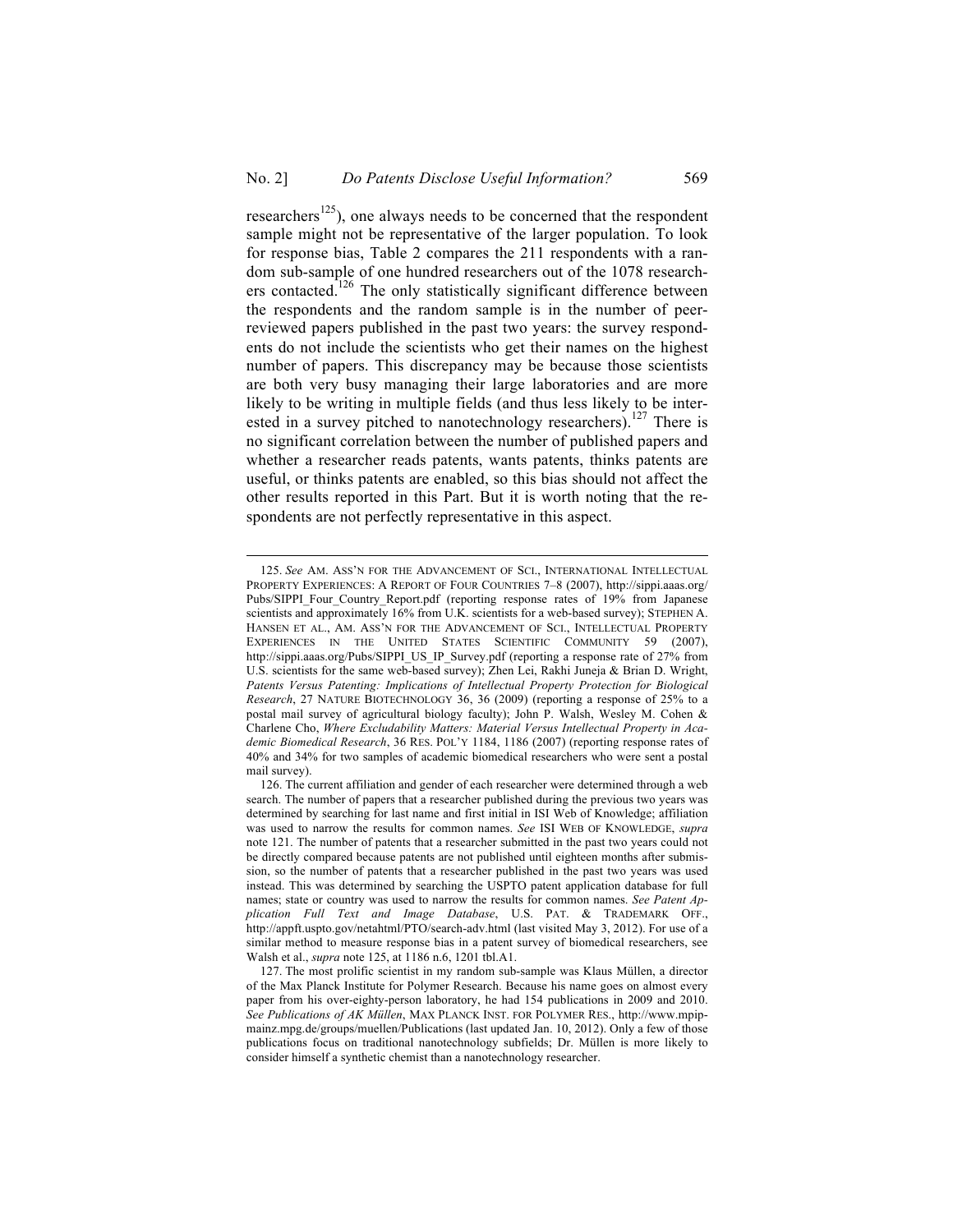On average, respondents have published fourteen papers and submitted two U.S. patents in the past two years. The first two columns of Table 5 contain regression coefficients, which illustrate how the number of papers and patents vary across different types of respondents.<sup>128</sup> Coefficients that are statistically significant at least at the ten percent level show that industry researchers and women tend to have fewer published papers, while older researchers and those outside the United States tend to have more.<sup>129</sup> The second column shows that basic researchers and those outside the United States tend to have fewer patents, while industry researchers, experimentalists, and older researchers tend to have more.

Table 1 also shows that although 86 respondents (41%) have not had a patent submitted on their behalf in the past two years, almost all respondents (92%) indicated that if they discover patentable inventions in the future, they would like to have patents on them. The third column of Table 5 illustrates that basic researchers and physicists are less likely to want patents, while older researchers are more likely to want patents.<sup>130</sup>

Finally, Table 1 shows that 135 respondents (64%) have read at least part of a patent (other than their own) for a research purpose,  $^{131}$ and the fourth regression in Table 5 shows that reading patents is less common among basic researchers and more common among industry researchers, experimentalists, and chemists. Respondents were directed to separate follow-up questions based on whether they have or have not previously read patents.

 <sup>128.</sup> Regressions allow you to see how different variables are correlated, controlling for other variables. For example, the first coefficient in Table 5 is negative (-0.34), which means that industrial researchers tend to have fewer papers than the average respondent. This coefficient also has one asterisk, which indicates that it is statistically significant at the ten percent level: there is only a ten percent chance that there is *not* a negative correlation between working in industry and the number of papers published. For an overview of regressions, statistical significance, and other basic statistical tools written for federal judges, see generally David H. Kaye & David A. Freedman, *Reference Guide on Statistics*, *in* FED. JUDICIAL CTR., REFERENCE MANUAL ON SCIENTIFIC EVIDENCE 83 (2d ed. 2000). The coefficients in the first two columns of Table 5 are based on quasi-maximum likelihood Poisson regressions because the dependent variables (the number of papers and patents) are nonnegative count variables.

<sup>129.</sup> "Older" does not refer to the biological age of respondents but is shorthand for respondents who completed their PhDs or other highest degree longer ago. Age and date of degree are highly correlated, but the survey collected time since PhD to measure more accurately what stage respondents were at in their professional careers.

<sup>130.</sup> The coefficients in the last four columns of Table 5 are based on logistic regressions because the dependent variables are dummy variables. Linear regressions produce very similar results.

<sup>131.</sup> I did not ask whether these were granted patents or patent applications because the scientists I consulted about my survey design claimed they do not typically know which they are reading.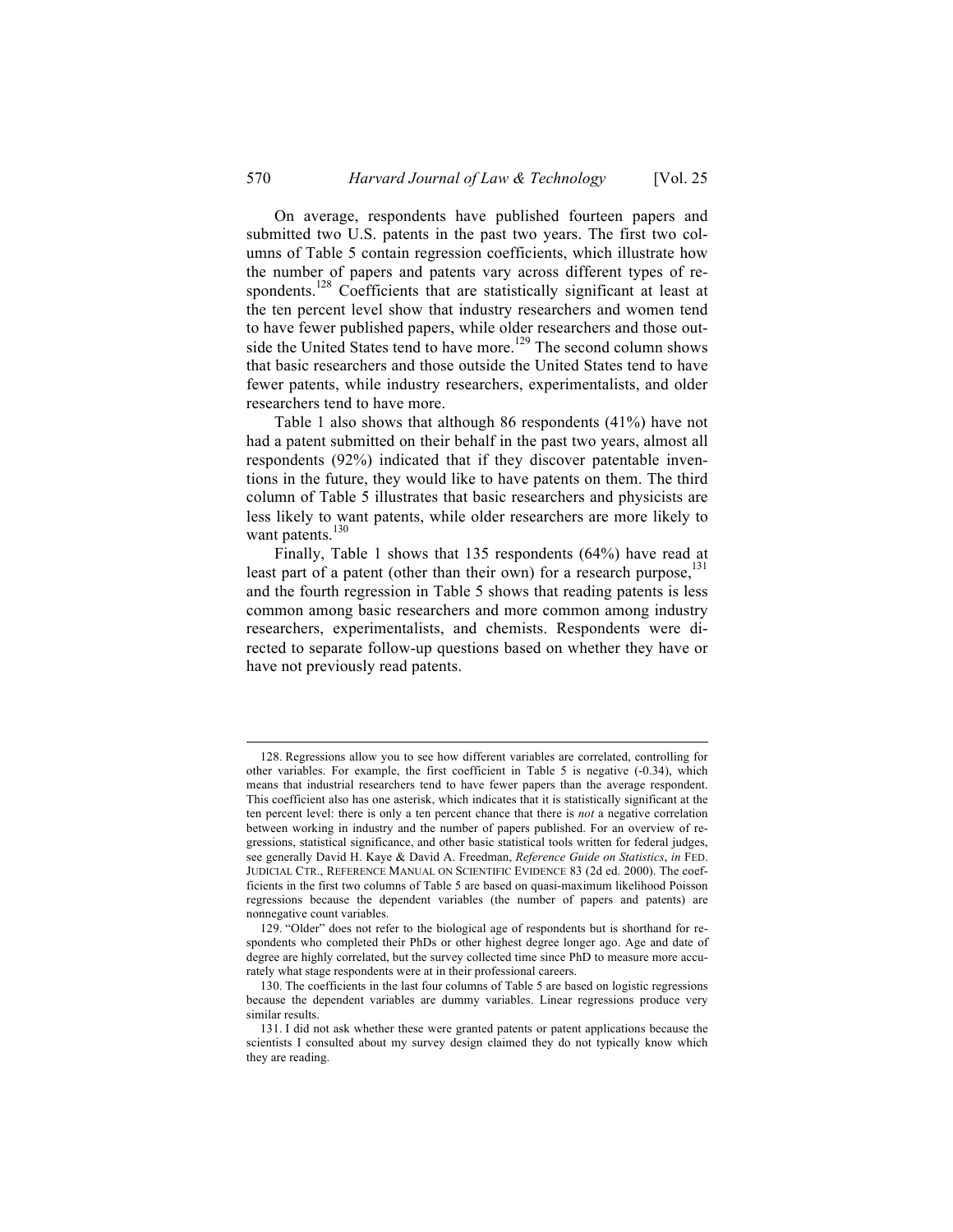#### *B. Why Do Scientists Read Patents (or Not)?*

### 1. Reasons Researchers Avoid Patents

The minority (36%) of researchers who have *not* read a patent was asked why, and Table 3 summarizes these responses. The most common response, checked by 86% of these patent-avoiding researchers, was "I do not think patents contain information that would be useful to me." A significant number (29%) also indicated that they do not know how to find relevant patents. Of the seventeen respondents (22%) who gave other reasons, five complained about "unreadable" or "obscurified" language in patents, five expressed skepticism about the "quality of science" in them, and two suggested that patents are duplicative of journal publications, which are "more informative."

The patent-avoiding researchers were also asked to explain which of their reasons for not reading patents is the most significant. Some responses indicated that the respondents had at least seen patents in the past; other respondents just gave their general impressions, which may reflect scientists' stereotypes of patents — one researcher candidly admitted, "I have not looked into any of these assumptions . . . and could be entirely incorrect." Six concerns about patents emerged from the responses, with respondents arguing that patents are (1) confusingly written; (2) unreliable; (3) duplicative of journal articles; (4) out of date; (5) difficult to find; and (6) in conflict with the open culture of science. These concerns are elaborated below.

First, the largest number of complaints involved the style in which patents are written — patents were called "vague," "legal jargon," "incomprehensible," and lacking "technical detail." A number of respondents expressed sentiments similar to this industry researcher:

> Patents contain too little useful information compared with the time it would take to extract it. They are written by people who are not interested in sharing, and they are not designed to be useful for other researchers. There may be many pages of boilerplate hiding the useful parts .... Another problem is the legal language used to write patents. As far as I can tell the main purpose of having this special language is to ensure that lawyers are needed to generate it.

Second, some respondents viewed patents as unreliable because of the lack of peer review. One nonprofit researcher wrote that "[p]atenting is not as scientifically rigorous as peer-reviewed papers," and a government researcher called patents "garbage" and said they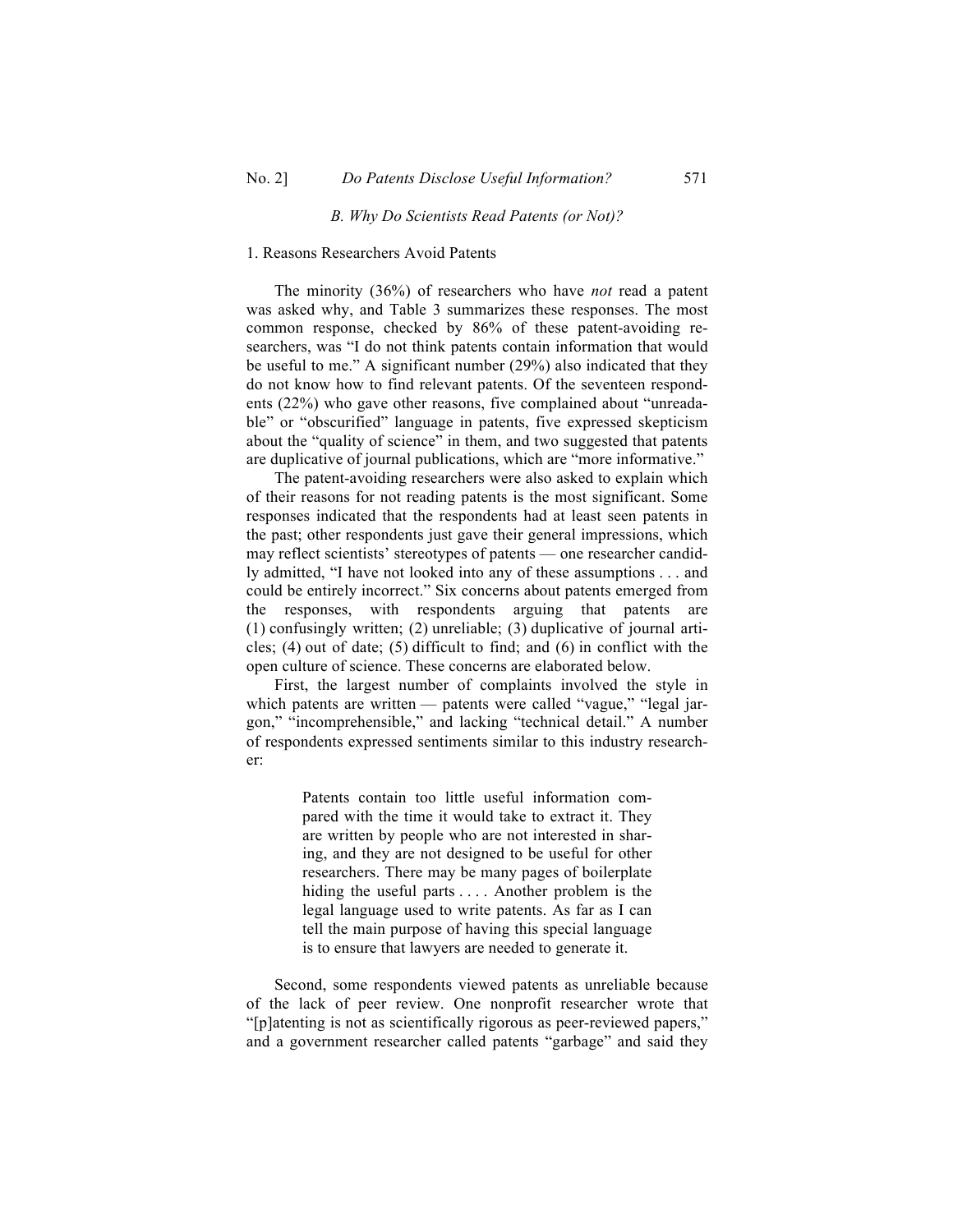"provide no guidance of what really has been or what really could be done." An academic from materials science wrote: "I have read patents describing results in my area that I know to be completely wrong, that don't cite the literature appropriately and that make little effort to be rigorous. This makes me pretty nervous about other patents where I am less expert in the results."

Third, some respondents thought that even if there is useful information in patents, it is duplicative of the scientific literature. For example, an academic physicist wrote, "Since the number of citations of patents in academic journals is vanishingly small it is evident that there is not information in them relevant to academic research that is not available elsewhere."<sup>132</sup>

Fourth, the timeliness of information in patents was also a concern for a number of respondents. Patents were described as "out of date," "behind the state of art technology," and "released too late for cutting edge research." An academic in electrical engineering wrote that "patents become public so long after the idea is conceived [that] the information in them is no longer really that important scientifically by the time they come out." Another electrical engineer working at a nonprofit said that patents will only be "relevant for research" when they are as "timely" as publications.

Fifth, some respondents said that patents are hard to find, with comments that patents are "not indexed by the scientific databases" or that the researcher "wouldn't know where to find patents." One academic biomedical researcher wrote that "[w]hile [G]oogle brings up patents, it is really hard to find the whole patent," and an academic physicist suggested that "[i]f patents were searchable by ISI along with journals, it might be worth taking a look." A physicist working in a government laboratory wrote: "If patent information was as easy to access as the scientific literature, and searching it were possible with something equivalent to [ISI] Web of Science, I would certainly read patents relevant to my work."

Sixth, and finally, some respondents questioned the role of patents in the open scientific culture, suggesting that "a strong focus on a patenting culture in academia can impede, rather than enhance, innovation." One foreign academic said that patents do not fit with his "naive and idealistic way of sharing science." A government physicist working in computation said that the "intellectual leaders" in his field "most frequently disseminate information in 'open source' format." Another physicist wrote: "As a publicly funded academic, a key part of my 'social contract' . . . is to make results from my research publicly available." A third physicist summarized the problem as follows: "In my opinion patents are generally a hindrance to our research as

 <sup>132.</sup> For more concrete details about the citation of patents by scientific papers, see *infra* notes 269–271 and accompanying text.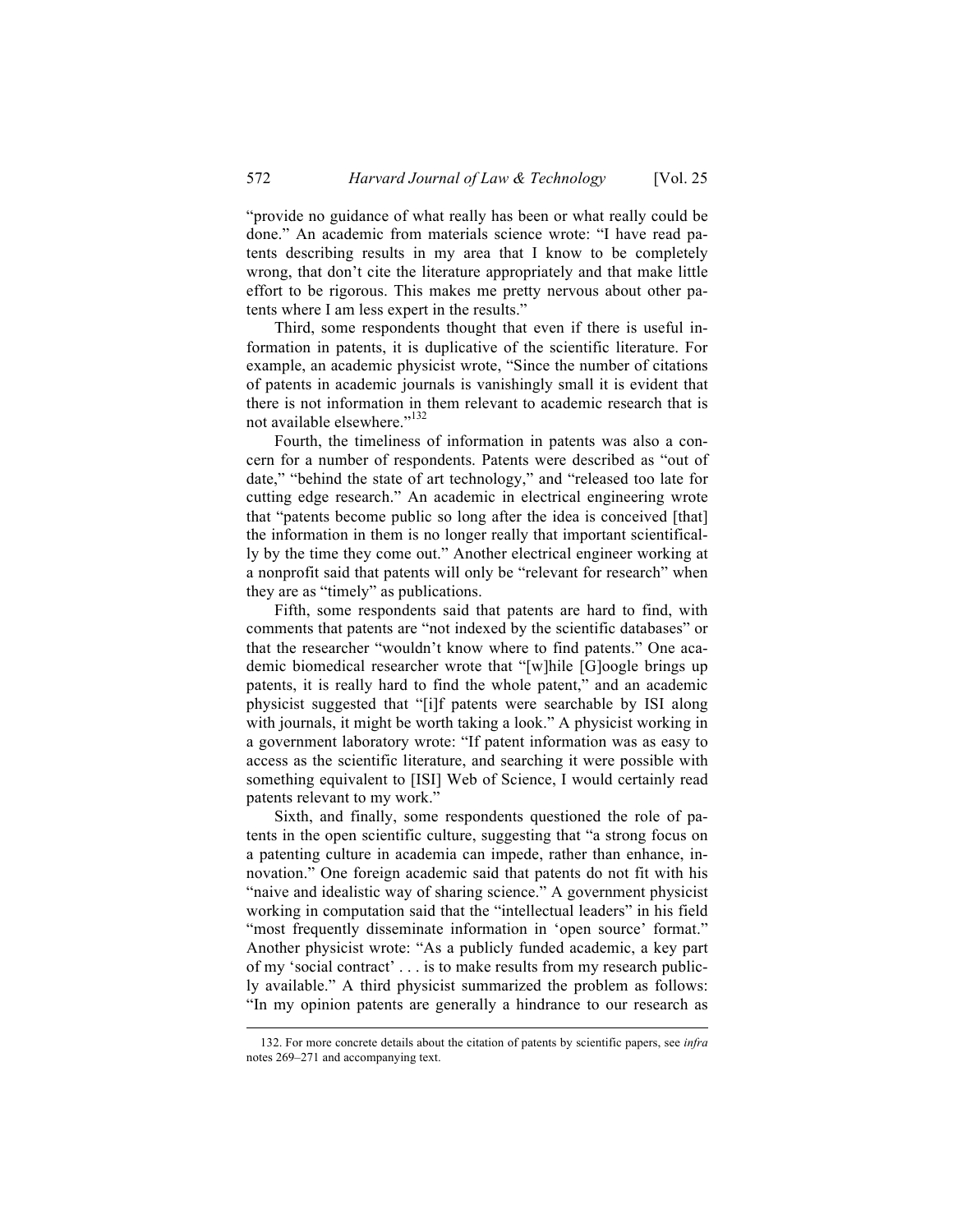they motivate researchers to withhold publication of potentially important results until legal protection is achieved. This is largely counter to the spirit of academic research as it favors secrecy over sharing of information."<sup>133</sup>

The patent-avoiding respondents were also asked if they thought reading a patent later in their careers might be useful, and 47% said "yes." Many respondents indicated that they would read patents for legal reasons, such as to see if their research is patentable. But others said they would look to the technical content of patents to learn about research "that was patented and not published as a research paper" or if they switched research directions to "an area in which patents would be relevant." A number of respondents also indicated that they would read patents for their technical content if changes were made, such as "[i]f it was easier to search for patents' scientific content." One theorist said he would read a patent if it were peer-reviewed and if the "findings [were] presented in a standard scientific format" that was "straightforward" and "easy to read."

#### 2. Reasons Researchers Read Patents

Table 4 summarizes the responses from the 135 researchers who indicated that they *have* read a patent.<sup>134</sup> These researchers were asked to check all of the ways in which they have found a patent. The most common methods were searching the USPTO website (60% of those who read patents)<sup>135</sup> and searching using Google Patents  $(45\%)$ , <sup>136</sup> but many researchers also received patents from someone in a legal department (38%), from other researchers (33%), or from citations  $(27%)$ .<sup>137</sup> And 29% of researchers stumbled upon a patent during another search, which often happens now that Google displays patent results for many searches.138 Only 8% of patent readers found patents

 <sup>133.</sup> Convincing these respondents to turn to the patent literature for technical information would probably require more than better disclosure rules — it would require a fundamental change in the way academic research is patented.

<sup>134.</sup> The survey did not ask how often respondents read patents, or how many patents they read compared with papers, which would be interesting directions for future work.

<sup>135.</sup> *USPTO Patent Full-Text and Image Database*, *supra* note 126.

<sup>136.</sup> Google introduced patent searches in December 2006. *See* Dennis Crouch, *Search Patents via Google*, PATENTLY-O (Dec. 14, 2006, 10:13 PM), http://www.patentlyo.com/patent/2006/12/search\_patents\_.html (describing *Google Patents*, GOOGLE, http://www.google.com/patents (last visited May 3, 2012)).

<sup>137.</sup> The survey did not ask respondents to specify the type of publication in which they found the citation (they simply checked "I found a citation to it in a paper or publication"), but given the relatively low number of citations to patents in technical publications, *see infra* notes 269–271 and accompanying text, many were probably citations from other patents.

<sup>138.</sup> Patent results are also displayed when a researcher looks for scientific literature using Google Scholar, and after searching for a topic, the "Create email alert" link can be used to get e-mail updates about new patents or papers. *See Google Scholar*, GOOGLE, http://scholar.google.com (last visited May 3, 2012).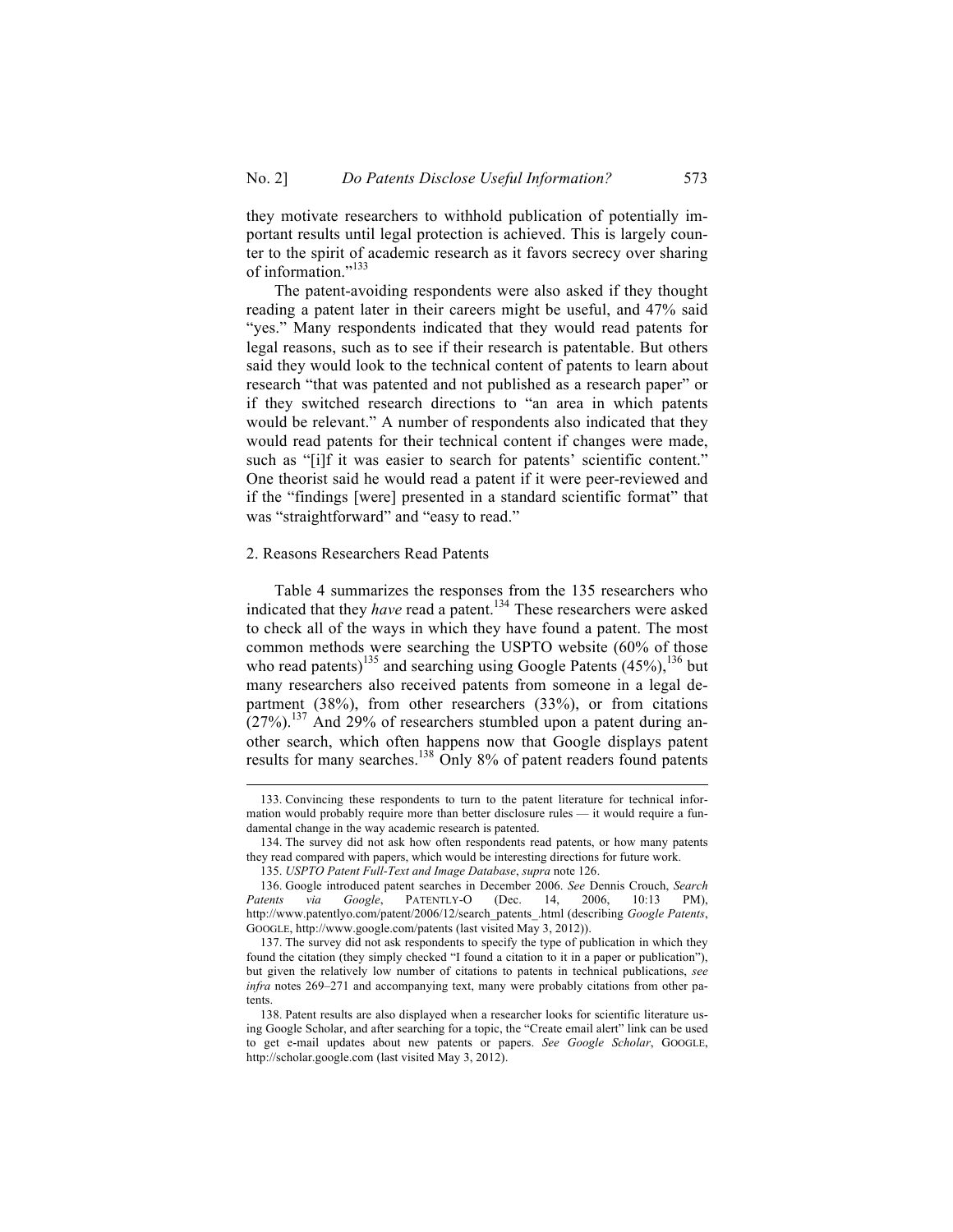using a different method; responses included the World Intellectual Property Organization's patent search,<sup>139</sup> Espacenet (the European Patent Office ("EPO") patent search database),<sup>140</sup> PATSTAT (an EPO statistical database of patents), $141$  the Derwent Innovations Index (part of the ISI Web of Knowledge platform), $142$  and the Chemical Abstracts Service.<sup>143</sup>

The respondents were also asked the reasons for which they have read a patent. The most common reason, indicated by 62% of respondents who have read a patent, was to determine whether their research was patentable. But a combined 70% of patent-reading respondents (45% of the entire sample) indicated that they have looked to patents for technical information: 40% wanted to see how other researchers solved a particular technical problem, 44% wanted to research a general scientific topic, and 16% wanted to browse information about cutting-edge technologies.<sup>144</sup> The following two Parts examine whether these respondents actually found useful technical information in the patents they read and whether they considered the patents to be enabled.

### *C. Do Patents Contain Useful Technical Information?*

Sixty percent of respondents who looked to patents for technical information indicated that they found useful information there.<sup>145</sup> The researchers were not asked to name the specific patents they looked at, but given the diversity of their research fields, it is highly unlikely that they were reading the same few patents. The regression in the fifth column of Table 5 shows that older respondents were more likely to find patents useful (perhaps because they are more likely to have had their own patents); none of the other variables were statistically significant.

 <sup>139.</sup> *Patentscope*, WORLD INTELL. PROP. ORG., http://www.wipo.int/pctdb/en (last visited May 3, 2012).

<sup>140.</sup> *Espacenet*, EUR. PAT. OFF., http://worldwide.espacenet.com (last visited May 3, 2012).

<sup>141.</sup> *EPO Worldwide Patent Statistical Database*, EUR. PAT. OFF., http://www.epo.org/patents/patent-information/raw-data/test/product-14-24.html (last visited May 3, 2012).

<sup>142.</sup> A link for registered customers to access the database is available at *Derwent Innovations Index*, THOMSON REUTERS, http://thomsonreuters.com/products\_services/legal/ legal\_products/a-z/derwent\_innovations\_index (last visited May 3, 2012).

<sup>143.</sup> Chemical Abstracts Service is a division of the American Chemical Society, and it "covers patents from around the world." *CAS Coverage of Patents*, CHEMICAL ABSTRACTS SERVICE, http://www.cas.org/expertise/cascontent/caplus/patcoverage/index.html (last updated Dec. 7, 2011).

<sup>144.</sup> The individual percentages add up to more than 70% because some researchers selected more than one of these options.

<sup>145.</sup> Patent-reading respondents were asked: "If you have read a patent to gain scientific knowledge (either applied to a particular problem or regarding a general research topic), did you find useful information there?" Sixty-four respondents said yes; forty-three said no.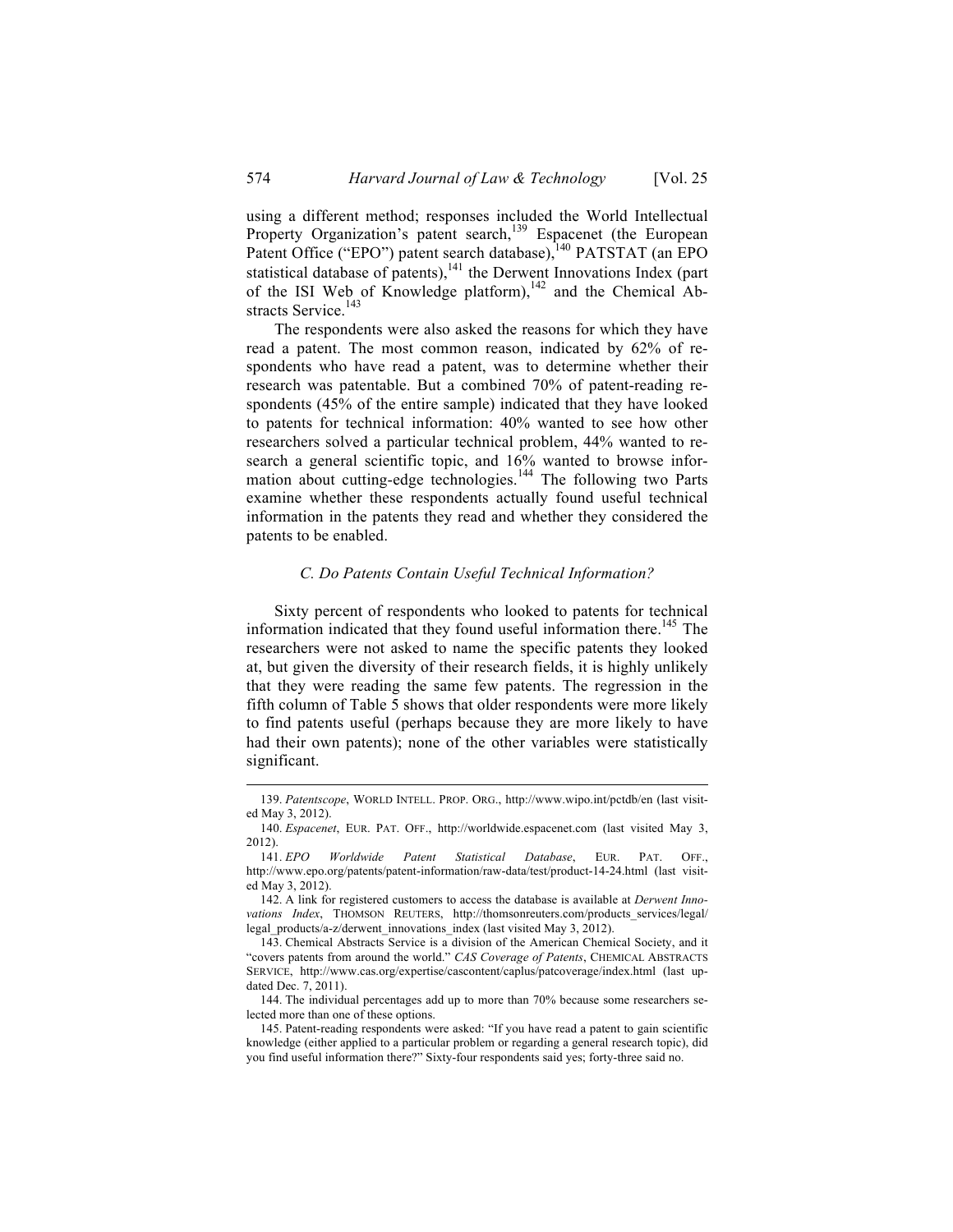When asked to elaborate, the respondents who had found useful information primarily cited "useful technical detail" like "clever descriptions and useful recipes." For example, one academic physicist wrote: "I will sometimes look at patents to see how a particular device works. Almost always some piece of lab equipment."<sup>146</sup> A chemist who works in an academic laboratory and for a startup wrote: "'Useful' doesn't mean 'insightful' or 'detailed' but it certainly was useful. The data helped put the ideas and research in context and offered some plausible views as to what we were seeing in our own research." Another chemist, who works in industry, explained: "Patents are a useful source of information on how others have approached particular technical problems and can also help [keep] you from going down a road that has already been traveled."

Some respondents found information in patents that was unavailable in scientific journal articles. For example, an academic in electrical engineering wrote: "Practice details appear in patents by industry which do not get publish [ed] in the usual scientific literature." Another academic expressed the same sentiment: "A paper may contain less details about implementation than a patent in many cases . . . . So if I wanted to see how someone solved a technical issue, I would go through the patent." An academic chemist specified that "protocols or 'recipes' for preparing samples or performing experiments are described that are not found in other published literature." An industry researcher speculated about why this might be true:

> Usually the way a new technology is described is much more reliable and reproducible in a patent than in a scientific paper. Unfortunately many academic researchers purposely remove essential steps for reproducing data, for fear other researchers will catch up with them and publish first. In patents, on the other hand, there are more stringent requirements about reduction to practice, so I trust patents more when I need to try other people's technologies.

A less rosy picture of the value of patents as technical sources was painted by the 40% of researchers who said they did not find useful technical information in patents. These respondents echoed the first four of the six general complaints about patents described in Part III.B: patents are (1) confusingly written ("the language of patents is

 <sup>146.</sup> Note that it is not possible to tell whether the "lab equipment" was the patented invention itself or simply ancillary equipment that is related to the invention. In either case, the patent is providing useful technical information, and the proposals in Part V (like peer review or an obligation to respond to questions about reproducibility) likely would improve the quality of both types of disclosures, as clear information about ancillary equipment would improve reproducibility. I thank Jeanne Fromer for this point.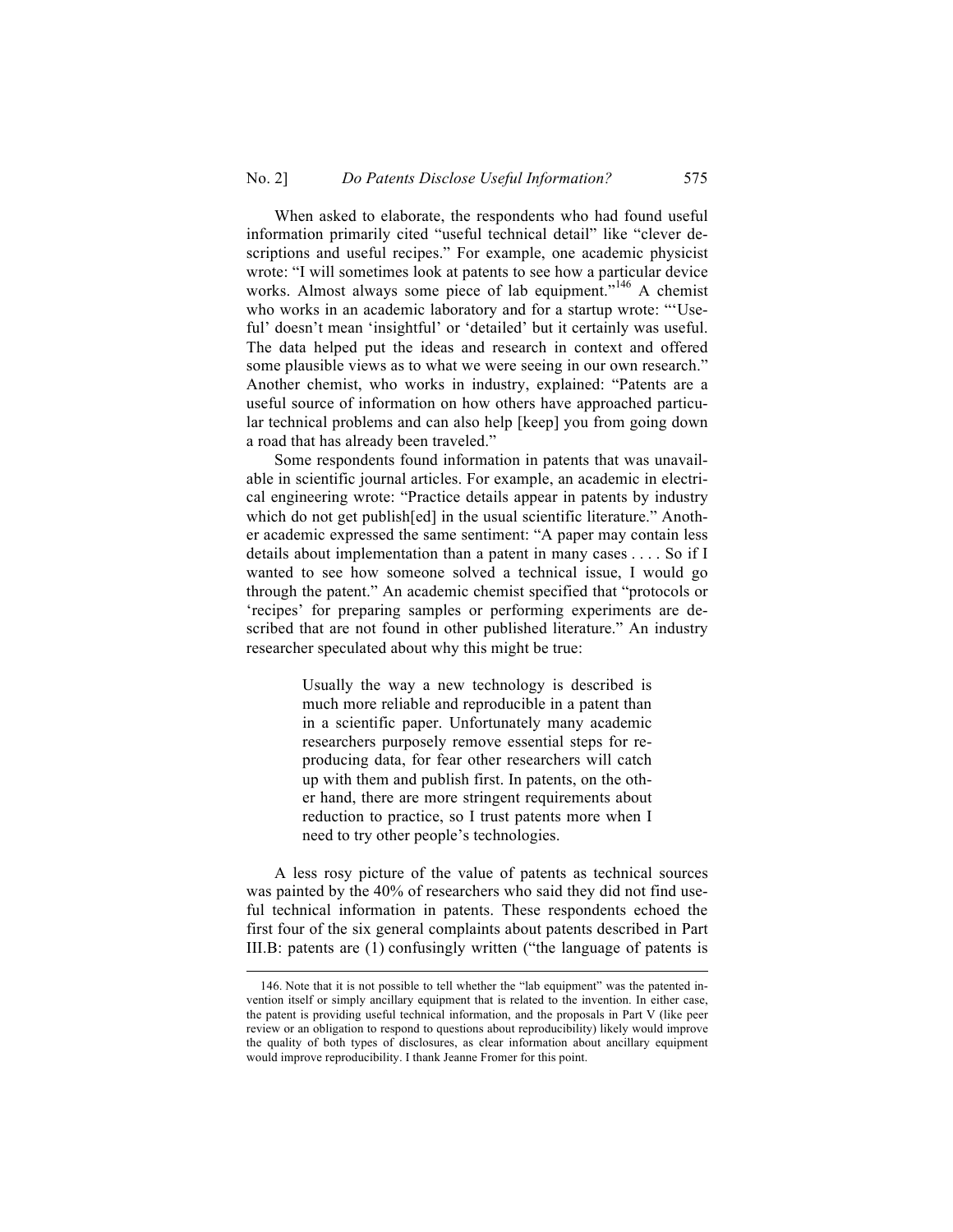obscure"); (2) unreliable (patents do not "go through the same level of critical review that scientific articles face"); (3) duplicative of journal articles ("[t]here was no information in the patent that had not already appeared in the scientific literature"); and (4) out of date ("[t]he long time delay between filing an invention disclosure and the public issuance of a patent seems to make it very unlikely that patents will regularly be a useful source of research information in a field as rapidly moving as nanotechnology"). One academic chemist wrote: "[P]atents are often written to prevent people [from] being able to follow the scientific procedure. To a scientist the patent literature looks like an invention of lawyers for the benefit of other patent lawyers."

#### *D. Are Patents Reproducible?*

Although 60% of researchers who look for technical information find some useful information, only 38% of patent-reading researchers responded "yes" to a question about whether patents are reproducible: "Were the patents you read worded in such a way that you or another nanotech researcher could recreate the invention without additional information?" <sup>147</sup> And the percentage who think *all* the patents they read are reproducible is even lower because many researchers who said "yes" then qualified their answer with "sometimes" when asked to explain. The regression in the last column in Table 5 shows that while most of the variables do not have a statistically significant effect, industry researchers are more likely to think patents are reproducible, and that chemists are less likely to believe so.

Of the researchers who responded "yes" and then provided additional comments, none were enthusiastic about the ease of reproducing inventions. The most positive comments stated that reproduction is possible once the patent reader gets past the language: one respondent said that "[o]ften patents are impenetrable, but often the front matter (not the claims) give enough details that one can understand the method," and another wrote that "[i]t is possible, but it required efforts to understand [the] language" and that it "gets easier with time." An academic in mechanical engineering qualified his "yes" as follows:

 <sup>147.</sup> As noted previously, some of these "patents" may have been patent applications. *See supra* note 131 and accompanying text. But based on data from 1981–2005, 77% to 95% of these specifications will end up in granted patents (when you include continuing applications, which must use the same specification to maintain the earlier priority date). *See* Cecil D. Quillen, Jr. & Ogden H. Webster, *Continuing Patent Applications and Performance of the U.S. Patent and Trademark Office — Updated*, 15 FED. CIR. B.J. 635, 661 (2006). There is no reason to think that respondents were selectively reading patent applications that would be rejected for insufficient disclosure, so this does not affect my conclusion that this result raises serious questions about whether the disclosure requirements are being met for nanotechnology patents.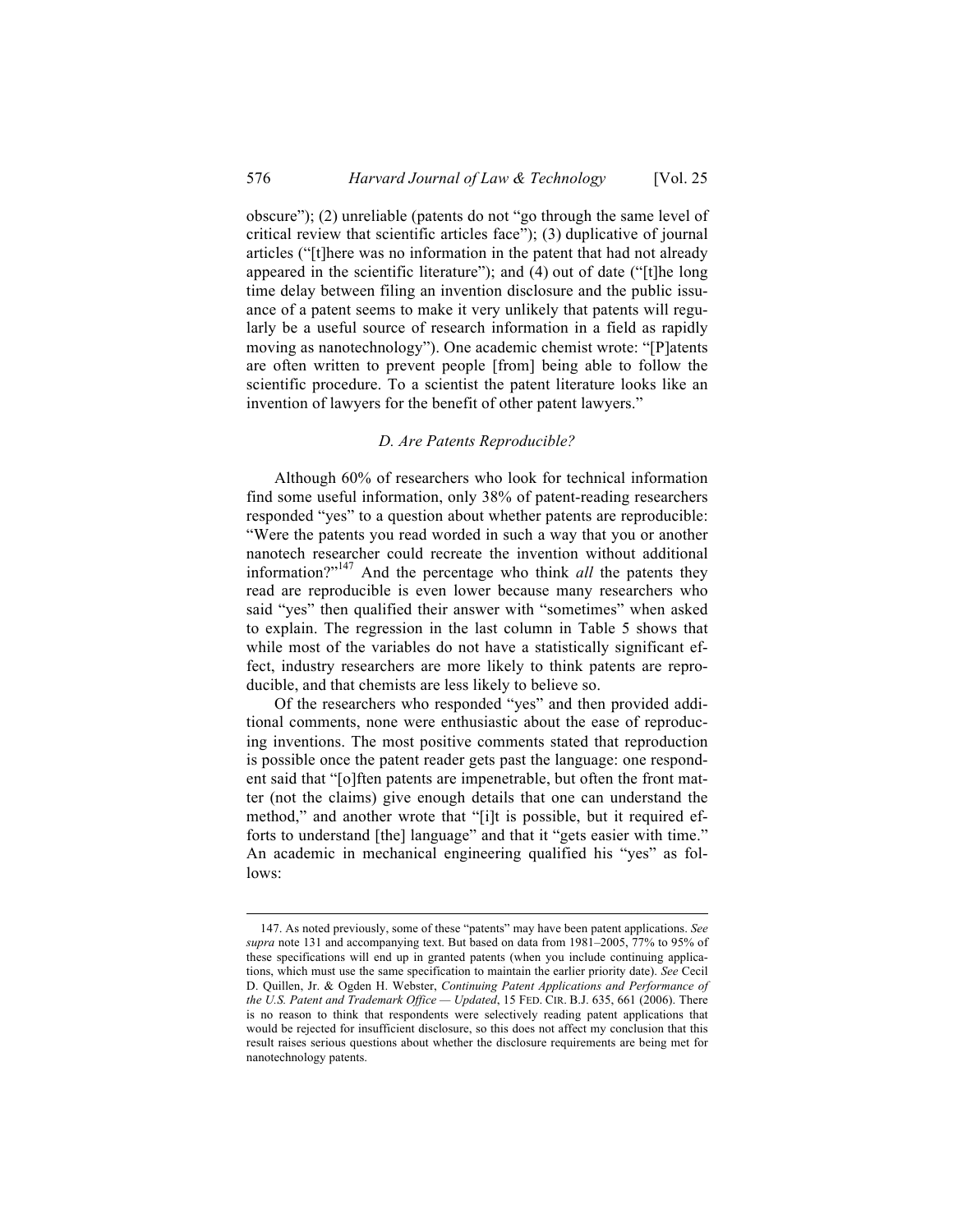But it made you want to pull your teeth. The language is almost purposely abstruse. The figure and figure captions seem to be from a different era. The format of the patents is deplorable — for instance, figures are given early on and the description is usually 10 pages away. Even technical publications from [the] 1800s (an[d] I have read a few) are easier to read! But with difficulty, you can understand most of the patent.

Others indicated that they could only hypothesize about reproducibility: an academic physicist said that she "never actually tried to reproduce" but that she "for the most part . . . found all the critical aspects explained," and a different academic physicist responded: "Never tried to recreate a highly technical [patent]. Most are, once disclosed, technologically obvious."

A few researchers had a particularly skeptical "yes," with comments that a patent is "more vague than a scientific paper" and that "at times the patents required proprietary materials that were not available or clearly left out stages that needed to be re-created." One industry physicist said patents are "mostly" reproducible, but "many nanotechnology patents have not been reduced to practice," and these patents "just try to claim some param[e]ter space on the hopes that some future work will get covered."

Those researchers who responded "no" to the reproducibility question leveled harsher criticisms of patents. Two respondents wrote that "the devil is in the details," which most respondents believe are missing from the patents. One complained that patents "do not contain the subtle tricks and procedures that enable the invention to be reproduced," and another wrote: "We have tried to reproduce the odd result in a patent, but often additional details are needed that have been left out (on purpose)."<sup>148</sup>

A number of respondents echoed this concern that details were deliberately omitted by the patentees, with comments that patents are "worded to confuse rather than to educate" and are "very vague deliberately so  $(?)$  — in detail." Reproducibility is not identical to the legal enablement requirement, but some respondents seemed to believe that patents need not be reproducible by a PHOSITA without "undue experimentation."<sup>149</sup> An academic physicist who owns a spinoff company wrote that reproducibility "is not a requirement," and an academic chemist wrote: "Patents are designed not to enable other researchers to reproduce them. That would be self-defeating as far as I

 <sup>148.</sup> As discussed earlier, other respondents noted a similar problem with scientists leaving details out of published papers. *See supra* Part III.C.

<sup>149.</sup> *See supra* Part II.A.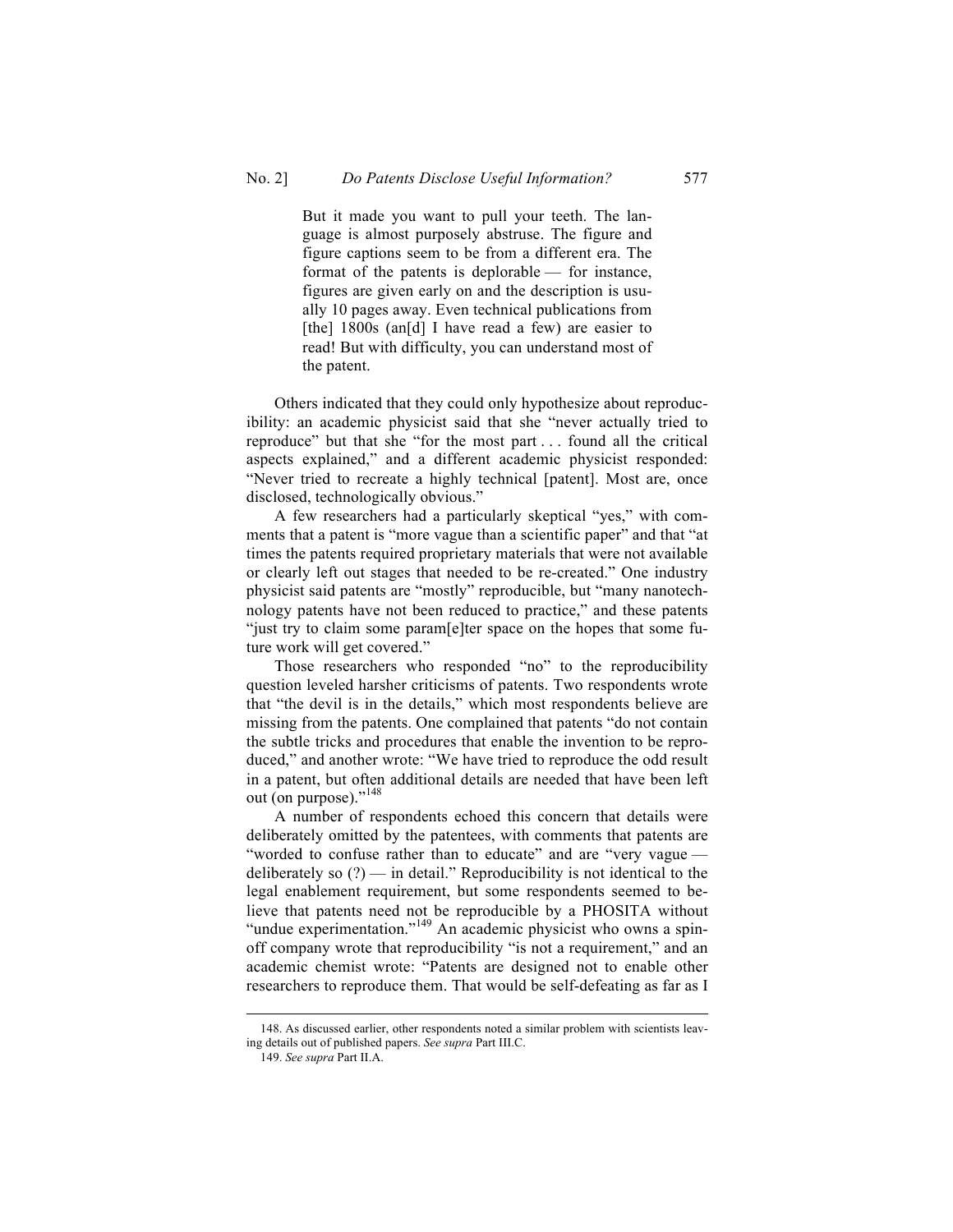can tell. The goal is to protect an idea . . . . A key aspect of this is obfuscation." Another academic chemist expressed a similar sentiment: "Patents are written by attorneys, not scientists. Their purpose is to protect their legal rights, not to educate the reader or facilitate recreation of the experiment."

Finally, in addition to believing that the language of patents obfuscates the invention, some researchers worry that some patents are not reproducible because the patentee never possessed the invention in the first place. For example, an industrial chemist thought that "it was not clear if the inventors ever actually made the invention and saw that it worked as claimed." An academic chemist had the same concern: "[T]here is insufficient reduction to practice. I think every inventor should be obliged to present a working invention before a patent is granted." An academic studying nanomechanics had witnessed the problems this has caused:

> [L]azy people sit in their office and say "we should do this" and the next minute they write a stupid invention disclosure and submit it, which an attorney (rightly) decides would help generate revenue in some form .... [T]he problem is such people rarely complete these projects . . . [and] someone who has the same idea will . . . find this patent application and assume it's been done before. I have seen personally many such great ideas not being pursued because of this. I firmly believe that any patent *SHOULD* have a demonstrability clause.

In conclusion, although many nanotechnology researchers have found useful technical details in patents (30% of all respondents and 60% of those who have tried to find information in the patent literature), the majority of them believe that patents do not enable a skilled researcher to reproduce the invention.

### *E. Do Researchers Worry About Willful Infringement?*

The final issue the survey probed was whether researchers avoid reading patents because of concerns about willful infringement, as suggested by a number of legal commentators.<sup>150</sup> The survey shows that among nanotechnology researchers, this is at most an extremely minor concern compared with other reasons for not reading patents. In this aspect, however, nanotechnology researchers are not representative of researchers in general, as many of them probably do not have

 <sup>150.</sup> *See supra* note 71 and accompanying text.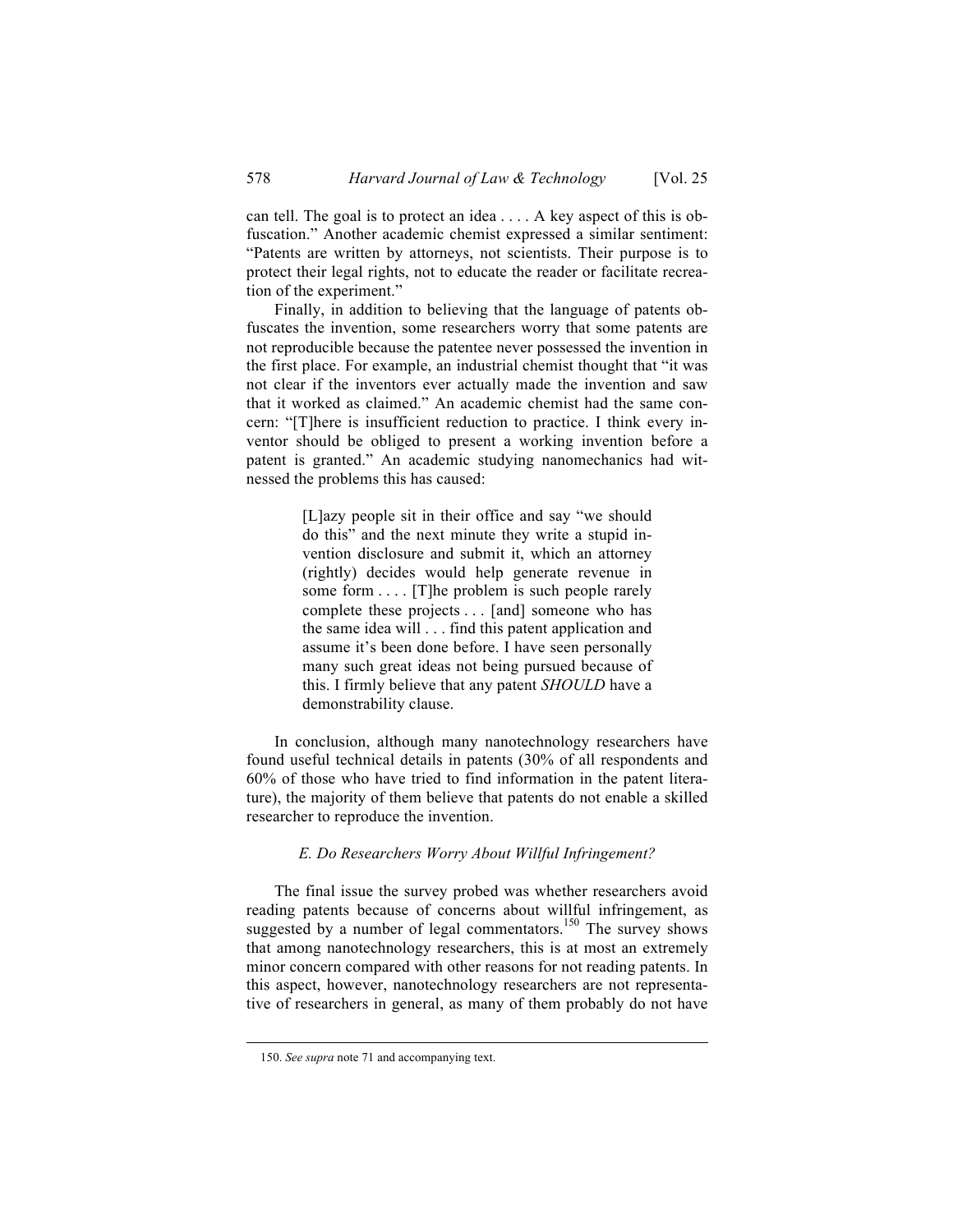products on the market. It would be interesting to repeat this survey among industrial researchers in more applied scientific fields.

Nanotechnology researchers who indicated in the survey that they have not read a patent were given the option to select "I am worried about negative legal effects of looking at patents" as one possible reason, and only two out of seventy-six respondents (3%) checked this option. Based on their follow-up remarks, it seems unlikely that they were thinking of willful infringement — they seem more concerned about the negative effects of patents on science. The first respondent was a mechanical engineer working in a government laboratory who said he would only read a patent if he "was chained to a chair and water dripped on [his] head." He called patents "stifling to research" and wrote a long diatribe against university patenting. The second respondent was an academic in electrical engineering who criticized the granting of "theoretical patents" because "it is incredibly short-sighted to think that what you expect to happen in the lab is actually going to happen." Researchers were not specifically asked about whether they believe that there is an experimental use exemption to patent infringement, but one respondent commented that he is "only glad that patents cannot be applied to restrict the freedom of academic scientific research."<sup>151</sup>

Researchers who have read patents were specifically asked if they "worry that reading patents could have negative legal effects." Only six out of 134 patent-reading researchers (4%) said "yes," and only three of the six expressed concern about liability for infringement (for example, one researcher said he was concerned "only since you asked this question").<sup>152</sup> An industry chemist said that under his company's policy, "the only time we actually read a patent is if it has been given to us by an attorney to answer a specific question." An industry physicist was concerned about infringement, though misinformed about patent liability for independent creation, writing "if you reinvent . . . without knowledge of the patent then you may not be held accountable for infringement." The most detailed understanding was demonstrated by an academic physicist: "[I]f I can reinvent something on my own, it demonstrates that it is obvious to one skilled in the art, and I could avoid triple damages for knowing infringement." These three respondents (under 2% of the entire sample) are the only ones who might be characterized as avoiding patents because of infringement concerns (willful or otherwise).

 <sup>151.</sup> *But see* Lei et al., *supra* note 125, at 37 (2009) (finding that over 80% of eighty-five U.S. agricultural biology faculty disagreed with a statement that academic researchers have a research exemption).

<sup>152.</sup> The small number of positive responses to this question is even more striking when one considers the potentially leading nature of my survey question.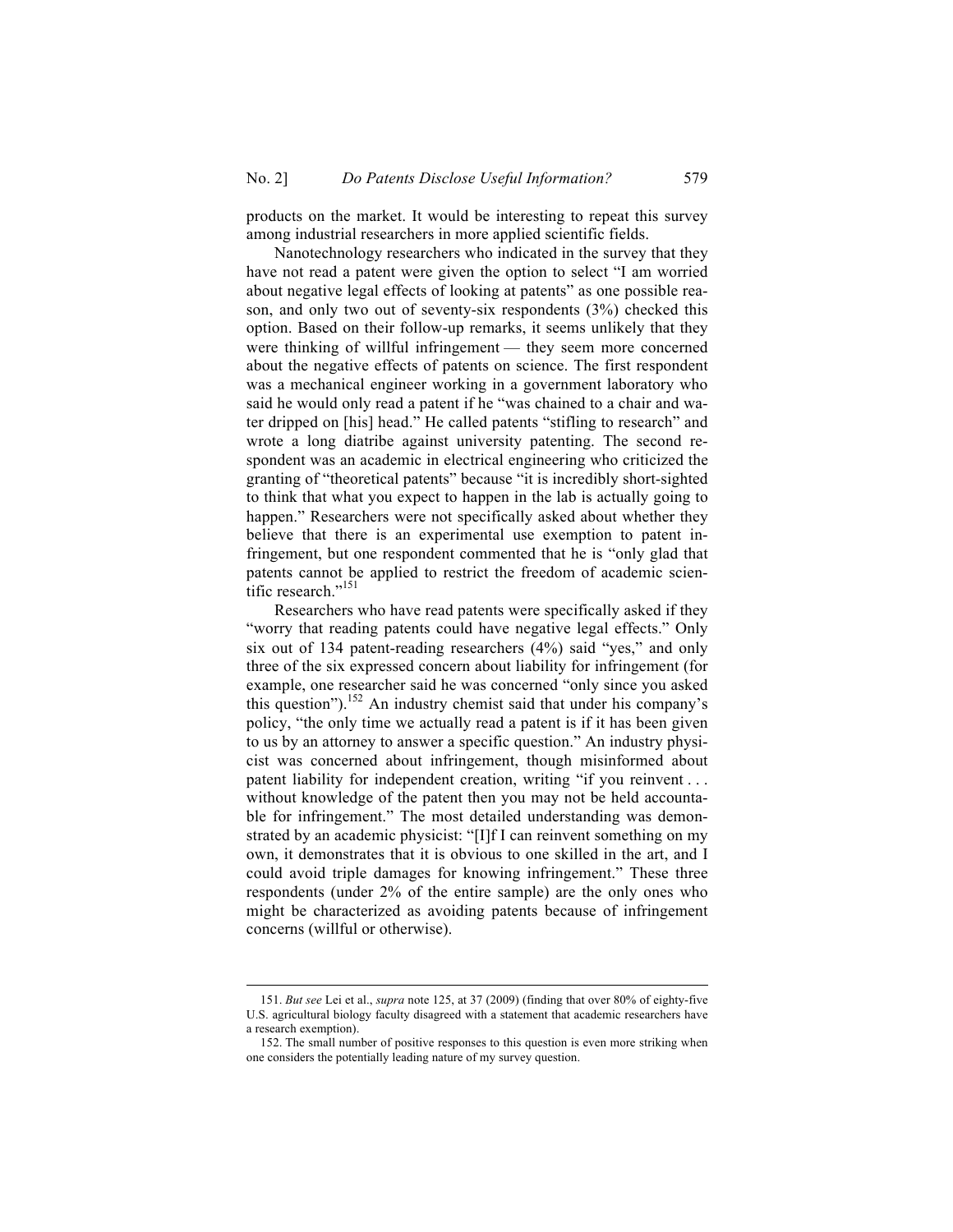The majority of patent readers who responded that they did not worry about the negative legal effects of reading patents expressed confusion about the survey question. One academic physicist's response was representative: "Surely I have the right to read patents once they've been issued. It is difficult for me to see how that could have a negative legal effect upon anyone." Only one respondent who said "no" demonstrated some knowledge about willful infringement, but he was excluded from the statistics presented here because he is not a scientist — he has a business degree and works in industry.<sup>153</sup> He wrote: "I do know about the 'dance' of intentionally avoiding patents so as to genuinely not have prior knowledge, but I find in nearly all cases that NOT reading patents would have greater negative [legal] effects than reading them."

### IV. NANOTECHNOLOGY PATENT CASE STUDIES

The survey results described in the previous Part show that many nanotechnology researchers do find patents to be a useful source of technical information — though many also have concerns that patents are not reproducible and think that the value of patent disclosures could be improved.

In this Part, specific nanotechnology patents (and pending patent applications) are examined in more detail. The patents chosen were the most relevant to the reviewer's expertise, and I have no reason to believe that they are more or less useful than an average nanotechnology patent. This Part is not a comprehensive or quantitative survey; rather, the aim is to briefly give concrete examples of the kinds of technical information that researchers find in patents that are not present in scientific papers, as well as ways in which patents could be improved.

#### *A. Carbon Nanotube Resonators*

Carbon nanotubes are tiny rolled-up sheets of graphene (like in a pencil) with a diameter of about a nanometer.<sup>154</sup> One of the many applications of nanotubes is their use in nanoelectromechanical systems (NEMS), which have the potential for measuring tiny masses, processing radio signals, and exploring quantum phenomena.<sup>155</sup> The first self-detecting nanotube resonator was created by Vera Sazonova and

 <sup>153.</sup> *See supra* note 122 and accompanying text.

<sup>154.</sup> *See* Lisa Larrimore, *Ask a Scientist! Formation of Carbon Nanotubes Requires Heat, Carbon, Catalyst*, CORNELL CENTER FOR MATERIALS RES. (July 1, 2004), http://www.ccmr.cornell.edu/education/ask/?quid=801 (providing an explanation for nonspecialists of what carbon nanotubes are and how they are formed).

<sup>155.</sup> Vera Sazonova et al., *A Tunable Carbon Nanotube Electromechanical Oscillator*, 431 NATURE 284, 284 (2004).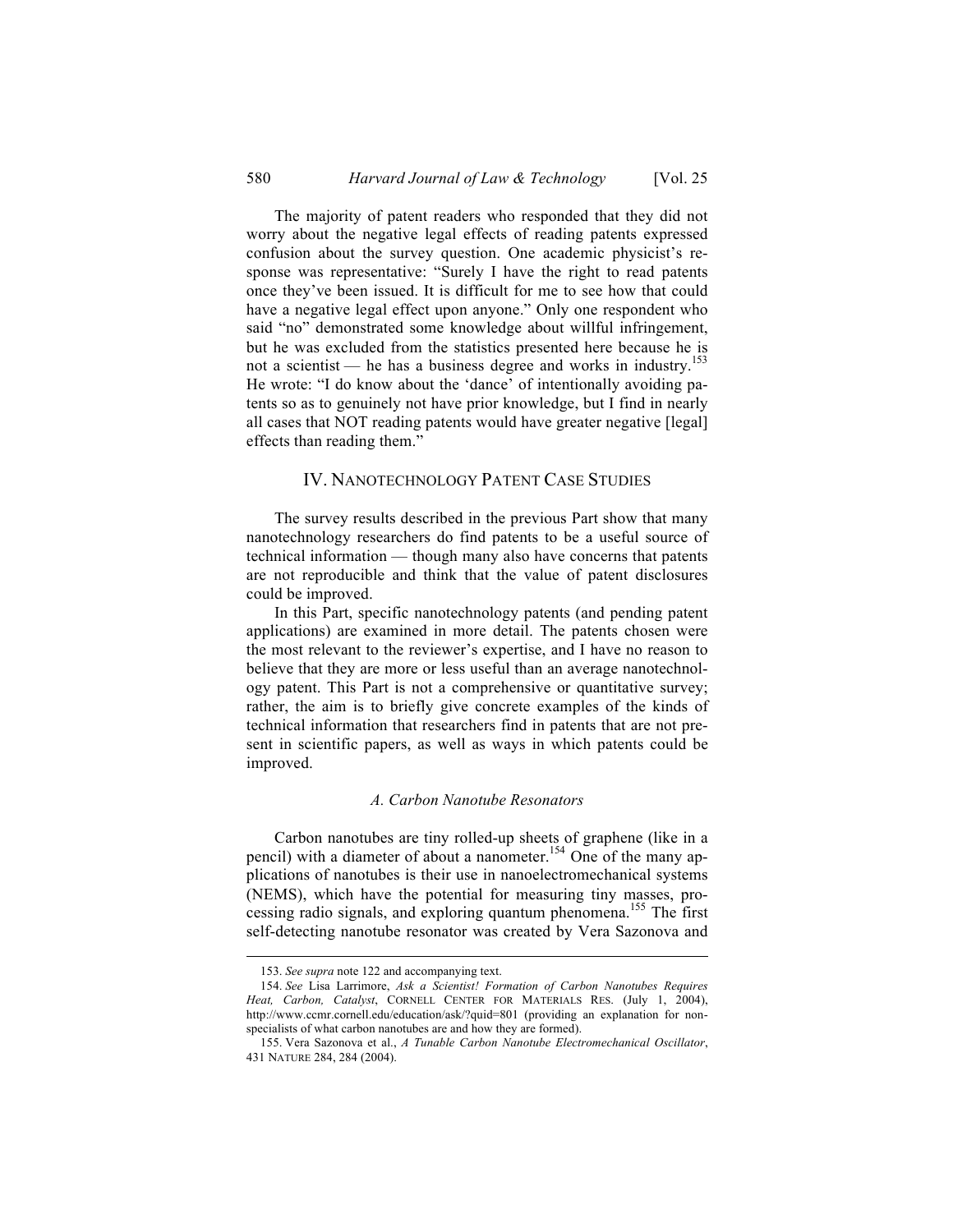colleagues and reported in the journal *Nature*. <sup>156</sup> Dr. Sazonova agreed to review four nanotube resonator patents for this Article; I selected these patents based on their relevance to her research and explained the basic requirements of patentability.

Overall, Dr. Sazonova was surprised to learn that it is possible to patent "something that *CAN* be envisioned, given all the technologies of the day (kind of a Gedankenexperiment)," rather than "a particular invention that has been implemented and shown to work." Her comments illustrate the problems with the constructive reduction to practice doctrine, as discussed in Part II.A. She was also "surprised about the scope of the claims . . . since depending [on] how you read them they cover almost any NEMS," which seemed "absurd" to her. Still, she was pleasantly "surprised [by] how easy it was to read the patents," and she picked up some useful information by reading them.

The first patent Dr. Sazonova examined, for a tunable nanotube resonator, is assigned to the California Institute of Technology and has a priority date of 2001 (three years before her *Nature* paper).<sup>157</sup> She thought it was the least informative of the four patents she read. When I asked whether it would have been useful to read this patent in 2001, when she was at the early stages of her research project, she wrote:

> I think it would have been useful to read it, at least to know that we were not alone [in] thinking of building a NT resonator that way. Would it have been useful technically? Not really, he's not describing anything new, all the parts existed in [the] literature already. And he is not giving any solutions to any problems we have encountered on the way.

The fabricated devices proposed in the patent "were very similar" to her own, but she felt that the inventors did not anticipate many problems with measuring the resonators.<sup>158</sup> But for a nanotube expert who wanted to build a nanotube resonator, she thought this patent "is a good place to start, just as good as reading some papers on NEMS."

 <sup>156.</sup> *Id.*

<sup>157.</sup> *See* U.S. Patent No. 6,803,840 (filed Apr. 1, 2002) (claiming priority to provisional applications filed on Mar. 30, 2001).

<sup>158.</sup> In particular, she said that the patent proposes "to use charge injection to modulate the length," but "that effect will be much smaller than the electrostatic attraction that would be present anyway, something that [the patentees] didn't anticipate." The patent also does not consider: (1) how to prevent "capacitive coupling between electrodes 18 and 28," (2) how to separate "tension induced with the charge injection" from "tension due to the attractive force between the resonating member and the electrode 28," (3) how "the RF signal [will] be read out of a high-impedance resonating member[] without [an] integrated amplifier," or (4) "[w]hat kind of contact resistances are produced with this fabrication method . . . and how will they affect the charge injection."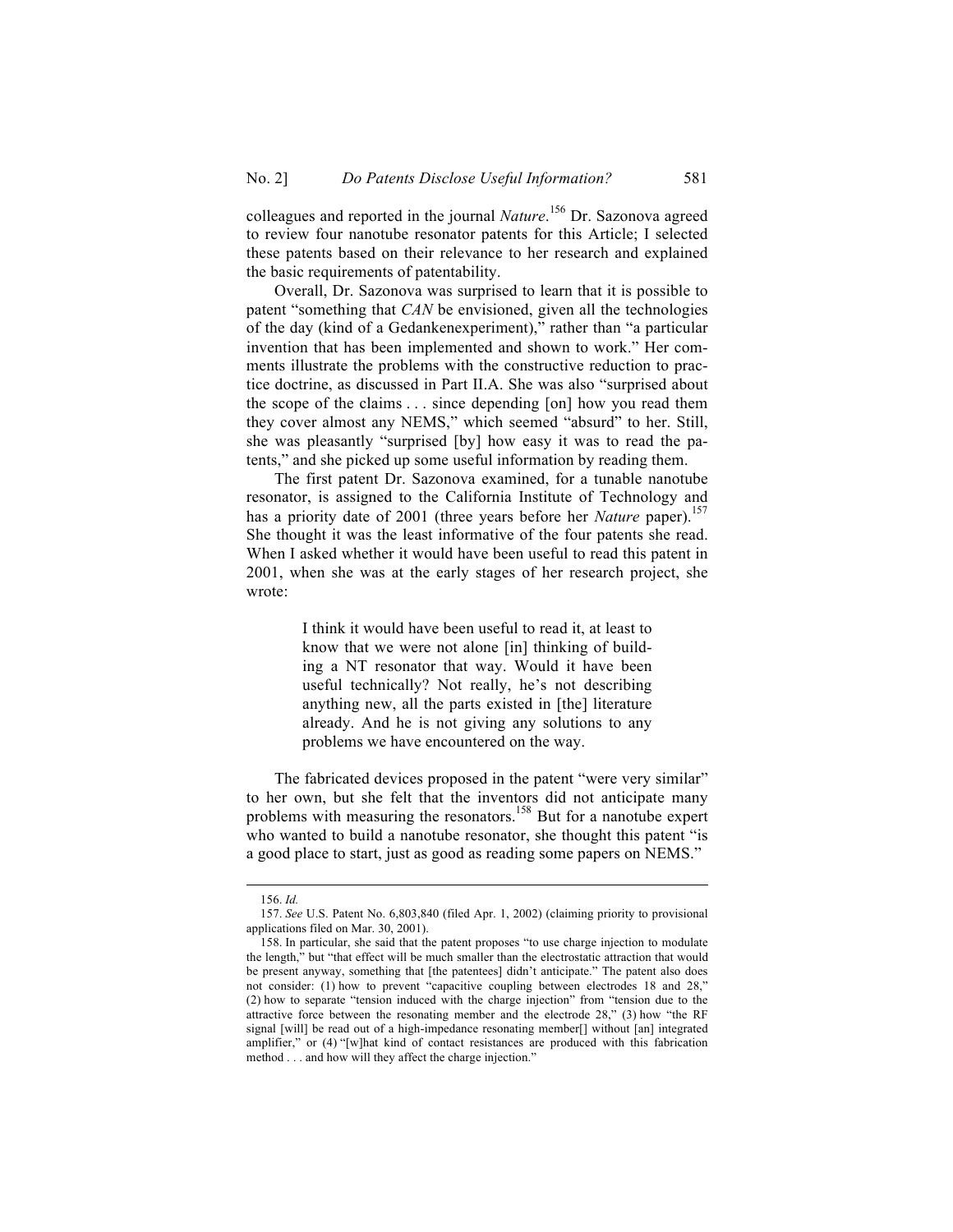The second patent Dr. Sazonova reviewed, claiming a NEMS transistor very similar to her own device, was filed in 2005 by an industrial researcher.<sup>159</sup> She wrote: "[I]t is surprising that [the inventor] doesn't [c]ite our paper since his second embodiment, the resonating transistor channel, is identical to ours minus the readout scheme." Like the first patent, she found it "purely speculative," with "absolutely no details on how to implement the invention."<sup>160</sup> But she did think certain technical aspects were useful, and she said that a particular calculation was one of the first of its kind. $161$ 

The third and fourth patent documents Dr. Sazonova reviewed were patent applications that had not yet been granted; both came from the lab of Alex Zettl, a physics professor at the University of California, Berkeley. The third patent, which has a priority date in 2005, describes a telescoping nanotube resonator, in which one nanotube slides inside another "[l]ike a trombone player shifting notes."<sup>162</sup> Dr. Sazonova liked that "[t]his invention has been implemented and the result is present," and she thought the analysis was "[v]ery interesting." This patent application was thus more useful than the first two patents, but it is also duplicative of the technical literature: most of it is directly copied from two of Zettl's papers,<sup>163</sup> with the fabrication details for both the patent and those two papers coming from three earlier papers.<sup>164</sup>

The fourth patent document was a patent application for a highfrequency nanotube resonator, which has a priority date in  $2006$ .<sup>165</sup>

 <sup>159.</sup> *See* U.S. Patent No. 7,579,618 (filed Mar. 2, 2005).

<sup>160.</sup> In particular, it does not specify the "choice of materials compatible with [nanotube] growth," the "necessary read-out and actuation electronics," or "how . . . the electrical impedance problem [is] resolved." Dr. Sazonova also did not think it was clear why there is "a time-varying electric field in a [nanotube] due to mechanical vibrations" — "if it is capacitively induced, then why will the signal be much larger than the parasitic signal?"

<sup>161.</sup> For specialists, Dr. Sazonova liked the "calculation of the charge injection vs. electrostatic force" and the fact that the patent acknowledged "the importance of read-out electronics due to high motional impedance." She also "found the discussion about the dynamic resistance of the [nanotube] resonator" very useful, saying that "this calculation is one of the firsts.'

<sup>162.</sup> U.S. Patent Application No. 11/467,422, at [0042] (filed Aug. 25, 2006) (claiming priority to a provisional application filed on Aug. 25, 2005). This application has been granted as U.S. Patent No. 7,915,973 (filed Aug. 25, 2006).

<sup>163.</sup> *See* K. Jensen et al., *Tunable Nanoresonator*, 786 AIP CONF. PROC. 607 (2005); K. Jensen et al., *Tunable Nanoresonators Constructed from Telescoping Nanotubes*, 96 PHYSICAL REV. LETTERS 215503-1 (2006).

<sup>164.</sup> *See* John Cumings et al., *Peeling and Sharpening Multiwall Nanotubes*, 406 NATURE 586 (2000); John Cumings & A. Zettl, *Localization and Nonlinear Resistance in Telescopically Extended Nanotubes*, 93 PHYSICAL REV. LETTERS 086801-1 (2004); John Cumings & A. Zettl, *Low-Friction Nanoscale Linear Bearing Realized from Multiwall Carbon Nanotubes*, 289 SCIENCE 602 (2000).

<sup>165.</sup> U.S. Patent Application No. 12/446,231 (filed Oct. 19, 2007). Note that while this patent application claims priority to a provisional application filed on October 19, 2006, it was not published until August 26, 2010. *Id.*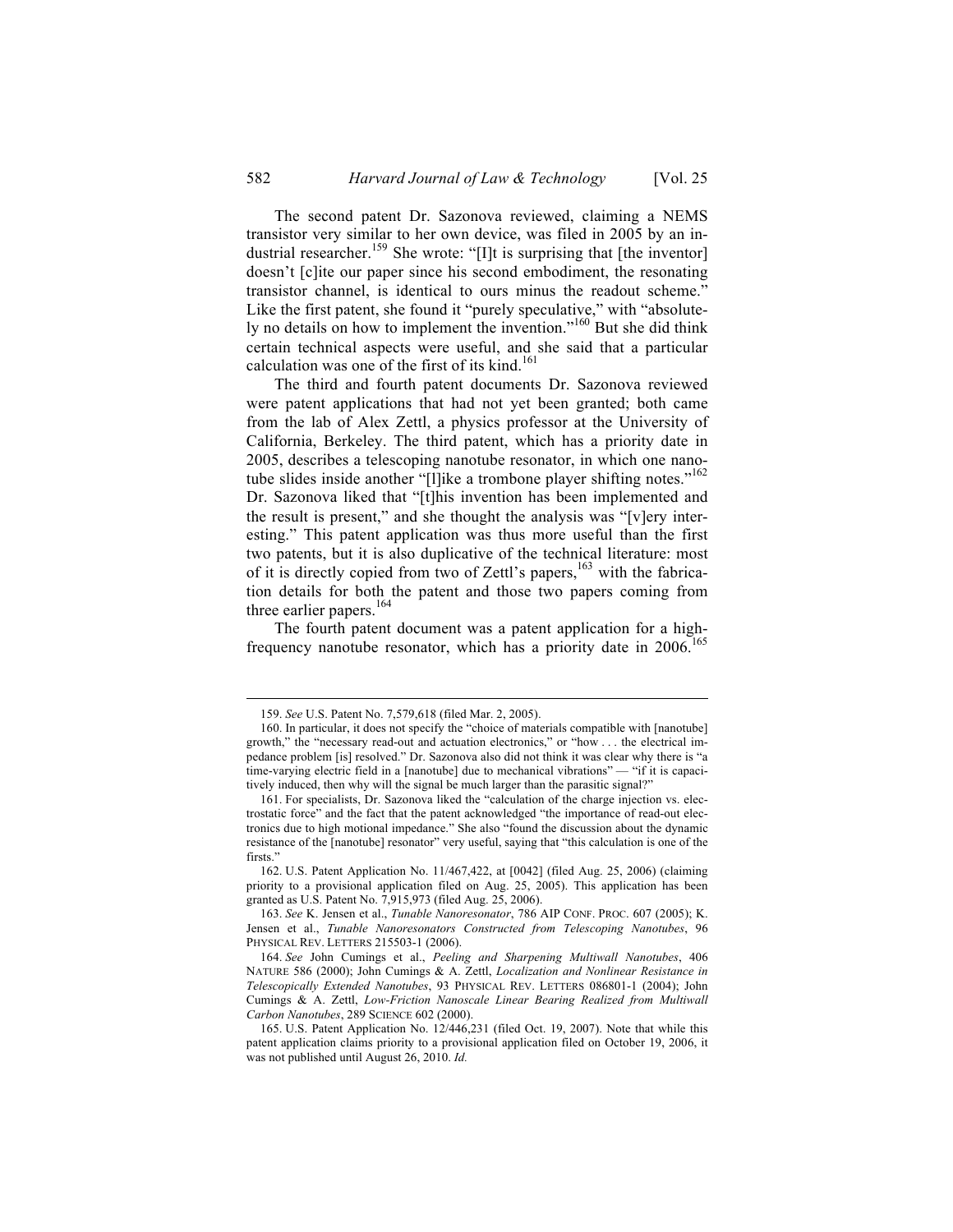Although this application also stemmed from a Zettl group paper,<sup>166</sup> Dr. Sazonova believed that it provided information that was nonduplicative of the paper:

> [T]his patent is not a direct copy of the paper, rather it's a[n] elongated version of the paper  $\dots$ . The patent gives alternative routes [of fabrication] and gives a list of other materials that could be used in a similar recipe . . . . The actuation/detection method is elaborated on . . . [a]nd there is an additional discussion on the origins of dissipation.

Not only did this patent application contain details that were not in the technical literature, but Dr. Sazonova also believed that it "is the only patent that provides enough information for those skilled in [the] art to reproduce their invention" out of the four patents and patent applications that she reviewed.

#### *B. Carbon Nanotube Sensors*

In addition to having amazing mechanical properties for use as resonators, carbon nanotubes also have remarkable electronic properties: some nanotubes are metallic (so that they conduct electricity as tiny wires), while others are semiconducting (so that the current through them is sensitive to their external environment).<sup>167</sup> Coupled with their small size (comparable to a DNA molecule) and ability to operate both in air and under water, nanotube sensors are promising for detecting a variety of chemical and biological molecules.<sup>168</sup> This Part describes my own thoughts on the technical content of some carbon nanotube sensor patents.<sup>169</sup>

The first nanotube sensing results were published by Jing Kong and colleagues in Hongjie Dai's Stanford laboratory; they discovered that the current through a nanotube transistor changes upon exposure

 <sup>166.</sup> *See* H.B. Peng et al., *Ultrahigh Frequency Nanotube Resonators*, 97 PHYSICAL REV. LETTERS 087203-1 (2006).

<sup>167.</sup> *See* Paul L. McEuen, *Single-Wall Carbon Nanotubes*, PHYSICS WORLD, June 2000, at 31 (summarizing the electronic properties of carbon nanotubes).

<sup>168.</sup> For an overview of nanotube sensors for non-specialists, see *Probing Biological Systems with Carbon Nanotubes*, NANOBIOTECHNOLOGY NEWS, Mar. 2007, at 1, *available at* http://www.nbtc.cornell.edu/pdf%20files/newsletter%20March07.pdf.

<sup>169.</sup> For my Physics PhD, I fabricated many carbon nanotube devices for chemical and biological sensing, and I conducted a thorough literature review of other work in the field. *See* Lisa Larrimore Ouellette, Chemical and Biological Sensing with Carbon Nanotubes in Solution (Jan. 2008) (unpublished PhD dissertation, Cornell University), *available at* http://www.lassp.cornell.edu/lassp\_data/mceuen/homepage/Publications/ Thesis\_Larrimore.pdf.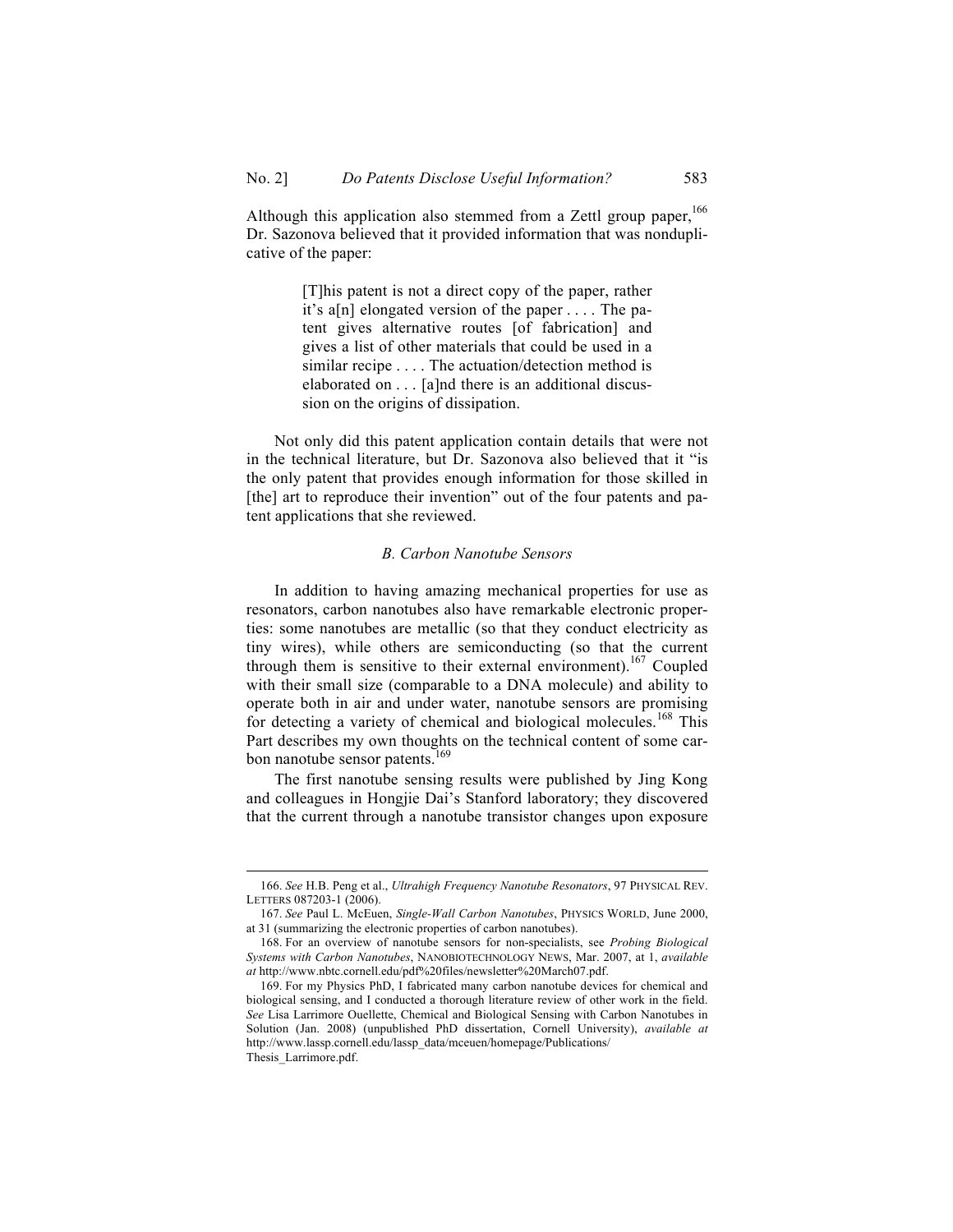to gaseous nitrogen dioxide or ammonia.<sup>170</sup> Kong and Dai also filed a provisional patent application on their nanotube sensor invention in December 1999, which has grown into a family of at least three patents.<sup>171</sup> For the most part, all the technical details in the paper are also in the patents, and the patents contain some information that is only available through references in the paper. For example, the paper says that nanotubes were grown "from patterned catalyst islands" and cites to earlier works for the details,<sup>172</sup> while the initial patent provides the details of the catalyst recipe and specifies that for this experiment the catalyst islands "are typically 5 microns in size, spaced at a distance of 10 microns apart." $\frac{1}{2}$  The patent also offers some additional suggestions to the fabrication steps in the paper, such as making the electrodes out of titanium and gold. $174$ 

As might be expected, the patent literature becomes less duplicative when describing industry research. Many of the early nanotube sensing experiments were performed by the company Nanomix,  $Inc.<sup>175</sup>$  For some results — including DNA hybridization,<sup>176</sup> protein binding, <sup>177</sup> and starch degradation<sup>178</sup> — Nanomix published in the scientific literature in addition to seeking patent protection. These patents are not simply duplicative of the scientific papers; for example, Dr. Ethan Minot, a physics professor with experience in nanotube biosensors,<sup>179</sup> noted that the DNA hybridization patent contains three detailed examples that are not given in the paper, which "give more thorough step-by-step instructions."<sup>180</sup> Even more significantly, the

173. '020 patent, *supra* note 171, col.3 l.54–55.

176. *See* U.S. Patent Application No. 11/212,026 (filed Aug. 24, 2005); Alexander Star et al., *Label-Free Detection of DNA Hybridization Using Carbon Nanotube Network Field-Effect Transistors*, 103 PROC. OF THE NAT'L ACAD. OF SCI. 921 (2006).

177. *See* U.S. Patent Application No. 10/704,066 (filed Nov. 7, 2003); Alexander Star et al., *Electronic Detection of Specific Protein Binding Using Nanotube FET Devices*, 3 NANO LETTERS 459 (2003).

178. *See* U.S. Patent Application No. 11/259,414 (filed Oct. 25, 2005); Alexander Star et al., *Electronic Detection of the Enzymatic Degradation of Starch*, 6 ORGANIC LETTERS 2089 (2004).

179. *See Minot Research Group: Publications from OSU*, DEP'T PHYSICS OR. STATE U., http://www.physics.orst.edu/~minote/pubs.php (last visited May 3, 2012).

180. Although he was pleased with the technical content of the patent, he told me that he was skeptical of the broad claims: "[F]rom their limited set of three examples using [carbon nanotubes], the patent claims many things, [such as] using any 'nanostructure' to make such a sensor (claim 29). Also, they claim every functionalization chemistry they can think of (claims 36–50). Developing these functionalization schemes is a major challenge — they have only demonstrated a small subset, yet claim many."

 <sup>170.</sup> *See* Jing Kong et al., *Nanotube Molecular Wires As Chemical Sensors*, 287 SCIENCE 622 (2000).

<sup>171.</sup> The initial nanotube sensor patent was U.S. Patent No. 6,528,020 (filed May 19, 2000). The '020 patent had at least two "child" patents. *See* U.S. Patent No. 7,166,325 (filed Nov. 18, 2002) (continuation-in-part of the '020 patent); U.S. Patent No. 7,416,699 (filed June 18, 2002) (divisional of the '020 patent). All of these patents have the same figures.

<sup>172.</sup> Kong et al., *supra* note 170, at 623.

<sup>174.</sup> *See id.* col.4 l.32.

<sup>175.</sup> *See* Ouellette, *supra* note 169, at 57–61.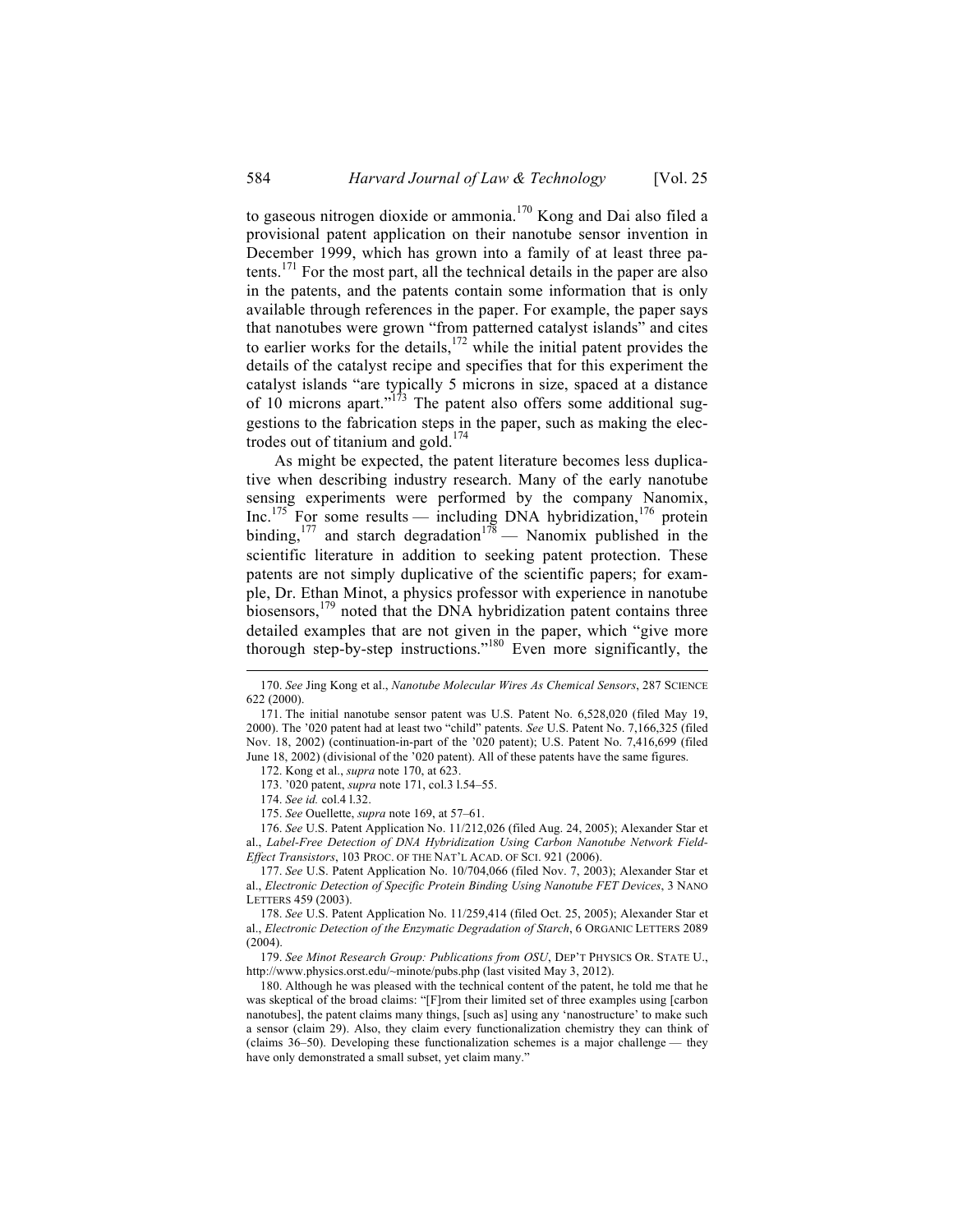Nanomix researchers filed patents on a number of inventions that are not disclosed in any of their scientific papers, $181$  including instruments for sensing carbon dioxide,<sup>182</sup> hydrogen,<sup>183</sup> and other gases.<sup>184</sup> Each of these patents displays data from their sensors in addition to describing their experimental setup.

I also came across two other industry patents that contain data from working inventions: one from Molecular Nanosystems, Inc.,<sup>185</sup> and another from Nano-Proprietary, Inc.186 Although I scoured the scientific literature for nanotube sensing results, I never found these results, or those from Nanomix's patents, even though all of them were published before I completed my dissertation. In other words, the patent contains useful information that is nonduplicative of the scientific literature, even though it does not contain all the details that a researcher might hope to find.

### V. IMPLICATIONS FOR PATENT POLICY

The results from Parts III and IV suggest that patents can be useful as sources of technical information, but also that many patents may not be enabled and that disclosure could be improved. This Part highlights some recommendations for patent policy in three key areas.

Part V.A examines the costs and benefits of more robust disclosure and explains how existing disclosure requirements could be more stringently enforced. Part V.B examines potential legal barriers to using the technical information in patents, including the willful infringement doctrine, the narrow experimental use exemption, and the delay in publishing patent applications. Finally, Part V.C explores ways for third parties to improve access to the patent literature.

#### *A. Strengthen Enforcement of Disclosure Requirements*

The USPTO and the courts should greatly strengthen enforcement of existing disclosure requirements. The previous evidence presented in Part II.C and the new results presented in Parts III and IV demonstrate that many researchers (in my survey, thirty percent of all respondents and sixty percent of those who have tried to find information in the patent literature) are finding useful technical information in patents that is not available in the scientific literature. But most researchers feel that patents are not reproducible by an expert in

 <sup>181.</sup> *See Publications*, NANOMIX, http://nano.com/news/archives/publications.html (last visited May 3, 2012).

<sup>182.</sup> *See* U.S. Patent No. 7,547,931 (filed Dec. 20, 2004).

<sup>183.</sup> *See* U.S. Patent Application No. 11/354,561 (filed Feb. 14, 2006).

<sup>184.</sup> *See* U.S. Patent Application No. 11/400,038 (filed Apr. 6, 2006).

<sup>185.</sup> U.S. Patent No. 7,052,588 (filed Nov. 26, 2003).

<sup>186.</sup> U.S. Patent No. 7,399,400 (filed Sept. 29, 2004).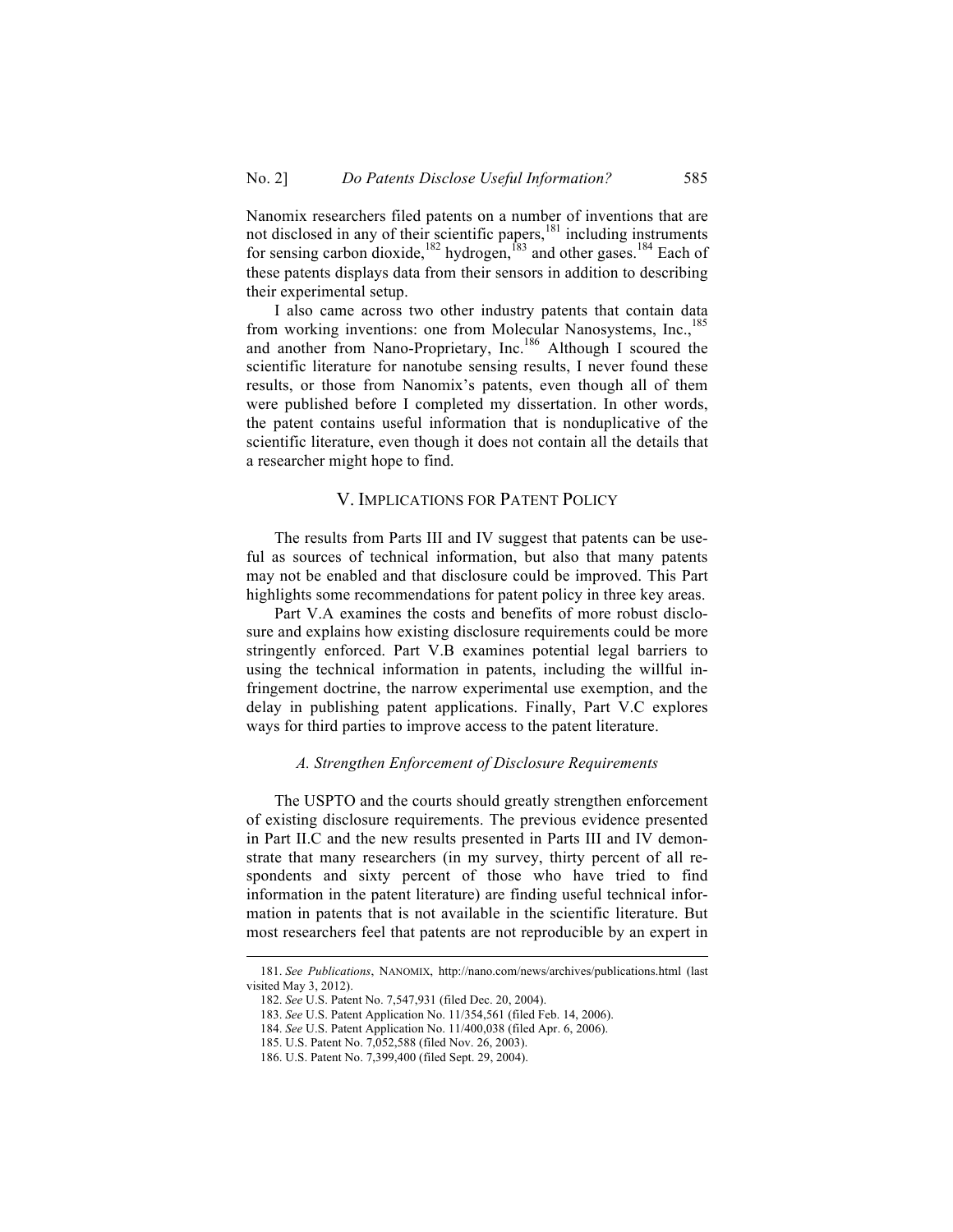the field — one even feels that patents are "designed not to ble<sup>"187</sup> — which raises serious questions about whether the enablement requirement is typically satisfied.

Challenging patents for insufficient disclosure will be easier under the new post-grant review proceedings created by the America Invents Act, which will be available for patents filed after March 16, 2013.<sup>188</sup> Previously, the only method of challenging the sufficiency of a patent's disclosure was as a defense in patent litigation, but under the new post-grant proceedings, third parties will be able to raise questions about insufficient disclosure for the first nine months after a patent issues.<sup>189</sup> Proceedings before the USPTO are much less expensive than patent litigation,<sup>190</sup> making post-grant review a more viable option for policing patent disclosures. Still, it is much more common to challenge a patent for anticipation or obviousness, $191$  probably in large part because these issues are easier for judges to evaluate, and it is unclear that this will change under the new proceedings.

Many other suggestions have been made for improving the content of patent disclosures, including separating a patent into distinct legal and technical layers,  $192$  requiring source code for software patents, $193$  requiring biotechnology patents to conform to database specifications (like for the Protein Data Bank), $194$  creating rebuttable

191. *See* Lisa Larrimore Ouellette, *What Are the Sources of Patent Inflation? An Analysis of Federal Circuit Patentability Rulings*, 121 YALE L.J. ONLINE 347, 357 tbl.1 (2011), http://yalelawjournal.org/2011/12/27/ouellette.html (examining all 324 Federal Circuit patentability rulings from five different years and finding only 15 cases involving enablement, 32 involving written description, and 11 involving best mode, compared with 119 involving anticipation and 167 involving obviousness).

 <sup>187.</sup> *See supra* Part III.D.

<sup>188.</sup> Leahy-Smith America Invents Act, Pub. L. No. 112-29, sec. 6, §§ 311–329, 125 Stat. 284, 299 (2011).

<sup>189.</sup> 35 U.S.C. § 321(b)–(c) (2006), *amended by* America Invents Act, sec. 6(d), 125 Stat. at 306.

<sup>190.</sup> In 2011, the median cost of a large patent infringement case (one with over \$25 million at risk) was \$5 million per side, compared with \$200,000 for inter partes reexamination through a Federal Circuit appeal. STEVEN M. AUVIL & DAVID A. DEVINE, AM. INTELLECTUAL PROP. LAW ASS'N, REPORT OF THE ECONOMIC SURVEY 2011, at 35–36 (2011).

<sup>192.</sup> *See* Fromer, *supra* note 7, at 569. Fromer offers useful suggestions for constructing the technical layer, though her proposal that it should include dynamic three-dimensional models is probably ahead of its time because there is not currently a standard threedimensional format and scientists are not used to obtaining information this way. *See id.* at 575.

<sup>193.</sup> *See* Michael J. Walsh, Comment, *The Disclosure Requirements of 35 U.S.C. § 112 and Software-Related Patent Applications: Debugging the System*, 18 CONN. L. REV. 855, 871  $\&$  n.87 (1986) (providing the first suggestion in the legal literature that the USPTO require source code for disclosure of software patents).

<sup>194.</sup> *See* Helen M. Berman & Rochelle C. Dreyfuss, *Reflections on the Science and Law of Structural Biology, Genomics, and Drug Development*, 53 UCLA L. REV. 871, 898–99  $(2006)$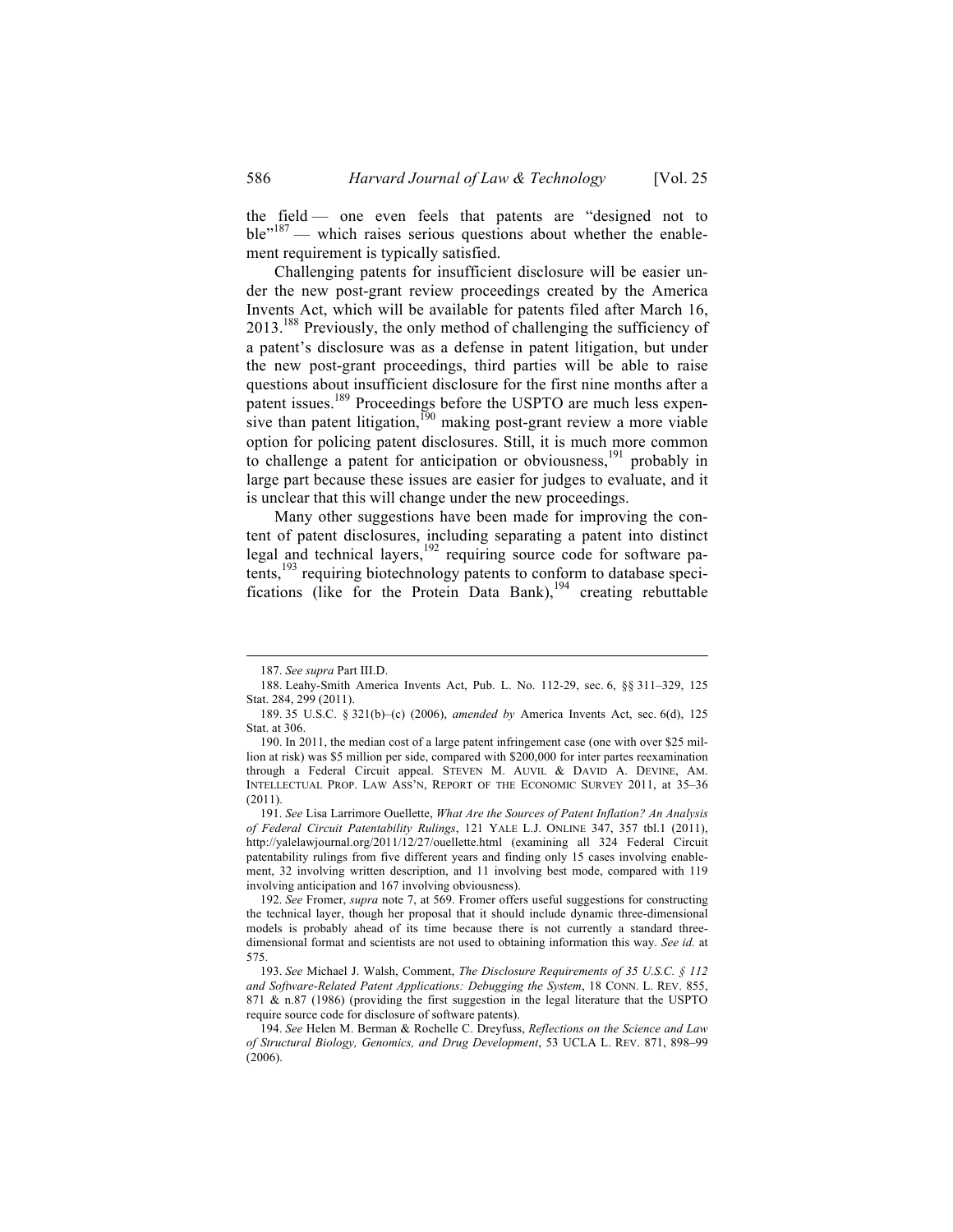presumptions in litigation,  $195$  and requiring actual reduction to prac- $\frac{1}{2}$  tice<sup>196</sup> and the description of working examples.<sup>197</sup> These suggestions are generally sound, and the survey responses suggest other improvements, such as changing the "deplorable" practice where "figures are given early on and the description is usually 10 pages away."<sup>198</sup> But in this Part, I focus on two other proposals: peer review of patents (both public peer review and traditional peer review)<sup>199</sup> and the novel suggestion of imposing an obligation that patent applicants respond to good-faith questions about reproducibility.

Before addressing the specifics of how stronger enforcement could be accomplished, however, it is important to consider the potential costs of this proposal. Part V.A.1 examines the costs and benefits of stronger disclosure, and Part V.A.2 presents my proposals for improved disclosure.

### 1. Is Better Disclosure Worth the Cost?

As discussed previously, I agree with critics of disclosure theory that disclosure is not a compelling justification for the patent system, and I think focusing on this question leads to misleading conclusions about disclosure.<sup>200</sup> Rather, I think the relevant question is whether the marginal benefits of stronger disclosure outweigh the resulting marginal costs — and I believe the answer is "yes." These costs and benefits are difficult to quantify. The only commentator to address this tradeoff is Alan Devlin, who reached the opposite conclusion: "one can safely conclude that society is better off with a patent system that incentivizes invention and commercialization without requiring disclosure than with a system that dilutes ex ante incentives and reduces the incidence of invention by demanding as much disclosure as possible."<sup>201</sup> But his argument depends on his premise that the disclo-

 <sup>195.</sup> Timothy Holbrook argues that "the Federal Circuit has removed considerations of the PHOSITA from assessing the sufficiency of patent disclosures," creating "incentives to reduce the technical aspect of the document in favor of creating a more legalistic text." Timothy R. Holbrook, *Patents, Presumptions, and Public Notice*, 86 IND. L.J. 779, 792 (2011). He also argues that a "presumption-based approach would require the courts to readily consider the technological evidence." *Id.* at 825. While I support this general project, I do not think the problem is that "the Federal Circuit has now incentivized vast overdisclosure." *Id.* at 806.

<sup>196.</sup> *See* Cotropia, *supra* note 42.

<sup>197.</sup> Seymore, *supra* note 7, at 641–46.

<sup>198.</sup> *See supra* Part III.D.

<sup>199.</sup> Jeanne Fromer also discusses the possibility of patent peer review. *See* Fromer, *supra* note 7, at 591–92.

<sup>200.</sup> *See supra* Part II.B.

<sup>201.</sup> Devlin, *supra* note 5, at 406.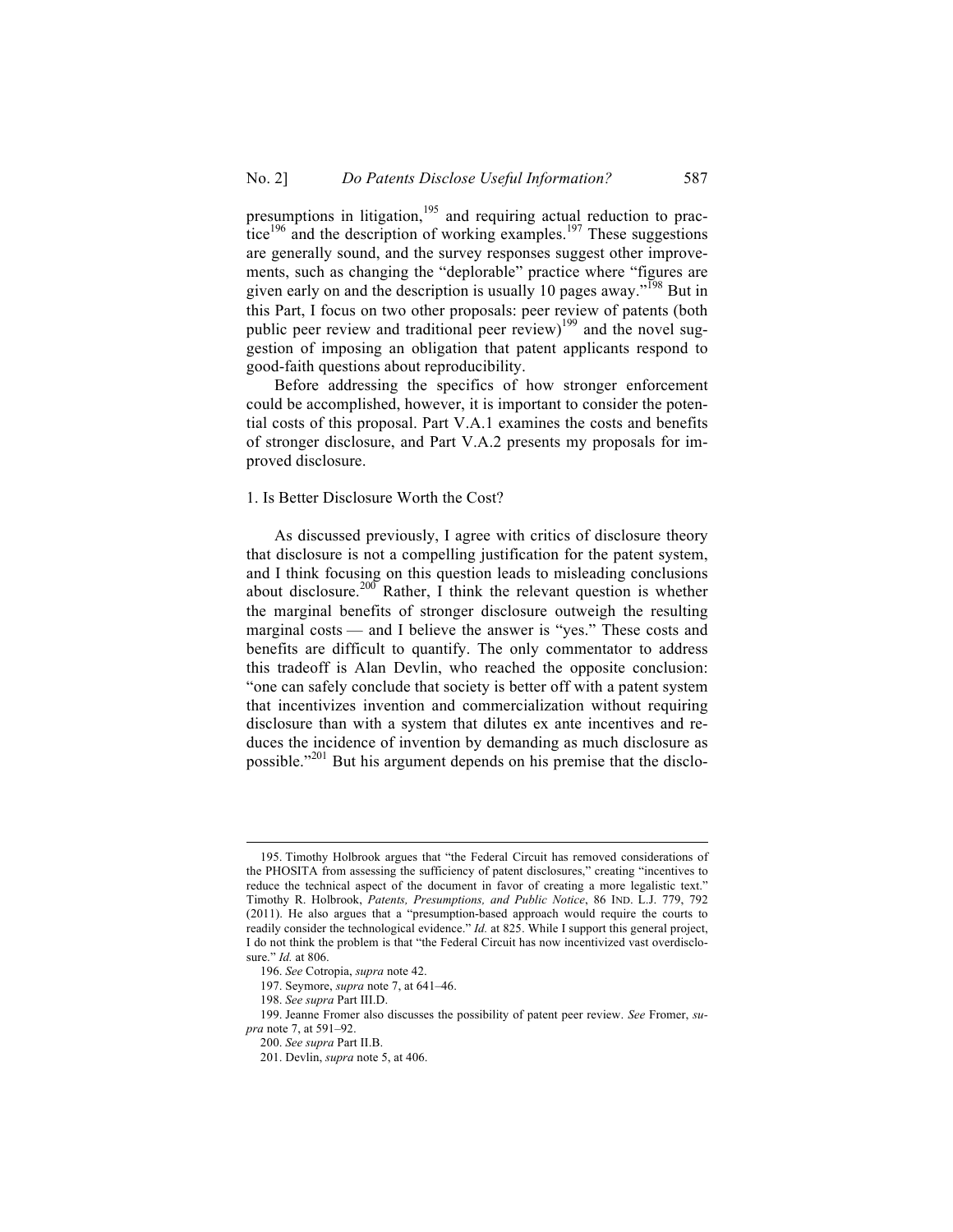sure function of patents is not currently working, $202$  and he did not provide a quantitative cost-benefit analysis.<sup>203</sup>

My empirical results illustrate some underappreciated benefits of patent disclosures. Patents do disclose information that other researchers find useful, and this Part will address ways to make the information even more valuable. Key information about the invention itself is not always the most useful information in patents — patents can have many audiences and many unintended uses. Further improving the technical content of disclosures would also increase scientists' trust in, and respect for, the patent system. The benefits of strong disclosure are thus substantial.

Stronger disclosure might, however, incur three types of costs. First, disclosure takes time, and asking each inventor (or her patent agent) to rewrite details that are already clearly described in the literature would be inefficient. But the costs of using plainer language or providing a few additional key details about the invention are unlikely to be significant.

Second, if disclosure were strengthened to exclude non-enabling constructive reductions to practice from patentability, non-enabling disclosures would not be in the patent literature at all, even though they may still provide some useful information. <sup>204</sup> But if these patents are truly speculative ones that would require undue experimentation to implement, then it is inefficient to grant these patents and allow these patentees to tax future inventors.

Third, and most significantly, stronger disclosure requirements may weaken innovation incentives. Better disclosure may make it easier for competitors to build on and appropriate inventions, so more inventors might choose trade secret protection over patents or choose not to innovate at all. Similarly, if the disclosed information is valuable enough that someone would have independently paid for it (and, importantly, if the transaction costs are not too high), this will also decrease the patent rents.

These costs to innovation, however, are likely to be minimal. Here, the third critique of disclosure theory as a *justification* for the patent system — that only "self-disclosing" inventions will be patent $ed^{205}$  — cuts against the argument that stronger disclosure would hurt innovation. The inventions most likely to be patented are those that are relatively easy to reverse engineer (compared with their original

 <sup>202.</sup> *See id.* at 403–04 (claiming that disclosure is "ineffective" because specifications are "inadequate" and "inventors simply ignore patents").

<sup>203.</sup> *See id.* at 419–21 (concluding that there is a tradeoff between disclosure and innovation, but providing no guidance for how to measure the costs or benefits).

<sup>204.</sup> The first two nanotube resonator patents examined by Vera Sazonova seem to be examples of non-enabling disclosures. *See supra* Part IV.A.

<sup>205.</sup> *See supra* notes 80–83 and accompanying text.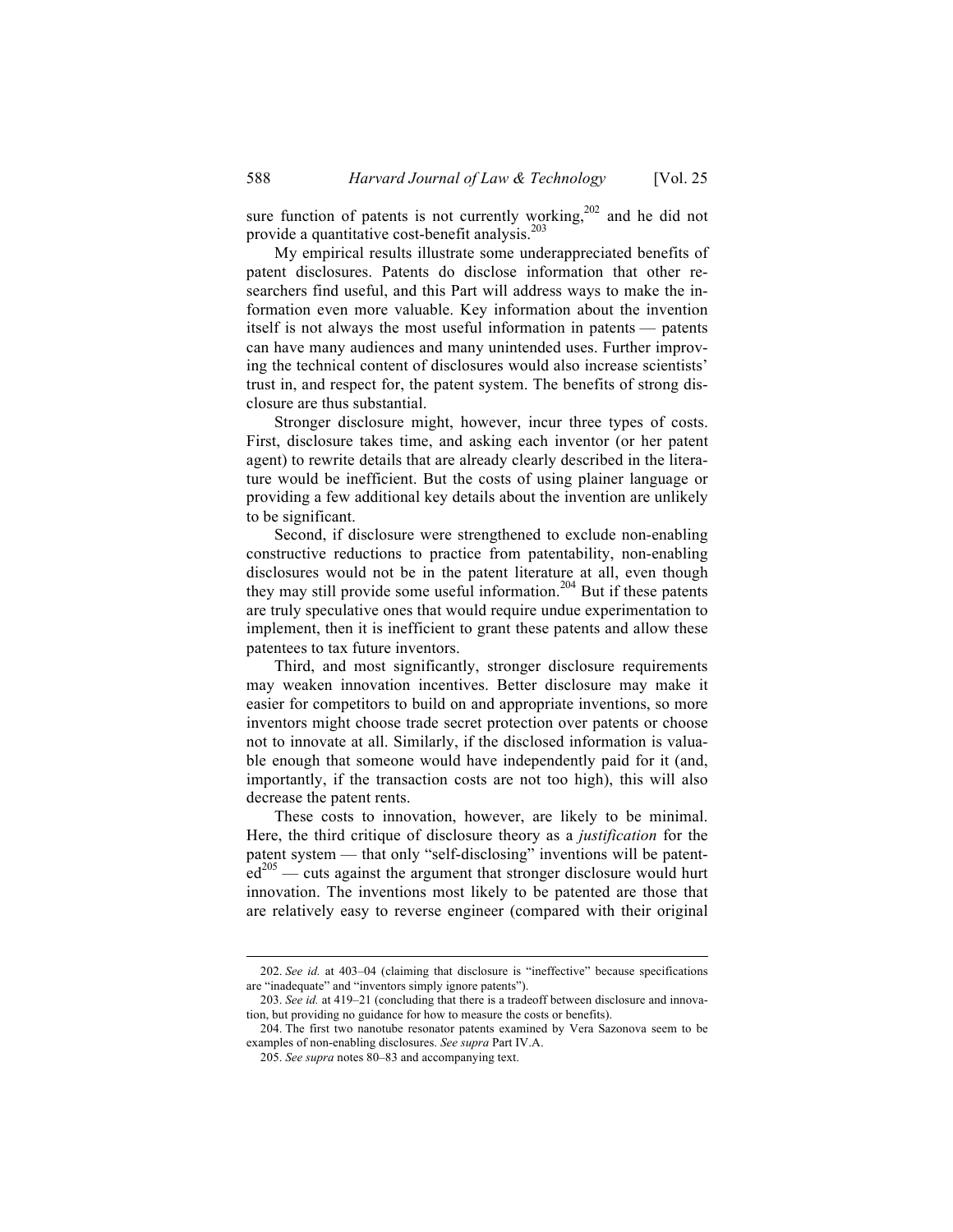research cost), $^{206}$  and inventors have no other option to protect these inventions.<sup>207'</sup> The costs are more difficult to measure for inventions that are easier to protect as trade secrets, but as Alan Devlin acknowledges, creators of these inventions still have many reasons — including risk-aversion — to turn to the patent system.<sup>208</sup>

More importantly, empirical evidence has questioned whether patents actually incentivize much innovation outside the pharmaceutical industry.209 And stronger enforcement of disclosure requirements would be least likely to incentivize innovation in the drug industry, both because pharmaceutical inventions are relatively easy to imitate (so companies cannot turn to trade secret protection), $^{210}$  and because pharmaceutical patents are among the best-described patents.<sup>211</sup> Finally, even if stronger disclosure does weaken the strength of patent protection, this may actually be a benefit, given concerns about patent protection currently being *too* strong.<sup>212</sup>

Lingering concerns about the costs to innovation could be mitigated by a system in which inventors could opt into more stringent enforcement of the disclosure requirements. This would be similar to proposals for a more rigorous "gold-plated" review process that would allow patents to emerge with a higher presumption of validity.<sup>213</sup>

208. *See id.* at 427–31.

209. *See supra* note 57 and accompanying text. For a summary of why patents work comparatively well in the pharmaceutical industry, see Lisa Larrimore Ouellette, Note, *How Many Patents Does It Take To Make a Drug? Follow-On Pharmaceutical Patents and University Licensing*, 17 MICH. TELECOMM. TECH. L. REV. 299, 302–04 (2010).

210. *See* Ouellette, *supra* note 209, at 302 (comparing imitation to research costs in the pharmaceutical industry).

 <sup>206.</sup> *See* Burk & Lemley, *supra* note 51, at 1585 (arguing that the "ratio of R&D cost to imitation cost" is a good measure for the importance of patent protection).

<sup>207.</sup> Devlin draws the confusing conclusion that "given the patent system's ultimate goal of incentivizing the creation and commercialization of valuable technology, scant normative justification exists for allowing inventors of 'self-realizing' discoveries to appeal to patent law for protection." Devlin, *supra* note 5, at 425. If patents were only justified by disclosure, there would be little reason to allow patents on "self-disclosing" inventions (because they would be disclosed anyway). Under the innovation theory, the justification is *strongest* for allowing patents on these inventions because inventors cannot protect these inventions with trade secrets. Absent patent protection, there would be no incentive for their creation.

<sup>211.</sup> *See* Devlin, *supra* note 5, at 411 n.53 (noting that "the pharmaceutical sector [is] the prime example" of an industry where patents usefully disclose information). This calculus might change, however, for biopharmaceuticals. *See* Gregory N. Mandel, *The Generic Biologics Debate: Industry's Unintended Admission that Biotech Patents Fail Enablement*, 11 VA. J.L. & TECH. 8 (2006), *available at* http://www.vjolt.net/vol11/issue4/v11i4\_a8- Mandel.pdf.

<sup>212.</sup> *See, e.g.*, BESSEN & MEURER, *supra* note 58; MICHELE BOLDRIN & DAVID K. LEVINE, AGAINST INTELLECTUAL MONOPOLY (2008); ADAM B. JAFFE & JOSH LERNER, INNOVATION AND ITS DISCONTENTS: HOW OUR BROKEN PATENT SYSTEM IS ENDANGERING INNOVATION AND PROGRESS, AND WHAT TO DO ABOUT IT (2004).

<sup>213.</sup> The idea of gold-plated patents was first suggested in a short article for a non-legal audience. Mark Lemley, Doug Lichtman & Bhaven Sampat, *What To Do About Bad Patents?*, REG., Winter 2005–2006, at 10, 12–13. Lemley and Lichtman then developed the idea in more detail. *See* Doug Lichtman & Mark A. Lemley, *Rethinking Patent Law's Presumption of Validity*, 60 STAN. L. REV. 45, 61–63 (2007). Additionally, Jeanne Fromer has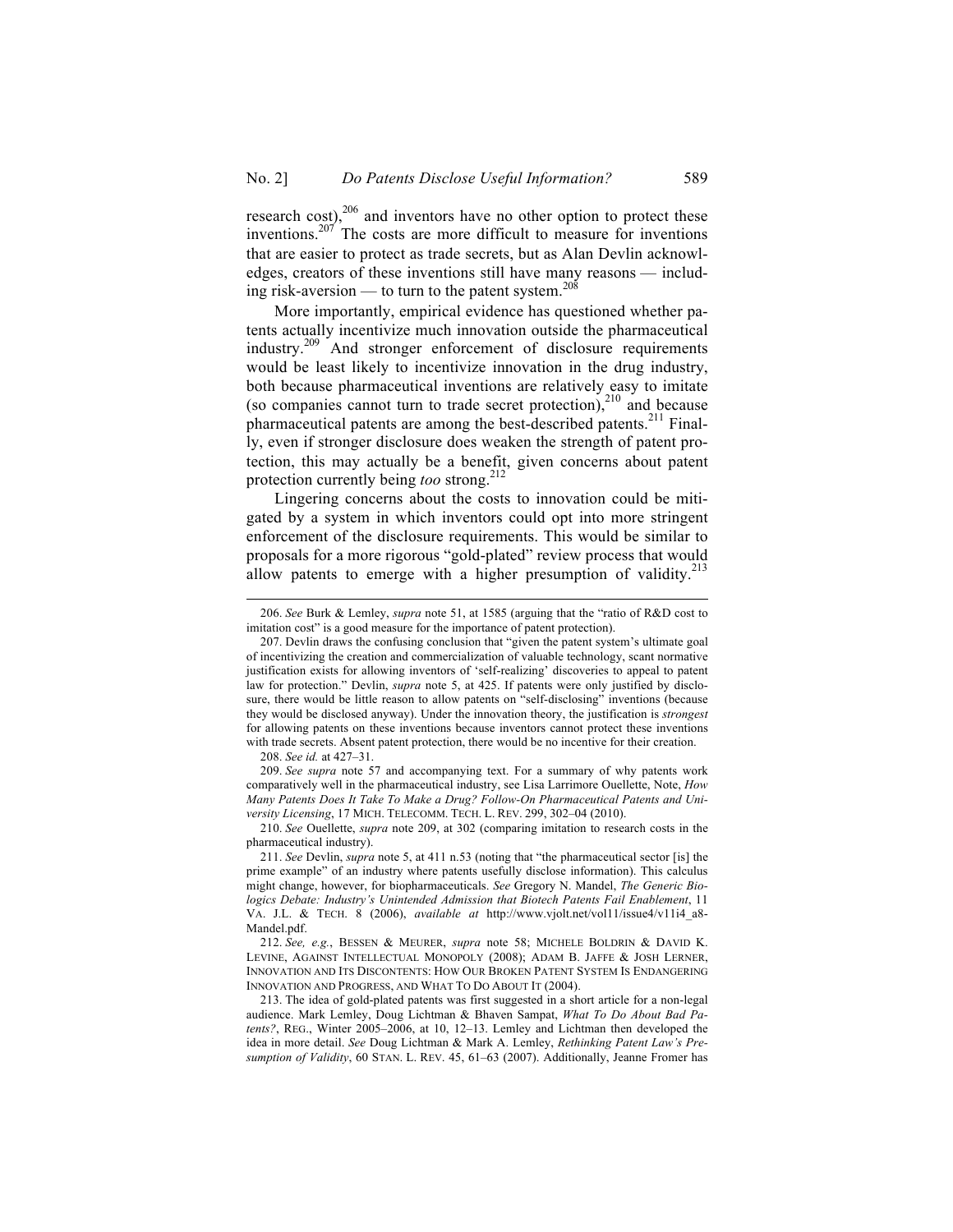Since inventors could still choose the current review system, it seems unlikely that the availability of heightened scrutiny would reduce innovation incentives or cause inventors to choose trade secret protection. Some have criticized the idea of gold-plated review as prohibitively expensive.<sup>214</sup> But certain proposals (like free peer review) would add little cost for the USPTO, and the improvements in patent quality would probably outweigh these costs.<sup>215</sup> These added costs would also be lower under an opt-in gold-plated review system than under a system in which disclosure requirements are strictly enforced for all patents.

#### 2. How To Strengthen Disclosure

The USPTO is already experimenting with an opt-in system of heightened scrutiny through the Peer To Patent program, which lists patents online and allows the public to submit prior art that might be relevant to novelty or non-obviousness.<sup>216</sup> Although this program does not officially provide a higher presumption of validity, patent blogger Dennis Crouch has suggested that Peer To Patent is analogous to gold plating: "Peer-to-Patent offers a potential mechanism to bolster the credibility of [applicants'] patent rights. I can imagine the patentee's top litigator explaining to the jury that — in addition to the ordinary rigorous examination process — the applicant volunteered its patent

suggested that "the government might offer a sliding scale of patent rights calibrated in part to the quality of disclosure," Fromer, *supra* note 7, at 598, and Kristen Osenga has proposed that different "roads" could lead to different types of patent protection, Kristen Osenga, *Entrance Ramps, Tolls, and Express Lanes — Proposals for Decreasing Traffic Congestion in the Patent Office*, 33 FLA. ST. U. L. REV. 119 (2005).

<sup>214.</sup> *See, e.g.*, Donald Zuhn, *Presidential "Debate" on U.S. Patent Policy*, PAT. DOCS (Oct. 14, 2008, 11:51 PM), http://patentdocs.typepad.com/patent\_docs/2008/10/presidentialdebate-on-us-patent-policy.html (reporting that during the 2008 presidential race, the McCain campaign argued that Barack Obama's plan to implement a gold-plated system was too costly).

<sup>215.</sup> *Cf.* Lichtman & Lemley, *supra* note 213, at 61–70 (suggesting that, despite its added expense, a gold-plated review system would be an overall improvement to the patent system). When examining free peer review from a social welfare perspective, rather than only in terms of the costs to the USPTO, the opportunity cost of the researchers providing the peer review should also be considered. But reviewers might rationally decide that their personal benefit (for example, being closer to cutting-edge technologies) outweighs the value of their lost time.

<sup>216.</sup> PEER TO PAT., http://peertopatent.org (last visited May 3, 2012). The second pilot, which lasted until September 2011, was announced after the success of the first 2007 to 2009 pilot. *See* Press Release, U.S. Patent & Trademark Office, USPTO Launches Second Peer To Patent Pilot in Collaboration with New York Law School (Oct. 19, 2010), *available at* http://www.uspto.gov/news/pr/2010/10\_50.jsp. For an overview of the Peer To Patent concept, see Beth Simone Noveck, *"Peer to Patent": Collective Intelligence, Open Review, and Patent Reform*, 20 HARV. J.L. & TECH. 123, 143–51 (2006). For a discussion of the concept in the context of disclosure, see Fromer, *supra* note 7, at 592 n.245.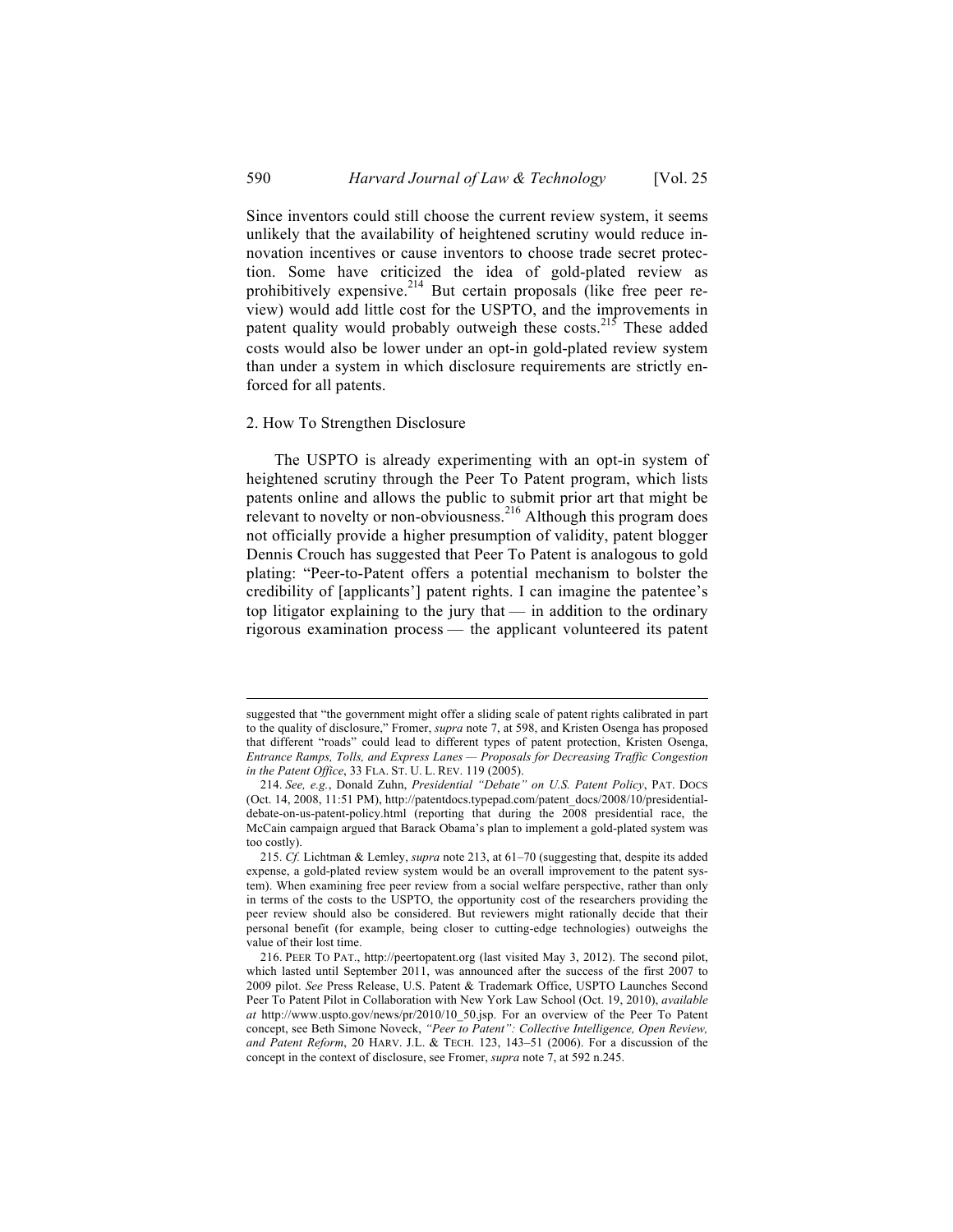for the gold-standard of academic review — public peer-review."<sup>217</sup> Peer To Patent is currently focused only on finding prior art that has bearing on novelty or non-obviousness, not on evaluating whether the invention is adequately disclosed — but there is no reason that it could not be expanded to allow questions about enablement. In fact, peer review would probably be *more* useful for evaluating disclosure than novelty: patent examiners are generally not PHOSITAs, and it is easier for non-experts to locate relevant prior art than to recognize enablement problems.<sup>218</sup>

The USPTO could also send patents out for traditional peer review, rather than (or in addition to) opening them up for public peer review on the Peer To Patent website. I have suggested that getting a patent should be more like getting an article published in a top scientific journal — and journals send their articles for peer review.<sup>219</sup> As described in Part III.B, a number of survey respondents were skeptical of the patent literature because of the lack of peer review. Although the examiners that review patents are scientifically trained, they (like journal editors) have a limited degree of specialization. They could send some subset of patents (either those that they have questions about, or those that are part of an opt-in system) to experts in the field for opinions on disclosures. To help cover the costs, the USPTO could charge an additional fee for peer review, which could be waived if the patentee is able to have the patented idea accepted by a peer-reviewed journal within a year of submitting the patent application.<sup>220</sup>

 <sup>217.</sup> Dennis Crouch, *Peer-to-Patent Begins Expanded Pilot*, PATENTLY-O (Oct. 19, 2010, 8:31 AM), http://www.patentlyo.com/patent/2010/10/peer-to-patent-begins-expandedpilot.html.

<sup>218.</sup> This problem could also be addressed by having "the burden . . . shift to the applicant to establish patentability" when the application "lacks working examples or is supported by prophetic examples." Seymore, *supra* note 22, at 156.

<sup>219.</sup> Beth Noveck argues that traditional peer review is inappropriate for patents by discussing the failings of peer review in other government agencies, such as the National Science Foundation, the Environmental Protection Agency, and the National Institutes of Health. *See* Noveck, *supra* note 216, at 138–43. However, peer review of technical papers seems the more relevant analogy because a patent, like a paper, summarizes a completed technical project, whereas federal grant agencies must decide which *un*completed research projects to fund. Still, some of the problems with peer review of federal grants that Noveck discusses may also apply to peer review of scientific papers.

<sup>220.</sup> In the United States, patentees have a one-year grace period between publishing their idea and submitting a patent application. *See* Leahy-Smith America Invents Act, Pub. L. No. 112-29, sec. 3(b), § 102(b)(1), 125 Stat. 284, 286 (2011). Other countries, however, require absolute novelty, where "novelty is judged as of the date of filing." 2 R. CARL MOY, MOY'S WALKER ON PATENTS § 8:208 n.1 (4th ed. 2011). Thus, many patent applicants would not want to wait until after an idea is published to submit their application. For example, one survey respondent wrote: "In my group, we tend to write a paper for a scientific journal and a patent simultaneously, and when we receive notice that the application has been received by the USPTO, we submit the paper to a journal." But applicants would still have time to alert the USPTO if they have their idea accepted by a peer-reviewed journal, as "it is generally more than a year, and sometimes more than two years, before the examiner even picks the application up off the pile." DAN L. BURK & MARK A. LEMLEY, THE PATENT CRISIS AND HOW THE COURTS CAN SOLVE IT 23 (2009).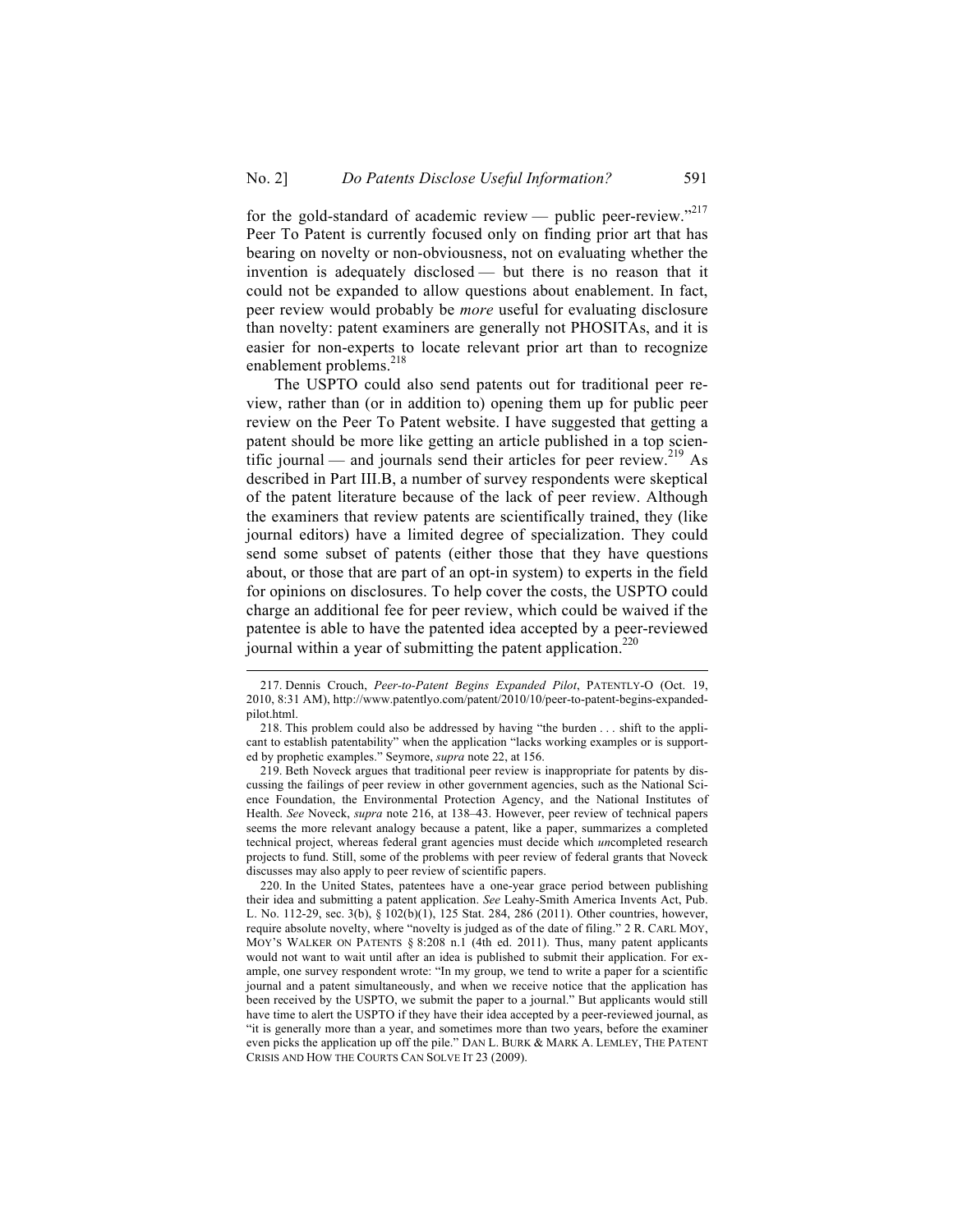Because scientists are accustomed to peer reviewing articles for free, at least some would probably willingly respond if the USPTO asked for their opinion about whether a patent is enabled.<sup>221</sup> For some inventions, enablement could be judged based on the patent document alone; in other cases, the USPTO might pay reviewers to try to reproduce the invention based on the disclosure, along with any source code or materials provided by the patentee.<sup>222</sup> Like the editors at *Science* and *Nature*, patent examiners should not be bound by the results of peer review, $2^{23}$  and reviewers should be required to disclose conflicts of interest, which would mitigate problems with bad faith reviews by competitors. But the reviews would still be highly informative — if experts in the field give reasons why they cannot reproduce an invention without undue experimentation, then the patent is probably inadequately disclosed.

Implementing peer review for every patent might be administratively difficult for the USPTO, but it would certainly not be limited by the number of scientists who are willing to peer review articles.<sup>224</sup> For the past ten years, the USPTO has typically issued roughly 150,000 utility patents per year.<sup>225</sup> The ISI Science Citation Index, which covers 6650 major peer-reviewed scientific journals, averages nearly one million new articles per year.<sup>226</sup> In 2009, the USPTO issued  $2675$ patents with "nano" in one of their claims,  $227$  while the Science Citation Index contains 67,294 articles from 2009 with "nano" in the topic field. $^{228}$ 

 <sup>221.</sup> This may not be the case in non-technological fields, such as for business method patents.

<sup>222.</sup> Note that it is not currently required that every disclosed suggestion works. *See* Atlas Powder Co. v. E.I. du Pont De Nemours & Co., 750 F.2d 1569, 1576–77 (Fed. Cir. 1984) (stating that "[e]ven if some of the claimed combinations were inoperative, the claims are not necessarily invalid[,]" and that "[u]se of prophetic examples . . . does not automatically make a patent non-enabling").

<sup>223.</sup> *See Peer Review at* Science *Publications*, SCIENCE, http://www.sciencemag.org/site/ feature/contribinfo/review.xhtml (last visited May 3, 2012); *Peer-Review Policy*, NATURE, http://www.nature.com/authors/editorial\_policies/peer\_review.html (last visited May 3, 2012).

<sup>224.</sup> It may be necessary, however, to overcome some researchers' biases against patents, such as the researcher who said he would only read a patent if he "was chained to a chair and water dripped on [his] head" because patents are "stifling to research." *See supra* Part III.E.

<sup>225.</sup> *See* U.S. PATENT & TRADEMARK OFFICE, ALL TECHNOLOGIES REPORT: JANUARY 1, 1986–DECEMBER 31, 2010, at 4 (2011), *available at* http://www.uspto.gov/web/offices/ac/ ido/oeip/taf/all\_tech.pdf.

<sup>226.</sup> *See Web of Science Databases*, ISI WEB OF KNOWLEDGE, http://images.isiknowledge.com/WOK46/help/WOS/h\_database.html (last modified Feb. 17, 2009) (noting that the Science Citation Index averages 19,000 new records per week).

<sup>227.</sup> *See USPTO Patent Full-Text and Image Database*, *supra* note 126 (search for "ISD/\$/\$/2009 and ACLM/nano\$").

<sup>228.</sup> *See Web of Science Advanced Search*, ISI WEB OF KNOWLEDGE, http://apps.isiknowledge.com/WOS\_AdvancedSearch\_input.do?product=WOS&SID=

<sup>2</sup>DLF%40BLfiK1ChGfPApd&search\_mode=AdvancedSearch (select timespan from 2009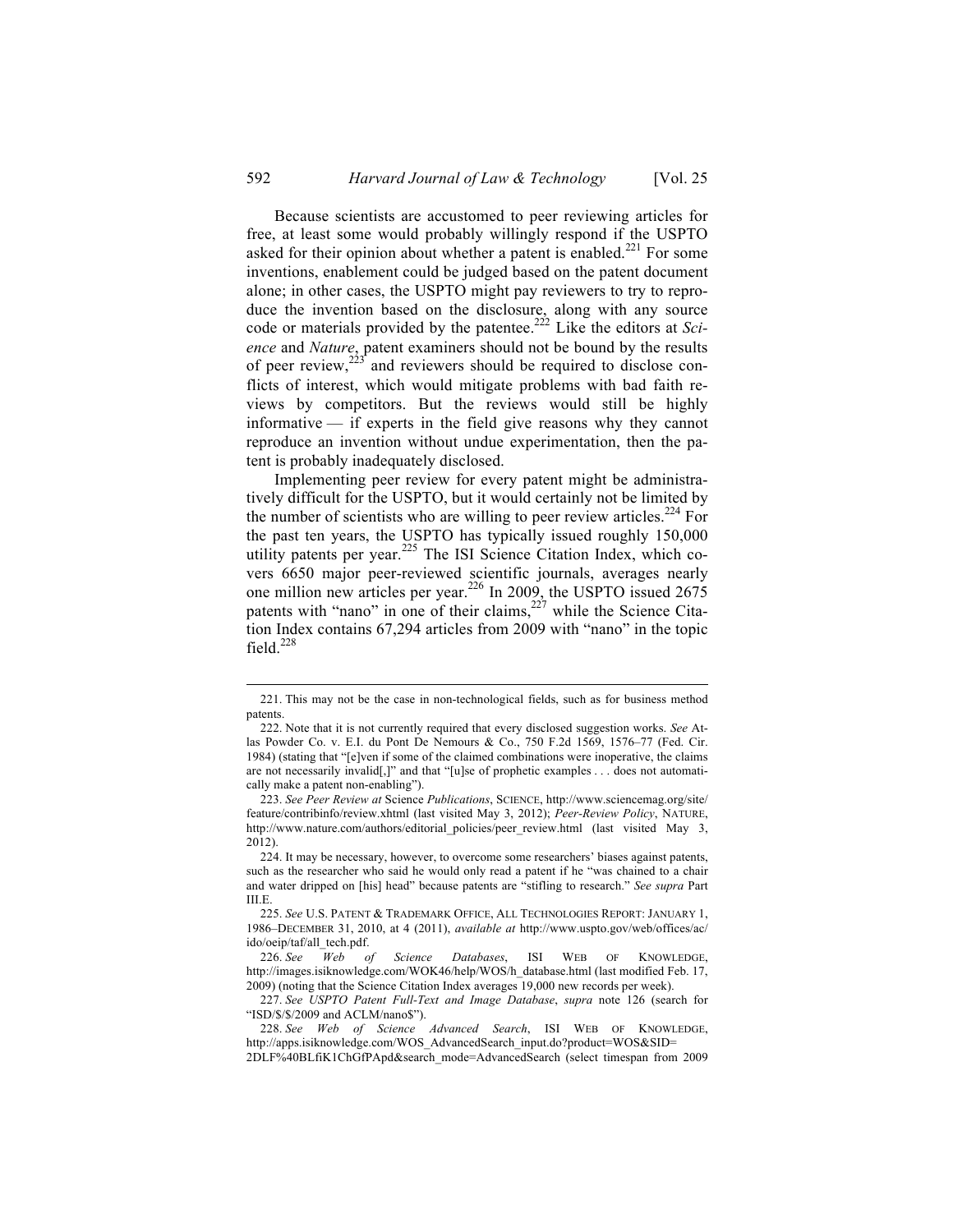I also propose that disclosure could be enforced in a novel way by establishing an obligation that patentees respond if a PHOSITA asks a good-faith question about reproducibility. In the scientific community, if a researcher has trouble replicating the result from a technical paper, she will often contact the paper's authors to explain her difficulty and ask for guidance, and the authors are generally willing to assist with reasonable requests. (Such requests do not necessarily mean that the papers were not "enabled" — for example, authors may have suggestions about troubleshooting or common mistakes.) As part of an effort to bring the patent system more in line with scientific norms, I argue below that the inventors listed on patents should be expected to respond to similar questions.

To implement this, a court could simply decide that evidence that an inventor did not respond to a question about enablement raises a presumption that the patent is not enabled. This presumption should be available to anyone who wishes to challenge the patent, whether in defense to an infringement suit or in another proceeding. The inventor could rebut this presumption by demonstrating that the question was vexatious or that the questioner was not a PHOSITA.<sup>229</sup> This idea would be further facilitated if the USPTO accepted unanswered questions for a patent's file, or if a third party created a public website to collect such questions. Congress could also amend the Patent Act to allow the patentee to request compensation from the questioner at a statutory rate. The gain from this approach would have to be weighed against the potentially significant burden on the patentee and the reduced incentive to innovate — although this burden might incentivize patentees to write patents very clearly in the first place.

One logistical difficulty with this proposal is dealing with language barriers between researchers in different countries. Many international scientists communicate in English, with scientists in non-English-speaking countries writing most of their papers for Englishlanguage scientific journals, which facilitates international communication and collaboration. But a rule that discriminated against non-English-speaking inventors would likely violate the "national treatment" provision of TRIPS, which requires foreigners to receive "treatment no less favourable" than a country's own nationals.<sup>230</sup> Inventors who are unable to respond because they are difficult to locate raise a similar concern. The easiest way to deal with this problem

to 2009, check the box only for "Science Citation Index Expanded," and search for "ts=nano\*") (last visited May 3, 2012).

<sup>229.</sup> Although there is always the possibility of abuse, the United States has managed similar tradeoffs in favor of access to information, such as with the Freedom of Information Act. *See* 5 U.S.C. § 552 (2006 & Supp. IV 2010).

<sup>230.</sup> *See* TRIPS, *supra* note 21, art. 3, ¶ 1; *see also* Paris Convention for the Protection of Industrial Property, *supra* note 61, art. 2, ¶ 1 (containing a similar national treatment provision)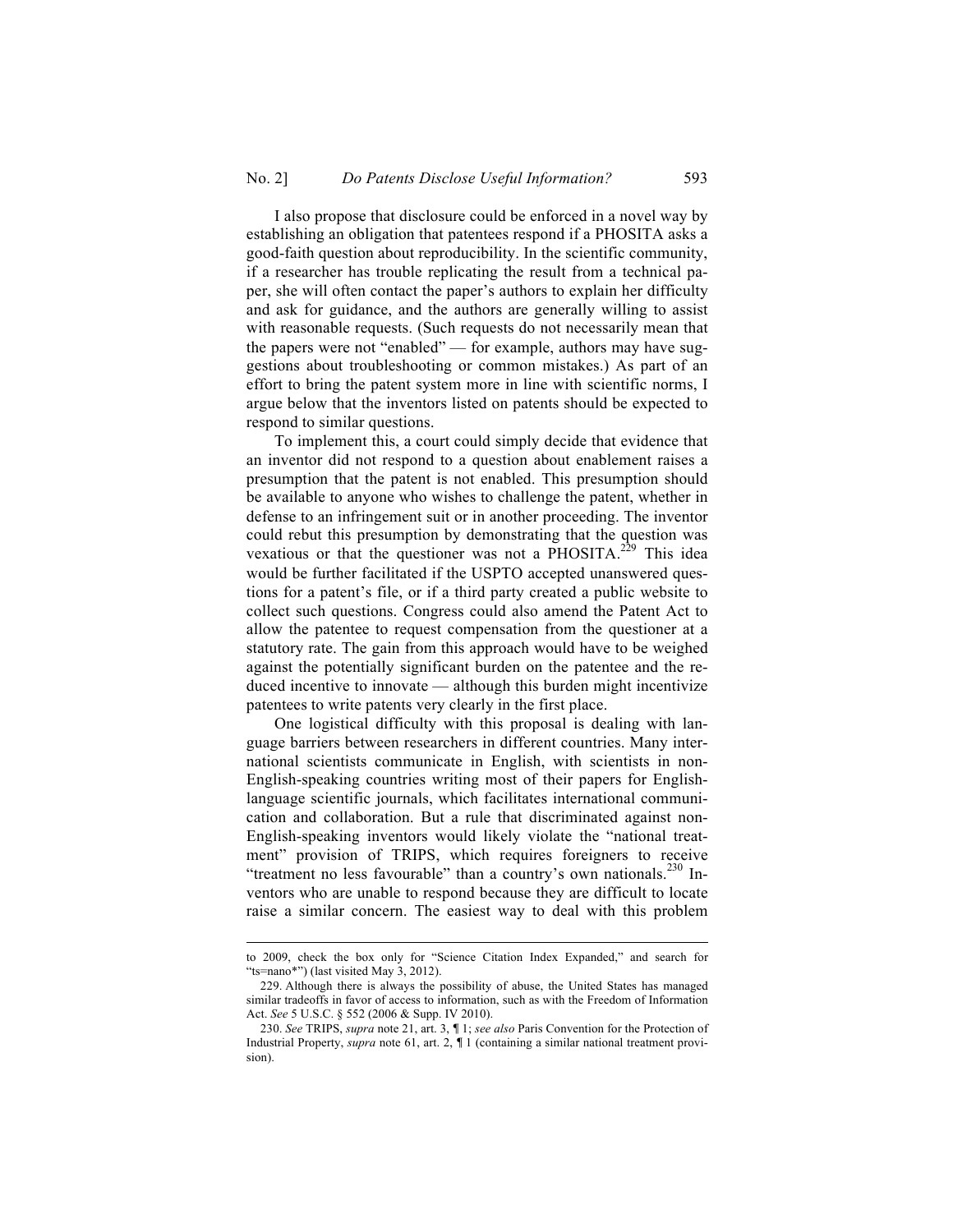would be to put the burden on the researcher seeking help to prove that the inventor actually received the question and that the question was in a language the inventor understands.

A different problem arises when a patent is assigned (or exclusively licensed) to a third party, as the new owner might not want the inventor to say anything that might affect the legal status of the patent. This could be addressed by limiting the period of the presumption, such as for one year after the patent is granted, or again by putting the burden on the researcher seeking help to contact the current owner of the patent.

A third problem with an obligation to respond to questions about reproducibility is that other inventors might be hesitant to reveal that they are trying to reproduce a patented invention because of concerns about being sued for willful infringement. As discussed in the following Part, a more robust experimental use doctrine and scaled-back willful infringement rules would mitigate this problem. But even under current rules, some researchers do contact patentees about efforts to build on their inventions, $^{231}$  and the patent laws should help shape a norm that patentees should respond to these inquiries.

Both peer review and an obligation to respond to good faith questions will address the problem of obfuscating language as well as lack of technical information. If inventors know that other scientists will review their applications — not just patent agents who are used to legalese — they will have an incentive to write for their peers.<sup>232</sup> Similarly, obfuscating language will make it more likely that other scientists will need to ask questions about enablement, so applicants will have an incentive to write more clearly to avoid these questions in the first place, and their responses to questions will be available to help clarify remaining confusions.

In conclusion, whether the disclosure requirements of  $\S$  112 are enforced through an obligation to respond to questions about reproducibility, expanded peer review, or some of the suggestions from other commentators,233 they should be enforced such that PHOSITAs *believe* that patented inventions are reproducible without undue experimentation. Courts may wish to adopt a more flexible view of what "new matter" is allowed in a disclosure without losing the priority

 <sup>231.</sup> *See* Jaffe et al., *supra* note 105.

<sup>232.</sup> As Federal Circuit Judge Jay Plager has noted, there are "no insurmountable doctrinal or statutory barriers" to writing clearer patents, which could be accomplished just as insurance policies recently shifted "from historically obscure documents written in legalese to documents written in working English." S. Jay Plager, *Challenges for Intellectual Property Law in the Twenty-First Century: Indeterminacy and Other Problems*, 2001 U. ILL. L. REV. 69, 72. And while the language and structure of patent claims are very specialized, the shift would be even easier in the patent specification. *See, e.g.*, ROBERT C. KAHRL, PATENT CLAIM CONSTRUCTION (2011) (a treatise of over 1000 pages dedicated to claim construction).

<sup>233.</sup> *See supra* notes 192–97 and accompanying text.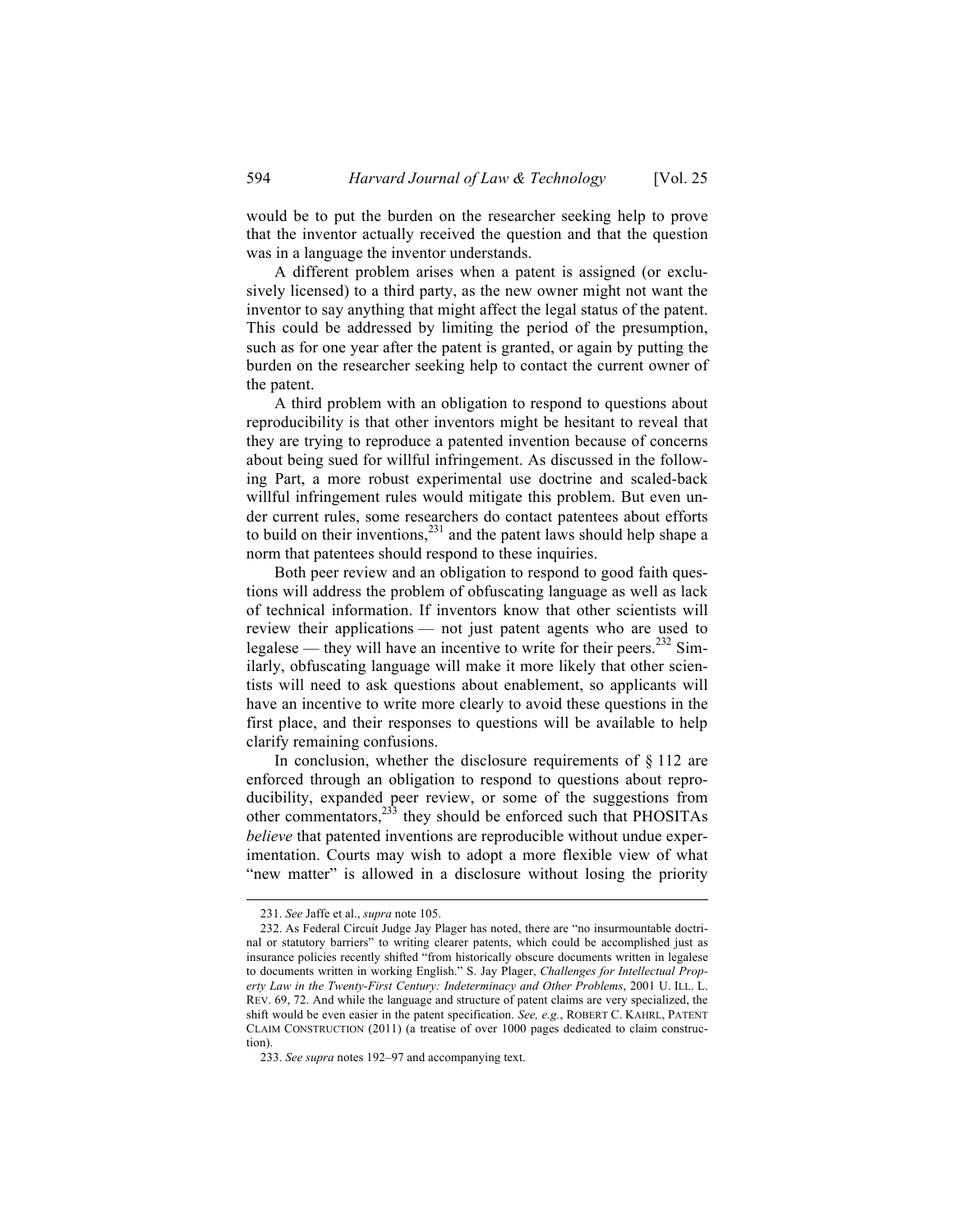date to encourage amendments,  $^{234}$  but even if they do not, the threat of losing their priority dates will encourage patent applicants to have better-disclosed patents in the first place.

### *B. Remove Legal Barriers to Using Patents as Technical Sources*

In addition to strengthening the enforcement of existing disclosure requirements, the U.S. government should eliminate legal barriers to using patents as technical sources. In this Part, I argue that the government should (1) broaden the experimental use exemption; (2) limit the reach of the willful infringement doctrine; and (3) reduce the time before patent publication. Any of the three branches could take steps in this direction, as discussed below.

The first two problems — the lack of a robust experimental use exemption and the deterrent effect of willful infringement rules — are not actually deterring many innovators from reading patents. As described in Part III.E, less than two percent of the researchers I surveyed avoid reading patents because of concerns about adverse legal consequences (though the percentage is probably higher for industrial researchers in more applied scientific fields). And empirical evidence shows that the existence of patents rarely deters basic research.<sup>235</sup> I have previously argued that this evidence shows that "the need for an experimental use exemption is not as pressing as some have suggested,<sup>3236</sup> but it is an odd system in which inefficient laws are kept in place only because everyone ignores them. Patent laws help shape the norms and expectations of the scientific culture, and adjusting experimental use and willful infringement rules would help improve scientific trust in the patent system.

Experimental use exemptions — which prevent those who use patents only for basic research from being sued for infringement — exist in many other countries, including Canada, Japan, South Korea, Germany, the United Kingdom, and most other European countries.<sup>237</sup> The exemption was first suggested in the United States by a district court in 1813, but it has rarely succeeded in practice.<sup>238</sup> In the 2002 case *Madey v. Duke University*, <sup>239</sup> the Federal Circuit made it clear that university research is not exempt from patent infringement.<sup>240</sup>

 <sup>234.</sup> *See supra* note 19 and accompanying text.

<sup>235.</sup> *See* Ouellette, *supra* note 24, ¶¶ 32–41 (summarizing survey evidence).

<sup>236.</sup> *Id.* ¶ 39.

<sup>237.</sup> John F. Duffy, *Rethinking the Prospect Theory of Patents*, 71 U. CHI. L. REV. 439, 457 n.68 (2004).

<sup>238.</sup> *See* Eisenberg, *supra* note 5, at 1023 (discussing *Whittemore v. Cutter*, 29 F. Cas. 1120, 1121 (C.C.D. Mass. 1813), where Justice Story first suggested an experimental use exemption).

<sup>239.</sup> 307 F.3d 1351 (Fed. Cir. 2002).

<sup>240.</sup> *Id*. at 1362 ("[S]o long as the act is in furtherance of the alleged infringer's legitimate business and is not solely for amusement, to satisfy idle curiosity, or for strictly philo-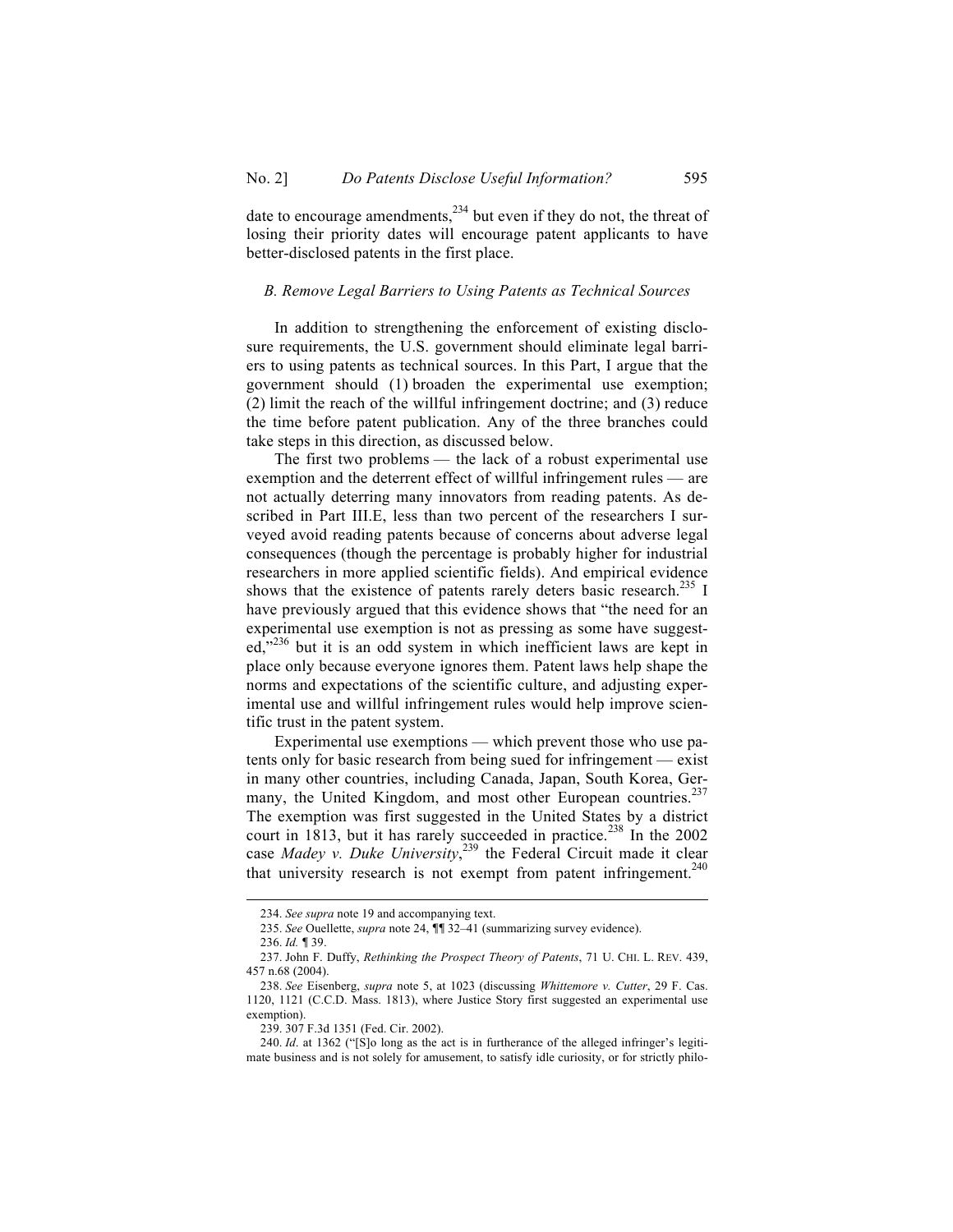This decision has been sharply criticized, including in the context of nanotechnology.<sup>241</sup> I join academics<sup>242</sup> who have argued for a broader experimental use exemption to help ensure that patent laws reflect traditional scientific norms.<sup>243</sup>

Willful infringement doctrine, which might subject parties who read patents to treble damages in infringement cases, was summarized in Part II.A.<sup>244</sup> As noted there, the Federal Circuit recently raised the standard for willful infringement to "objective recklessness," but the results of this change remain unclear.<sup>245</sup> The court should continue to limit the doctrine's perverse incentives.<sup>246</sup>

The third legal change that would help promote the use of patents as technical sources is shortening the time before publication of the patent application. A number of respondents indicated that the current eighteen-month delay limits their ability to use patents to learn about state-of-the-art technologies, which supports arguments that the publication delay undermines the disclosure function of patents.<sup>247</sup> The American Inventors Protection Act of 1999 changed the default from publication only of issued patents to publication of applications eighteen months after filing.<sup>248</sup> One survey of intellectual property owners found that only five percent thought they were negatively affected by this change, suggesting that it did not have a significant impact on innovation incentives. $2^{249}$  But eighteen months is still a long time in many fields, including nanotechnology. For example, in 2006 the journal *Nano Letters* advertised five weeks to acceptance and eight

sophical inquiry, the act does not qualify for the very narrow and strictly limited experimental use defense.").

<sup>241.</sup> *See* Nicholas M. Zovko, Comment, *Nanotechnology and the Experimental Use Defense to Patent Infringement*, 37 MCGEORGE L. REV. 129 (2006).

<sup>242.</sup> *See* Ouellette, *supra* note 24, ¶ 31 & nn.87–89.

<sup>243.</sup> *See, e.g.*, Merges, *supra* note 1, at 164–65; Rai, *supra* note 1, at 139; Peter Lee, Note, *Patents, Paradigm Shifts, and Progress in Biomedical Science*, 114 YALE L.J. 659, 691–92 (2004); *cf.* Eisenberg, *supra* note 1, at 224–26 (noting that, though research may not merit a general exemption, patents often counteract the norm of dedicating an invention to the scientific community in an attempt to gain recognition).

<sup>244.</sup> *See supra* notes 71–74 and accompanying text.

<sup>245.</sup> *See supra* notes 76–78 and accompanying text.

<sup>246.</sup> *Cf.* Lemley & Tangri, *supra* note 71, at 1119–24 (suggesting narrowing the definition of willfulness and limiting the damages associated with willful infringement).

<sup>247.</sup> *See, e.g.*, Holbrook, *supra* note 5, at 143–45.

<sup>248.</sup> Pub. L. No. 106-113, § 4502(a), 113 Stat. 1501A-561 (1999) (codified as amended at 35 U.S.C. § 122 (2006)). Because of various exceptions, the publication time can be even longer. For example, the Peng patent application described in Part IV.A was based on a provisional application filed in October 2006, but it was not published until August 2010. *See supra* note 165. The corresponding research paper was published in August 2006, *see supra* note 166, so there is no reason to think any delay was necessary in that case.

<sup>249.</sup> *See supra* note 104 and accompanying text. Concerns were raised, however, about the Act's disproportionate impact on independent inventors. *See* Daniel K. N. Johnson & David Popp, *Forced out of the Closet: The Impact of the American Inventors Protection Act on the Timing of Patent Disclosure*, 34 RAND J. ECON. 96, 97 (2003).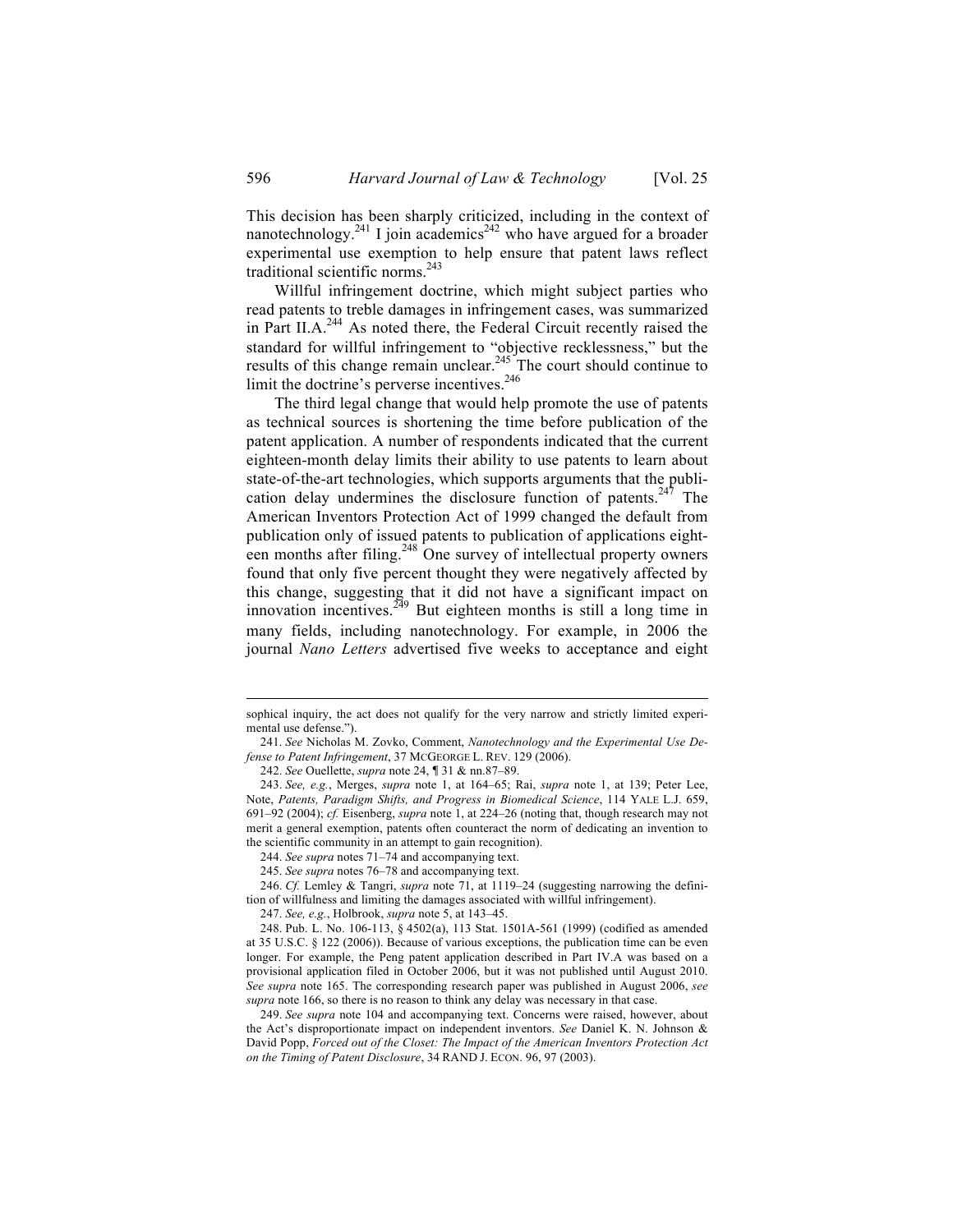weeks to publication,<sup>250</sup> and *Science* and *Nature* also manage rapid peer review.251

More rapid publication of patents is allowed under current law: "At the request of the applicant, an application may be published earlier than the end of such 18-month period."<sup>252</sup> Congress, however, should consider mandating more rapid publication, either for all patents or just for those in fast-moving fields. The benefits of faster disclosure would have to be weighed against the costs to innovation inventors may be concerned about their inventions being published long before the patent right is granted. This problem would be ameliorated by efforts to "cut[] the average overall processing time of a patent application from  $35$  months to 20 months by 2015,<sup>5253</sup> but there is still no evidence of whether the most efficient publication time is eighteen months, twelve months, or immediately.

It would be a more straightforward reform for federal grant agencies like the NSF and NIH to change the rules for patents on federally funded research, which the Bayh-Dole Act permits.<sup>254</sup> As I have summarized previously, traditional innovation theories make little sense for Bayh-Dole patents — instead, the most plausible justification is commercialization (or prospect) theory, which argues that a property right is necessary to allow development of the invention into a commercial product.<sup>255</sup> Under this theory, early publication is actually beneficial, as it helps clearly demarcate the property right. Clearly written and quickly disclosed patents on federally funded research would be an important contribution to the technical literature.

### *C. Improve Access to the Patent Literature*

The previous two Parts described governmental changes that would improve the disclosure function of patents, but private parties such as knowledge-promoting nonprofits, individual researchers, uni-

 <sup>250.</sup> *See Faster Publication of Your High-Impact Research in* Nano Letters, 84 CHEMICAL & ENGINEERING NEWS 21 (2006).

<sup>251.</sup> *See General Information for Authors*, SCIENCE, http://www.sciencemag.org/site/ feature/contribinfo/prep/gen\_info.xhtml (last visited May 3, 2012) ("Reviewers are ... asked to return comments within 1 to 2 weeks for most papers[,]" and "[m]ost papers are published . . . 4 to 8 weeks after acceptance."); *Getting Published in Nature: The Editorial Process*, NATURE, http://www.nature.com/nature/authors/get\_published/#a6 (last visited May 3, 2012) ("Nature makes decisions about submitted papers as rapidly as possible . . . . [and m]ost referees . . . deliver a report within seven days . . . .").

<sup>252.</sup> 35 U.S.C. § 122(b)(1)(A) (2006).

<sup>253.</sup> Press Release, U.S. Patent & Trademark Office, Under Secretary of Commerce David Kappos Announces President Obama's FY 2012 Budget Request for the USPTO (Feb. 14, 2011), *available at* http://www.uspto.gov/news/pr/2011/11-12.jsp.

<sup>254.</sup> 35 U.S.C. §§ 200–212, *amended by* Leahy-Smith America Invents Act, Pub. L. No. 112-29, 125 Stat. 284 (2011).

<sup>255.</sup> *See* Lisa Larrimore Ouellette, Comment, *Addressing the Green Patent Global Deadlock Through Bayh-Dole Reform*, 119 YALE L.J. 1727, 1730–33 (2010).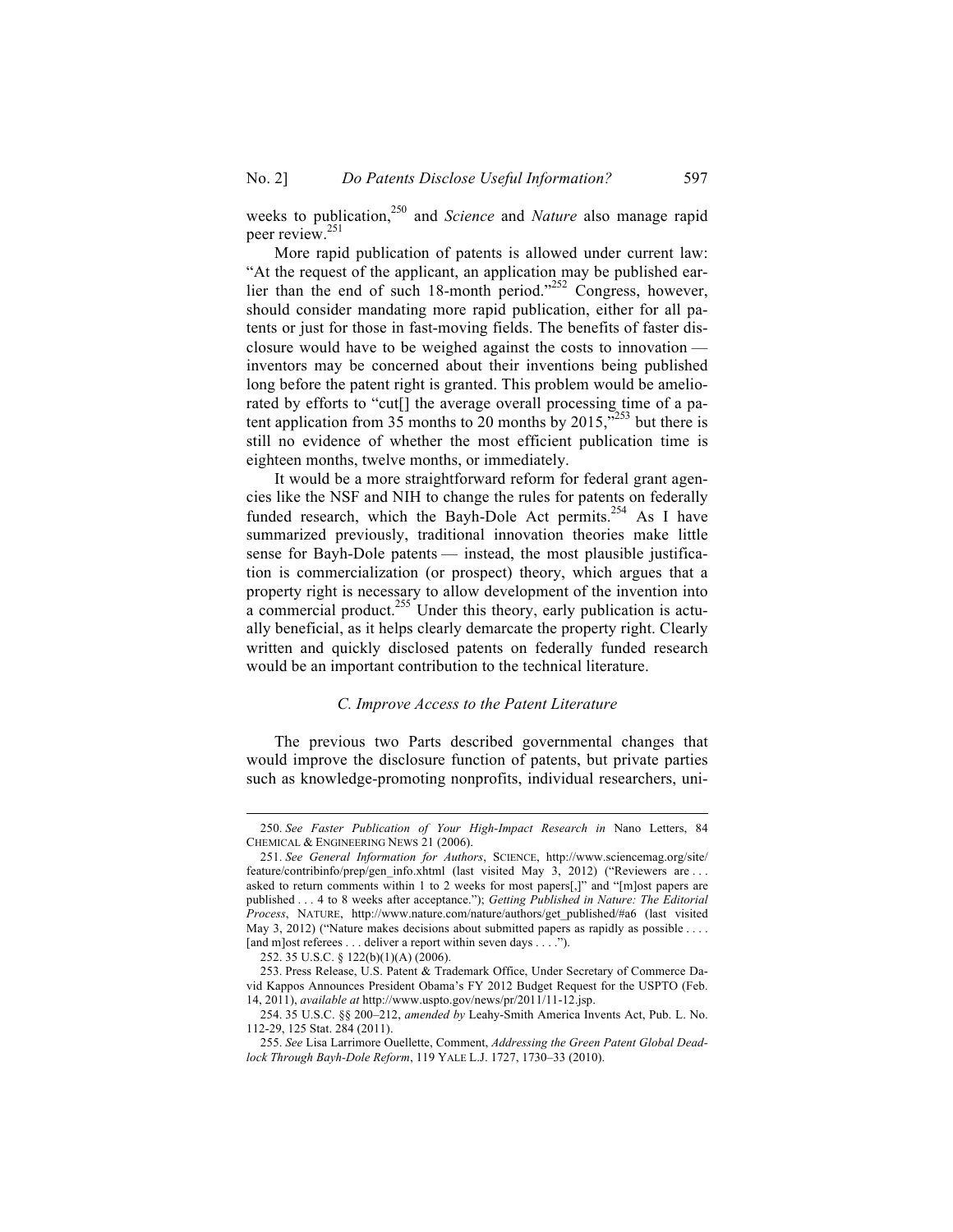versities, and scientific journals could also improve the accessibility of patents in several ways. First, search engines can continue to improve patent indexing and searching, making it easier for researchers to locate relevant patents. Second, peer production systems like Wiki-Patents<sup>256</sup> could encourage researchers to share enabling details about patents in addition to submitting relevant prior art. Third, universities and other recipients of public research funding could take the lead in setting the standards for robust patent disclosures. Finally, scientific journals could require authors to cite relevant patents. While any of these initiatives could occur without government intervention, the government could promote them through actions like providing seed money, funding conferences, or connecting the USPTO website to private sites.

As described in the survey results in Part III.B, some nanotechnology researchers indicated that they would use patents if they were easier to find. Patents are now readily accessible through online search engines, and many surveyed researchers are finding patents through these methods. $257$  Patents would be even more accessible, however, if they appeared alongside the technical literature in the most commonly used search engines.<sup>258</sup> For example, Wolfgang Glänzel and Martin Meyer suggest that the relatively high number of patent citations in chemistry publications is related to "the fact that the database *Chemical Abstracts* is the only large traditional bibliographic database in which also patents are indexed."<sup>259</sup> The Derwent Innovations Index is now "[f]ully integrated in *Web of Knowledge*."<sup>260</sup> Google now provides patent results by default in Google Scholar searches (allowing one to see patent results in Google Scholar e-mail alerts), $^{261}$  which may open the patent literature to additional researchers. Google could also offer links to related patents based on patents that are commonly viewed together.

Another way to improve access to the patent literature is through peer production.<sup>262</sup> The Peer To Patent program, which encourages public suggestions of relevant prior art for pending applications, was described in Part V.A. Other platforms use peer production models to locate relevant prior art for granted patents, which can be used to raise novelty or obviousness challenges to those patents. As post-grant review of patent disclosures becomes possible under the America In-

 <sup>256.</sup> WIKIPATENTS, http://www.wikipatents.com (last visited May 3, 2012).

<sup>257.</sup> *See supra* notes 135–43 and accompanying text.

<sup>258.</sup> *See* Fromer, *supra* note 7, at 586–87.

<sup>259.</sup> Wolfgang Glänzel & Martin Meyer, *Patents Cited in the Scientific Literature: An Exploratory Study of 'Reverse' Citation Relations*, 58 SCIENTOMETRICS 415, 426 (2003).

<sup>260.</sup> *Our Content*, ISI WEB OF KNOWLEDGE, http://wokinfo.com/benefits/whywok/ ourcontent (last visited May 3, 2012).

<sup>261.</sup> *See supra* note 138 and accompanying text.

<sup>262.</sup> *See generally* Noveck, *supra* note 216, at 143–44 (providing examples of peer production in other contexts).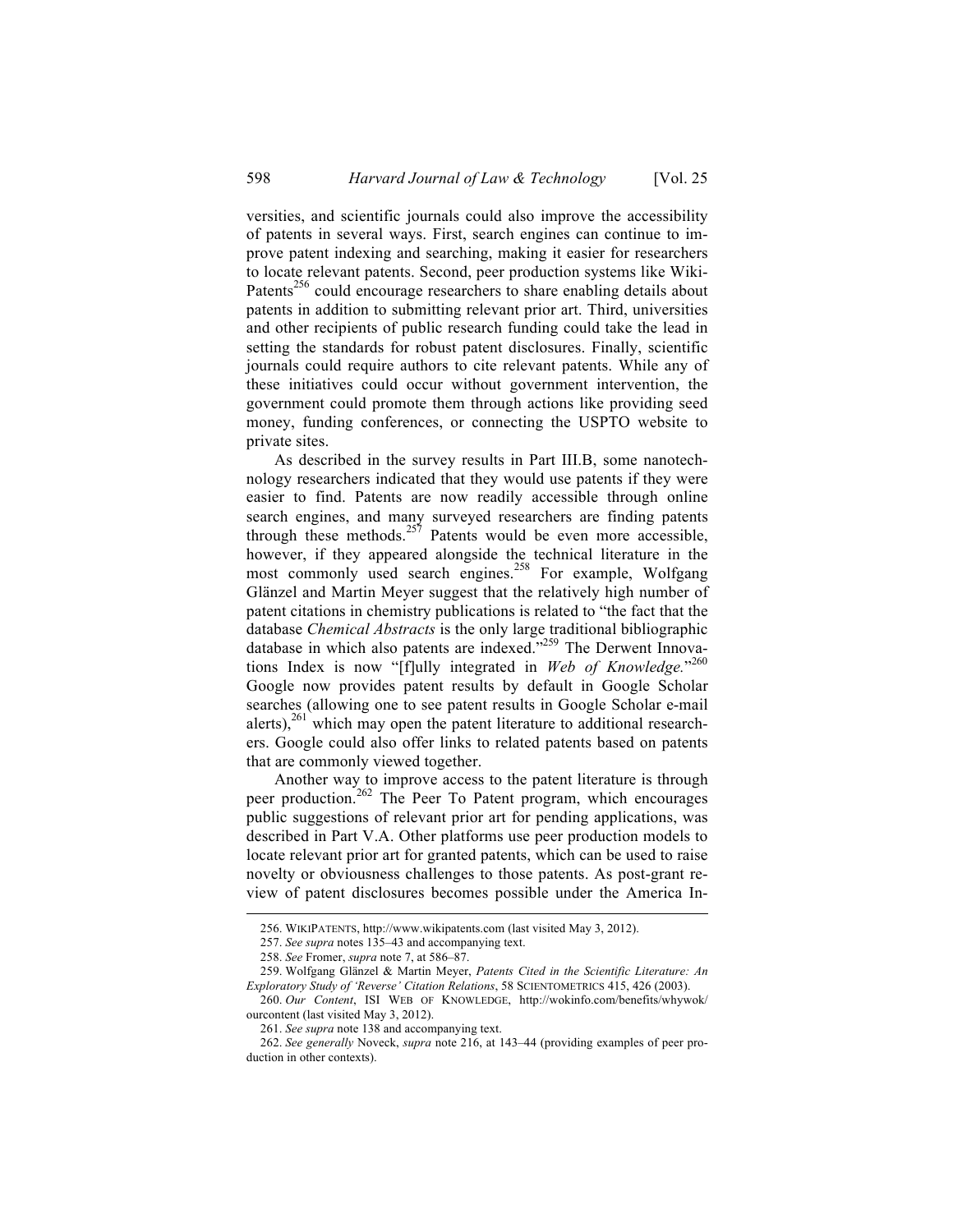vents  $Act<sub>2</sub><sup>263</sup>$  these platforms could focus on patent disclosures as well. WikiPatents functions like Wikipedia, enabling any registered user to add comments about published patents, with the goal "to become the crossroads at which inventors, engineers, scientists, . . . and other concerned members of the patent community openly share relevant and valuable information about specific patents  $\ldots$ <sup>264</sup>. The Electronic Frontier Foundation ("EFF") Patent-Busting Project seeks public contributions to help invalidate the "worst free-speech and innovation crushing software" patents, and they have invalidated or narrowed nearly half of the patents they have challenged.<sup>265</sup>

All of these platforms have focused on locating relevant prior art, but they could also be used as a tool to share information about patents. For example, if a nanotechnology patent does not include the specific details of a nanofabrication recipe needed to reproduce the invention, a researcher who develops a working recipe could post it on the wiki page for that patent. Patent owners might even post improved recipes themselves, in the hope that more follow-on inventors will want to build on (and license) the original patent.

Universities and other recipients of public research funds could also play a role in improving the content of patent disclosures and making them more accessible. As mentioned previously, the Bayh-Dole Act allows recipients of public funding to patent their results on the theory that a property right in the idea is needed to incentivize further development.<sup>266</sup> But university professors were innovating and disclosing their research in scientific publications long before Bayh-Dole out of a desire for prestige in being the first to publish a new result.<sup>267</sup> Because the details of university inventions will be disclosed anyway, university technology transfer offices should take the lead in writing patent specifications that are clear and technically useful; university patents should contain at least as much information as corresponding papers. Furthermore, universities could ask scientists who

 <sup>263.</sup> *See supra* notes 188–90 and accompanying text.

<sup>264.</sup> *Frequently Asked Questions for WikiPatents*, WIKIPATENTS, http:// www.wikipatents.com/faq (last visited May 3, 2012). Jeanne Fromer has also described the possibility of a "publicly available annotated patent document." Fromer, *supra* note 7, at 592.

<sup>265.</sup> *See* Rebecca Jeschke, *EFF Tackles Bogus Podcasting Patent* — *And We Need Your Help*, ELEC. FRONTIER FOUND. DEEPLINKS BLOG (Nov. 19, 2009, 10:40 AM), https://www.eff.org/deeplinks/2009/11/eff-tackles-bogus-podcasting-patent-and-we-need-yo (stating that, of ten challenged patents, "two [were] busted entirely, one [was] narrowed, four rexams [were] granted by the Patent office, and another one [was] invalidated by the courts").

<sup>266.</sup> *See supra* notes 255–57 and accompanying text.

<sup>267.</sup> *See* Rai, *supra* note 1, at 92 ("[P]erhaps the strongest [motivator] is that of invention itself . . . . [T]he highest levels of recognition and prestige are bestowed upon those who make original contributions to the common stock of knowledge.").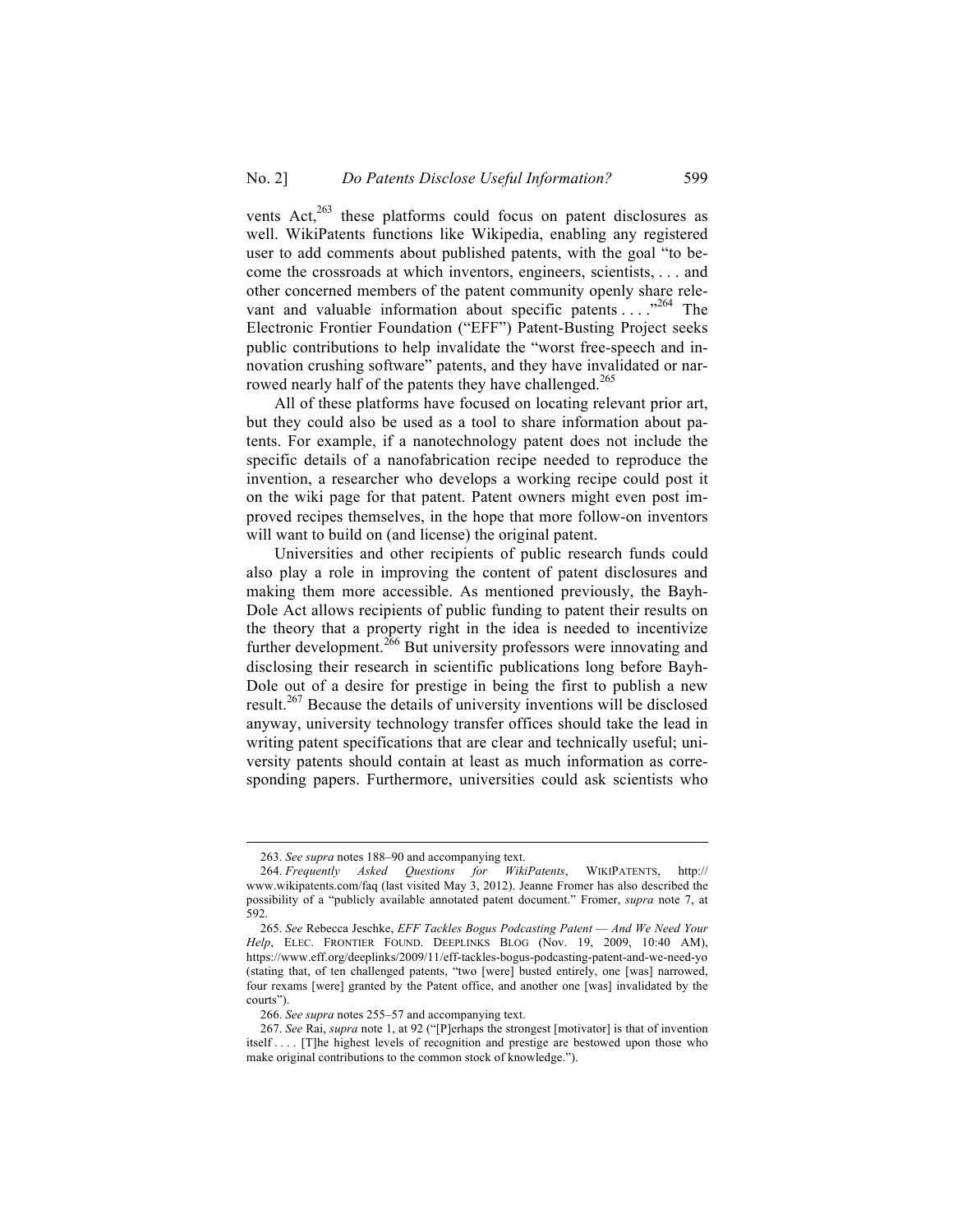publish their work to list patents along with papers on their websites.<sup>268</sup>

A final way to make patents more accessible to researchers is by increasing the number of citations to patents in scientific journal articles. Although relatively few scientific articles currently cite patents, $269$  some scientific publishers are working to increase scientific engagement with patents. For example, there is now a series of twenty-seven journals focused on describing interesting patents in specific fields, with titles like *Recent Patents on Nanotechnology* and *Recent*  Patents on Anti-Cancer Drug Discovery.<sup>270</sup> But scientific journals could do more to increase the accessibility of patents to researchers. A letter to the editor in *Nature* in 2009 noted the absence of patent citations in the top scientific journals:

> Why are patent citations so conspicuously absent across academic journals, with most even omitting formatting instructions for these in their author guidelines? Patents present novel, rigorously reviewed unpublished work, as well as providing an unmatched resource for detail.

> We randomly selected one month (December 2008) and reviewed all citations in the reviews, articles and letters/reports in *Nature* (1,773 citations) and *Science* (1,367). These citations included textbooks, arXiv.org preprints and abstracts — but no patents.<sup>271</sup>

A response noted that "from a US perspective, this is unsound advice" because of willful infringement,<sup>272</sup> which is why this Article argues for scaling back that doctrine.<sup>273</sup> I agree with the original writers that "there should now be a more comprehensive citation of the patent literature in scientific publications."<sup>274</sup>

 <sup>268.</sup> *See supra* note 12 and accompanying text.

<sup>269.</sup> *See* Glänzel & Meyer, *supra* note 259, at 418 ("On an average, about 13500 publications yearly are citing patents [from 1996 to 2000]. This is about 1.7% of all publications indexed in the SCI database.").

<sup>270.</sup> *See Titles A-Z*, BENTHAM SCI. PUBLISHERS, http://www.benthamscience.com/ a-z.htm (last visited May 3, 2012). For an example article related to nanotechnology, see Rachel M. Frazier et al., *Recent Progress in Graphene-Related Nanotechnologies*, 3 RECENT PATS. ON NANOTECHNOLOGY 164 (2009).

<sup>271.</sup> Donald F. Weaver & Christopher Barden, Letter to the Editor, *Don't Overlook the Rigorously Reviewed Novel Work in Patents*, 461 NATURE 340, 340 (2009).

<sup>272.</sup> David Piehler, Letter to the Editor, *Legal and Practical Pitfalls in Making Use of Patents*, 462 NATURE 276, 276 (2009).

<sup>273.</sup> *See supra* Part V.B.

<sup>274.</sup> Weaver & Barden, *supra* note 271.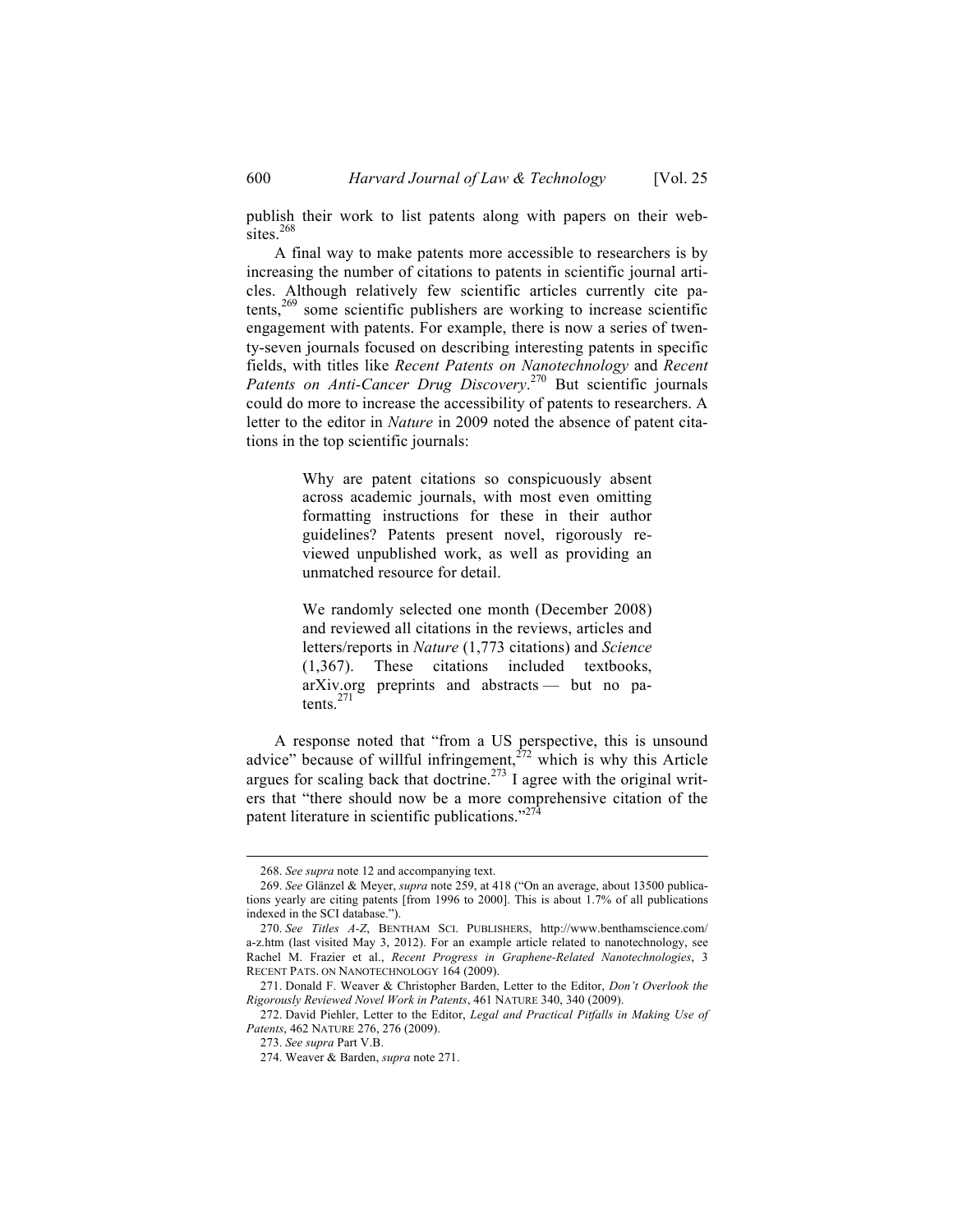Scientific journals have played a key role in improving access to the data and code that researchers use for their publications.<sup>275</sup> They could play a similar role in improving access to patents by requiring researchers to cite relevant patents as well as publications, or by requiring a separate patent section in the citation list. Journals could also recommend that referees suggest patents that should be added to the citation list, just as referees currently frequently suggest technical publications that should be cited. Increased mixing of the scientific and patent literature would go a long way toward increasing scientists' engagement with patents.

### VI. CONCLUSION

This Article has sought to reevaluate and add to the empirical literature on patent disclosure. These results show not only that the technical value of patent disclosures is greater than many legal scholars have appreciated, but also that many patents probably fail to meet the existing disclosure requirements. This seems particularly true for patents based on the legal fiction of constructive reduction to practice — many experiments do not work the way one might expect, so it would require undue experimentation for a PHOSITA to create many speculative inventions. And disclosure problems may worsen as we switch to a first-to-file system,<sup>276</sup> in which racing to the USPTO (perhaps with an incomplete disclosure) becomes more important.

The results of this Article suggest that disclosure requirements should be enforced and even strengthened, and I argue that the best way to accomplish this is to encourage scientists to increasingly engage with the patent literature. For example, the USPTO could send patents to scientists for peer review, or patentees could be obligated to respond to enablement questions from other scientists. The patent literature should also become more accessible to scientists (including by removing legal barriers to its use). Bringing patents more in line with scientific norms will benefit both patent law and the scientific community.

 <sup>275.</sup> *See supra* notes 44–47 and accompanying text.

<sup>276.</sup> *See* Leahy-Smith America Invents Act, Pub. L. No. 112-29, sec. 3, 125 Stat. 284, 285–293 (2011) (to be codified in scattered sections of 35 U.S.C.).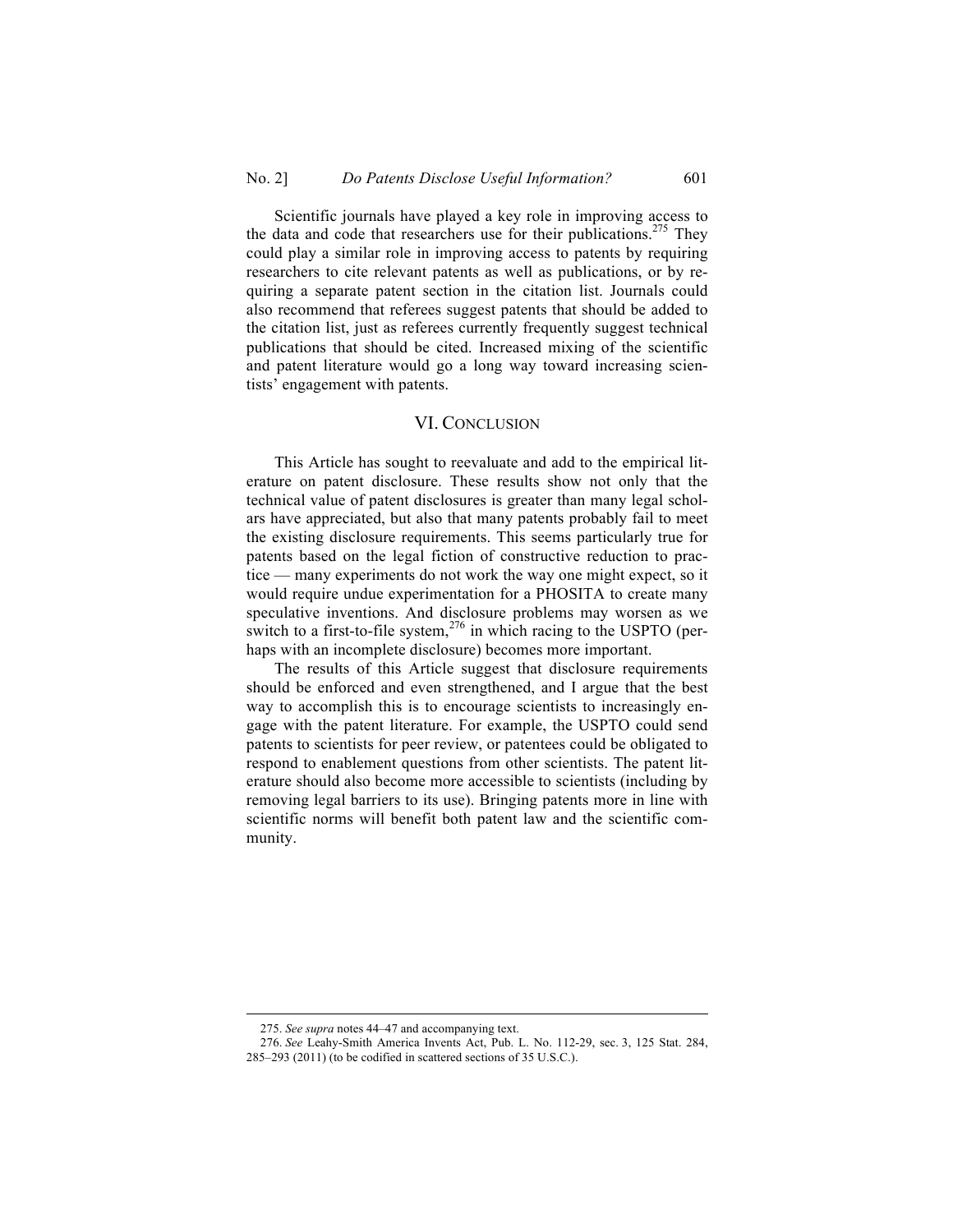# APPENDIX

| Table 1: Survey Questions and Answers from All 211 Respondents      |                                 |  |  |
|---------------------------------------------------------------------|---------------------------------|--|--|
| Question                                                            | <b>Summary of Responses</b>     |  |  |
| Which of the following best de-                                     | Academic: 161 (76%)             |  |  |
| scribes your current research envi-                                 | Government: 27 (13%)            |  |  |
| ronment?                                                            | Industry: $16(8%)$              |  |  |
|                                                                     | Nonprofit: 4 (2%)               |  |  |
| Is your research primarily experi-                                  | Experimental: 189 (90%)         |  |  |
| mental or theoretical?                                              | Theoretical: $21(10\%)$         |  |  |
| Would you characterize the bulk<br>of your research as basic or ap- | Primarily applied: 30 (14%)     |  |  |
|                                                                     | Equal mix of basic and applied: |  |  |
| plied?                                                              | 76 (36%)                        |  |  |
|                                                                     | Primarily basic: 104 (49%)      |  |  |
| What is your highest degree?                                        | Bachelor's: 2 (1%)              |  |  |
|                                                                     | Master's: 3 (1%)                |  |  |
|                                                                     | PhD or other doctoral:          |  |  |
|                                                                     | 203 (96%)                       |  |  |
| From what department did you                                        | <b>Biomedical Engineering:</b>  |  |  |
| receive this degree?                                                | 6(3%)                           |  |  |
|                                                                     | Chemical Engineering:           |  |  |
|                                                                     | 10(5%)                          |  |  |
|                                                                     | Chemistry or Biochemistry:      |  |  |
|                                                                     | 46 (22%)                        |  |  |
|                                                                     | <b>Electrical Engineering:</b>  |  |  |
|                                                                     | 19 (9%)                         |  |  |
|                                                                     | Materials Science: 12 (6%)      |  |  |
|                                                                     | Mechanical Engineering:         |  |  |
|                                                                     | 7(3%)                           |  |  |
|                                                                     | Physics or Applied Physics:     |  |  |
|                                                                     | 98 (46%)                        |  |  |
|                                                                     |                                 |  |  |
|                                                                     |                                 |  |  |
|                                                                     |                                 |  |  |
|                                                                     |                                 |  |  |

Г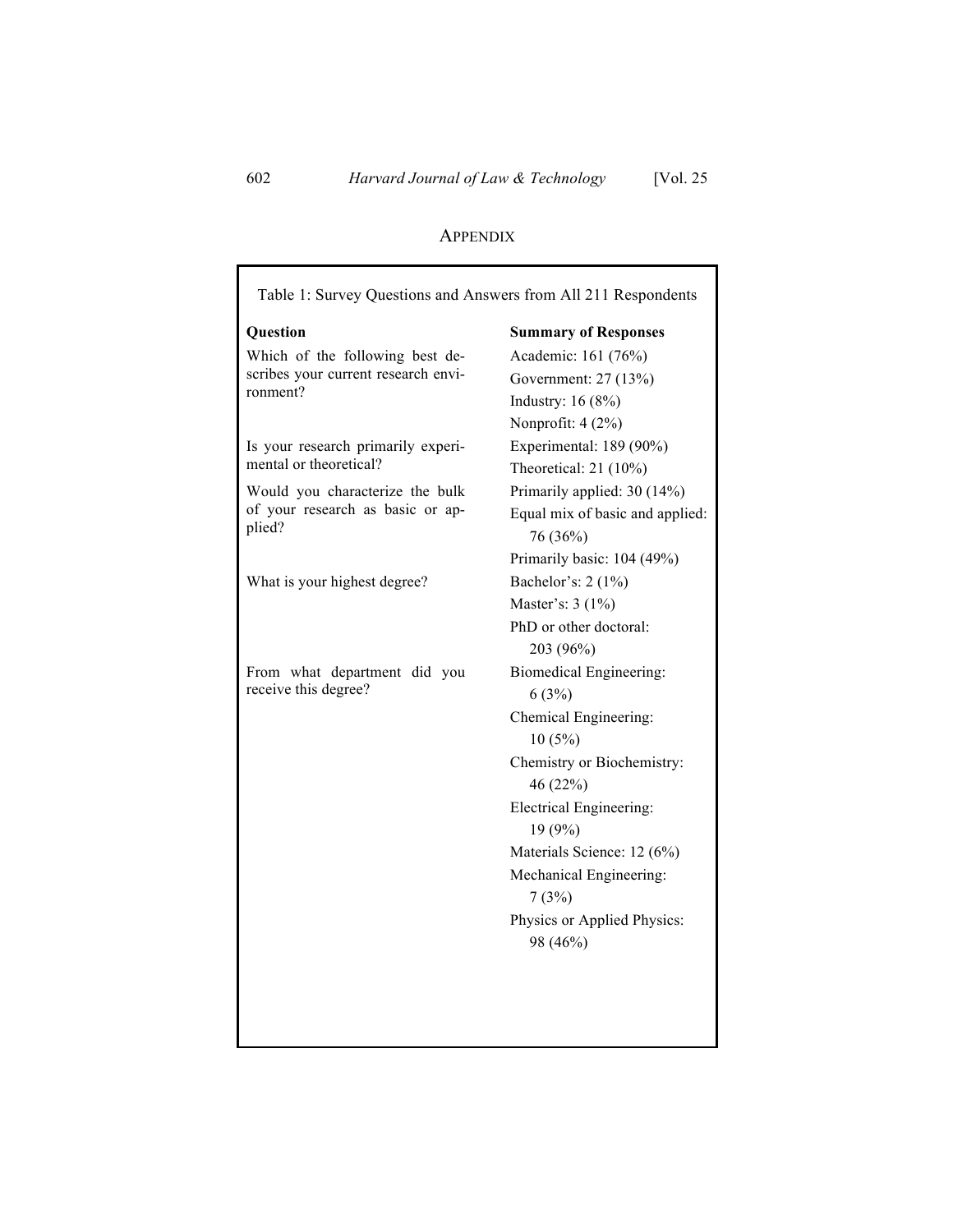| In what decade did you receive                                           | 1960s: $8(4\%)$     |  |  |
|--------------------------------------------------------------------------|---------------------|--|--|
| this degree?                                                             | 1970s: 10 (5%)      |  |  |
|                                                                          | 1980s: 25 (12%)     |  |  |
|                                                                          | 1990s: 75 (36%)     |  |  |
|                                                                          | $2000s$ : 84 (40%)  |  |  |
|                                                                          | 2010s: $7(3%)$      |  |  |
| Gender:                                                                  | Female: 22 (10%)    |  |  |
|                                                                          | Male: 181 (86%)     |  |  |
| Do you currently work in the                                             | Yes: $158(75%)$     |  |  |
| <b>United States?</b>                                                    | No: $51(24%)$       |  |  |
| In the past two years, how many                                          | Mean: 13.6          |  |  |
| peer-reviewed papers have you                                            | Min: $1 (N = 6)$    |  |  |
| published (including co-authored<br>papers)? (If none, please enter "0") | Max: $100 (N = 1)$  |  |  |
| In the past two years, how many                                          | Mean: $2.1$         |  |  |
| U.S. patent applications have been                                       | Min: $0 (N = 86)$   |  |  |
| submitted on your inventions? (If<br>none, please enter "0")             | Max: 45 ( $N = 1$ ) |  |  |
| If you discover a patentable inven-                                      | Yes: $195(92%)$     |  |  |
| tion in the future, would you like<br>to have a patent on it?            | No: $16(8%)$        |  |  |
| Have you ever read any part of an                                        | Yes: $135(64%)$     |  |  |
| actual patent (other than your                                           | No: 76 $(36\%)$     |  |  |
| own) for any purpose related to                                          |                     |  |  |
| your research?                                                           |                     |  |  |

*Notes:* For details about the survey and how respondents were chosen, see *supra* notes 120–22 and accompanying text.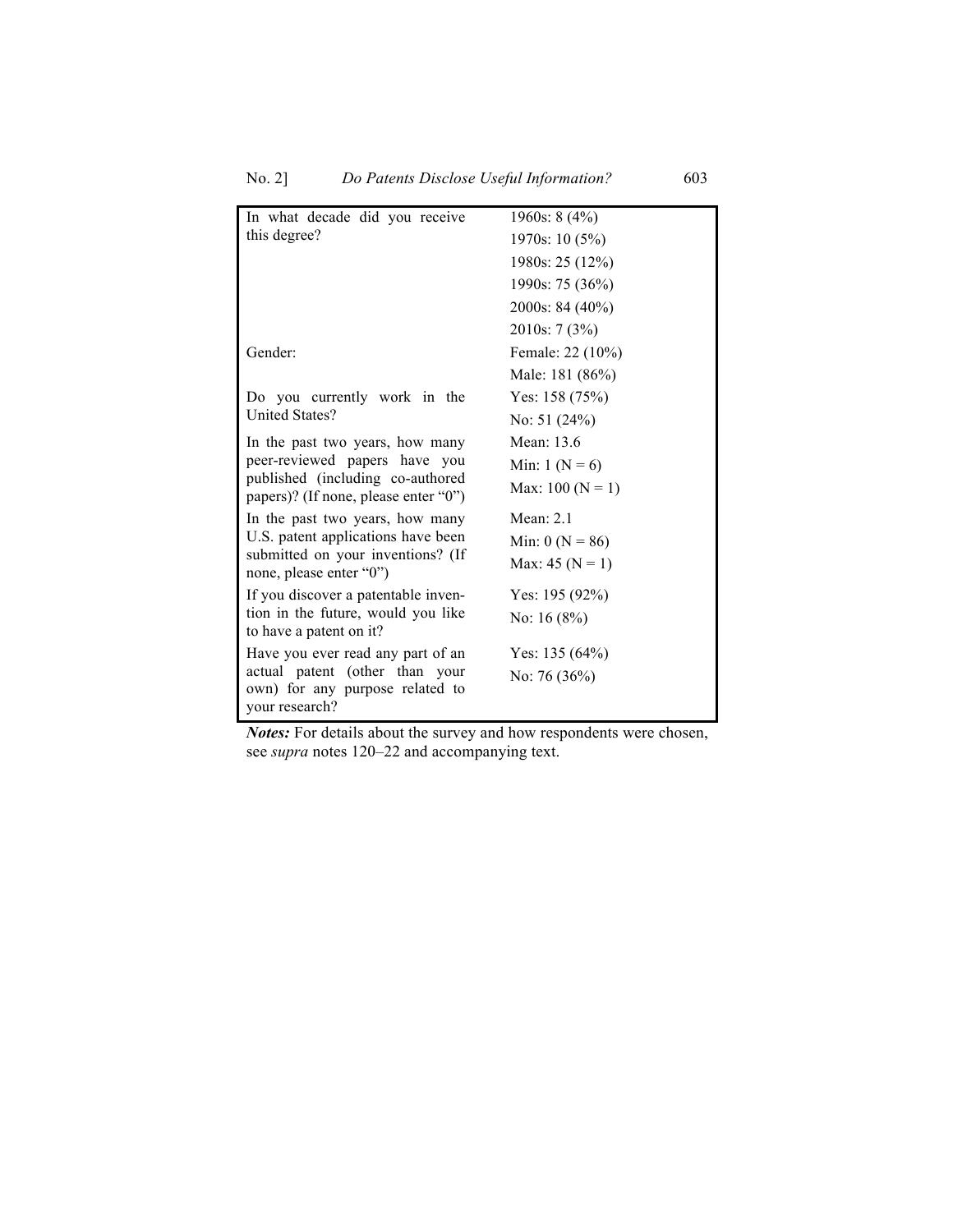| Table 2: Comparing Respondents with Random Sample of All<br>Researchers Contacted |                    |                              |  |
|-----------------------------------------------------------------------------------|--------------------|------------------------------|--|
| <b>Measure</b>                                                                    | <b>Respondents</b> | <b>Sample of Researchers</b> |  |
| Number                                                                            | 211                | 100 (9% of 1078)             |  |
| Papers (mean)                                                                     | 13.6               | 20.2                         |  |
| Patents (mean)                                                                    | 2.1                | 2.3                          |  |
| Academic                                                                          | 76%                | 76%                          |  |
| Government                                                                        | 13%                | 15%                          |  |
| Industry                                                                          | 8%                 | 9%                           |  |
| Female                                                                            | 10%                | 10%                          |  |
| Outside U.S.                                                                      | 24%                | 28%                          |  |

*Notes:* For details about how the random sample was measured, see *supra* note 126 and accompanying text. The only statistically significant difference between the respondents and the random sample is the number of papers published in the past two years: the survey respondents do not include the scientists who get their names on the highest number of papers. There is no significant correlation, however, between number of papers and whether a researcher reads patents, wants patents, thinks they are useful, or thinks they are enabled.

| Table 3: Responses from Researchers Who Have NOT Read a Patent            |                  |  |  |
|---------------------------------------------------------------------------|------------------|--|--|
| <b>Question</b>                                                           | <b>Responses</b> |  |  |
| Why haven't you read any patents for research<br><i>purposes?</i>         | (% out of 76)    |  |  |
| Please check all that apply:                                              |                  |  |  |
| I do not think patents contain information that<br>would be useful to me. | 65 (86%)         |  |  |
| I do not know how to find relevant patents.                               | 22(29%)          |  |  |
| I am worried about negative legal effects of look-<br>ing at patents.     | 2(3%)            |  |  |
| I am not interested in patenting the results of my<br>research.           | 5(7%)            |  |  |
| Other:                                                                    | 17(22%)          |  |  |
| Do you anticipate that reading a patent later in                          | Yes: $36(47%)$   |  |  |
| your career might be useful?                                              | No: 40 $(53%)$   |  |  |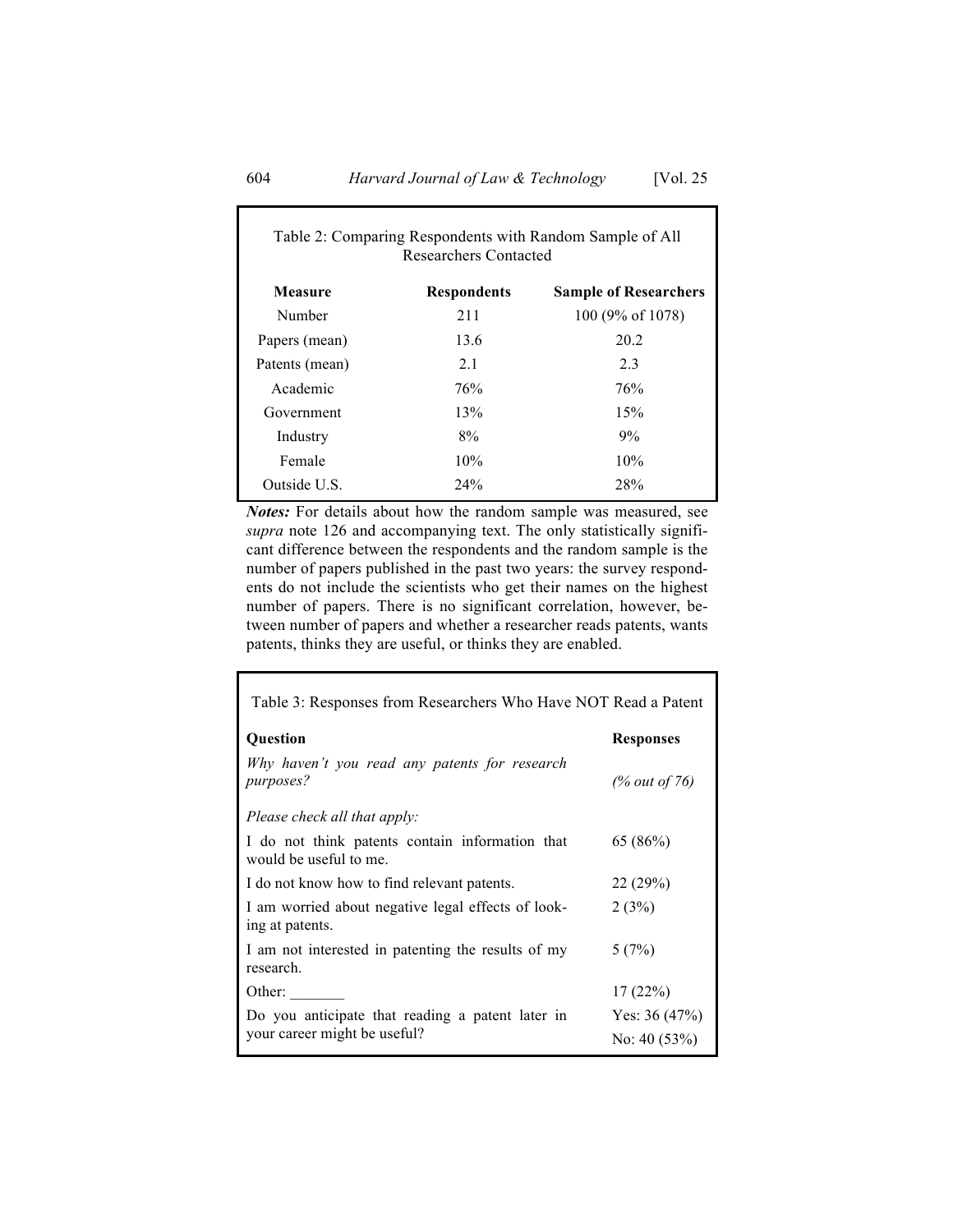| Table 4: Responses from Researchers Who HAVE Read a Patent                            |                           |  |  |
|---------------------------------------------------------------------------------------|---------------------------|--|--|
| <b>Question</b>                                                                       | <b>Responses</b>          |  |  |
| In the past two years, approximately how many                                         | Mean: 11.1                |  |  |
| patents have you read?                                                                | <i>Min</i> : $0 (N = 5)$  |  |  |
|                                                                                       | <i>Max:</i> $100 (N = 1)$ |  |  |
| Please check ALL of the ways in which you have<br>found a patent:                     | (% out of 135)            |  |  |
| A lawyer or someone from a legal department<br>gave it to me.                         | 52 (39%)                  |  |  |
| Another scientific researcher gave it to me.                                          | 45 (33%)                  |  |  |
| I found a citation to it in a paper or publication.                                   | 37(27%)                   |  |  |
| I searched on the US Patent and Trademark Office<br>website.                          | 81 (60%)                  |  |  |
| I searched using Google Patents.                                                      | 61(45%)                   |  |  |
| I found one by chance in another search.                                              | 39 (29%)                  |  |  |
| Other:                                                                                | 11(8%)                    |  |  |
| Please check ALL of the reasons for which you<br>have read a patent:                  | (% out of $135$ )         |  |  |
| Looking for legal information (either of the fol-<br>lowing two):                     | 95 (70%)                  |  |  |
| To determine whether my research might be in-<br>fringing a patent.                   | 43 (32%)                  |  |  |
| To determine whether my research might be pa-<br>tentable.                            | 84 (62%)                  |  |  |
| Looking for technical information (any of the<br>following three):                    | 94 (70%)                  |  |  |
| To learn how other researchers solved a particular<br>technical problem I was facing. | 54 (40%)                  |  |  |
| To research a general scientific topic.                                               | 60 (44%)                  |  |  |
| To browse information about cutting-edge tech-<br>nologies.                           | 22 (16%)                  |  |  |
| To cite the patent in one of my publications.                                         | 17(13%)                   |  |  |
| Other: $\_\_$                                                                         | 4(3%)                     |  |  |
|                                                                                       |                           |  |  |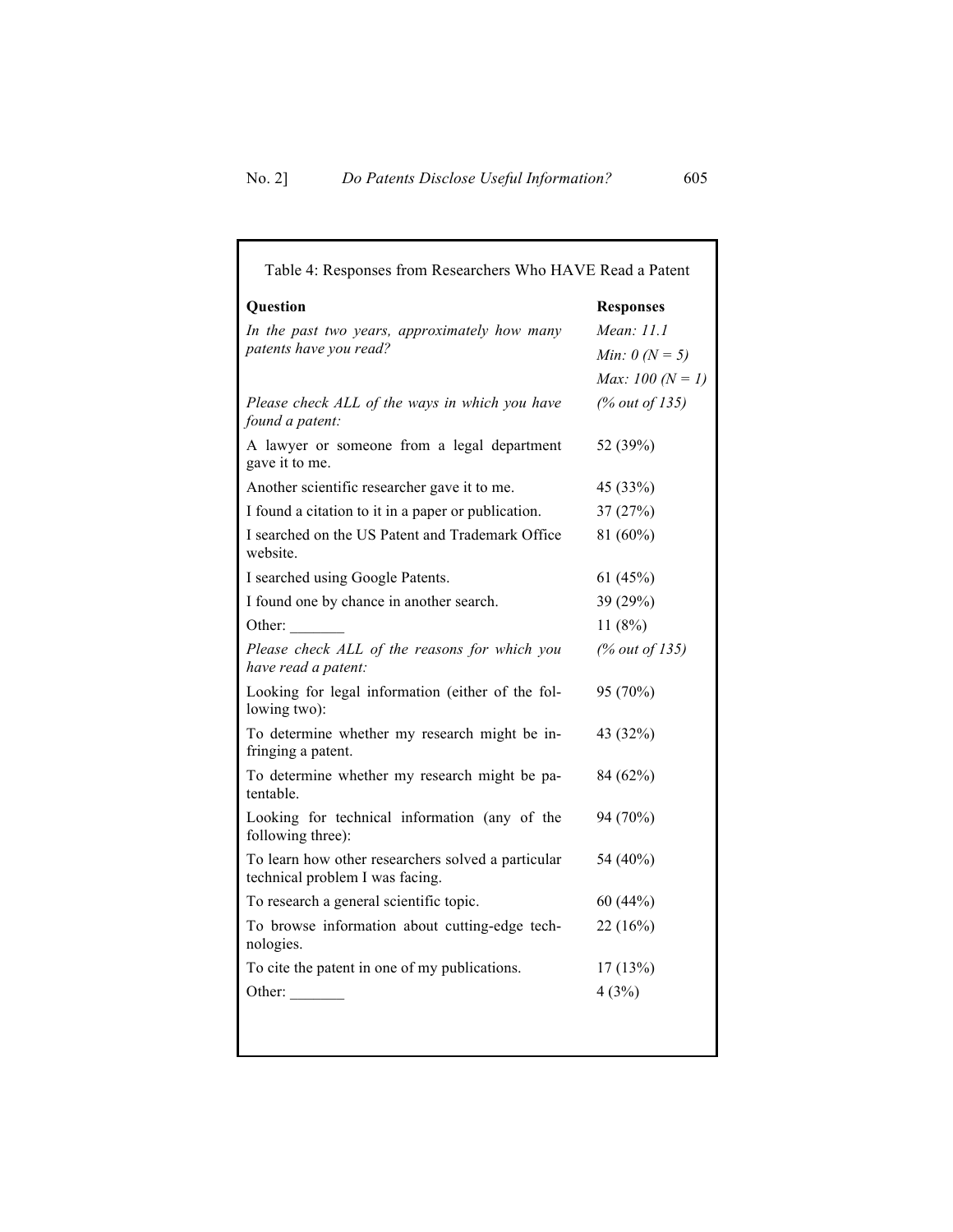| If you have read a patent to gain scientific<br>knowledge (either applied to a particular problem<br>or regarding a general research topic), did you<br>find useful information there? | Yes: $64(60\%)$<br>No: $43(40\%)$ |
|----------------------------------------------------------------------------------------------------------------------------------------------------------------------------------------|-----------------------------------|
| Were the patents you read worded in such a way<br>that you or another nanotech researcher could<br>recreate the invention without additional infor-<br>mation?                         | Yes: $48(38%)$<br>No: 79 $(62%)$  |
| Do you worry that reading patents could have<br>negative legal effects?                                                                                                                | Yes: $6(4\%)$<br>No: 128 $(96\%)$ |

| Table 5: Regression Coefficients for Survey Responses |               |                |                |                |               |                |
|-------------------------------------------------------|---------------|----------------|----------------|----------------|---------------|----------------|
|                                                       | <b>Papers</b> | <b>Patents</b> | Want<br>Patent | Read<br>Patent | <b>Useful</b> | <b>Enabled</b> |
| Industry                                              | $-0.34*$      | $1.64***$      |                | $2.00*$        | 0.66          | $1.30**$       |
|                                                       | (0.19)        | (0.24)         |                | (1.04)         | (0.71)        | (0.63)         |
| Experi-                                               | $-0.10$       | $1.08***$      | $-0.24$        | $1.24**$       | 1.37          |                |
| mental                                                | (0.17)        | (0.40)         | (0.78)         | (0.51)         | (0.97)        |                |
| <b>Basic</b>                                          | $-0.03$       | $-0.79***$     | $-1.54**$      | $-0.71**$      | $-0.61$       | 0.22           |
| Research                                              | (0.11)        | (0.18)         | (0.68)         | (0.35)         | (0.46)        | (0.44)         |
| Chemistry                                             | 0.09          | 0.02           | $-0.50$        | $1.28***$      | $-0.72$       | $-0.88*$       |
|                                                       | (0.15)        | (0.22)         | (1.20)         | (0.48)         | (0.62)        | (0.53)         |
| Physics                                               | $-0.16$       | $-0.25$        | $-1.81*$       | 0.39           | 0.05          | $-0.18$        |
|                                                       | (0.13)        | (0.25)         | (1.09)         | (0.39)         | (0.57)        | (0.50)         |
| Time                                                  | $0.31***$     | $0.31***$      | $0.47**$       | 0.21           | $0.60***$     | $-0.14$        |
| Since PhD                                             | (0.06)        | (0.08)         | (0.24)         | (0.17)         | (0.21)        | (0.19)         |
| Female                                                | $-0.29**$     | $-0.17$        | $-0.81$        | 0.15           | $-0.05$       | $-0.21$        |
|                                                       | (0.14)        | (0.27)         | (0.66)         | (0.50)         | (0.72)        | (0.61)         |
| Outside                                               | $0.31**$      | $-0.50*$       | $-0.43$        | $-0.42$        | 0.60          | 0.27           |
| U.S.                                                  | (0.15)        | (0.28)         | (0.52)         | (0.36)         | (0.59)        | (0.49)         |
| N                                                     | 208           | 209            | 209            | 209            | 106           | 126            |

*Notes:* The dependent variables for the quasi-maximum likelihood Poisson regressions in the first two columns are (1) the number of peer-reviewed papers published in the past two years; and (2) the number of U.S. patent applications submitted in the past two years. The dependent variables for the logistic regressions in the last four columns are dummy variables for (3) whether respondents want patents if they discover a patentable invention in the future; (4) whether they have ever read part of a patent (other than their own) for a research purpose; (5) whether respondents who have read patents to gain scientific knowledge found useful information; and (6) whether